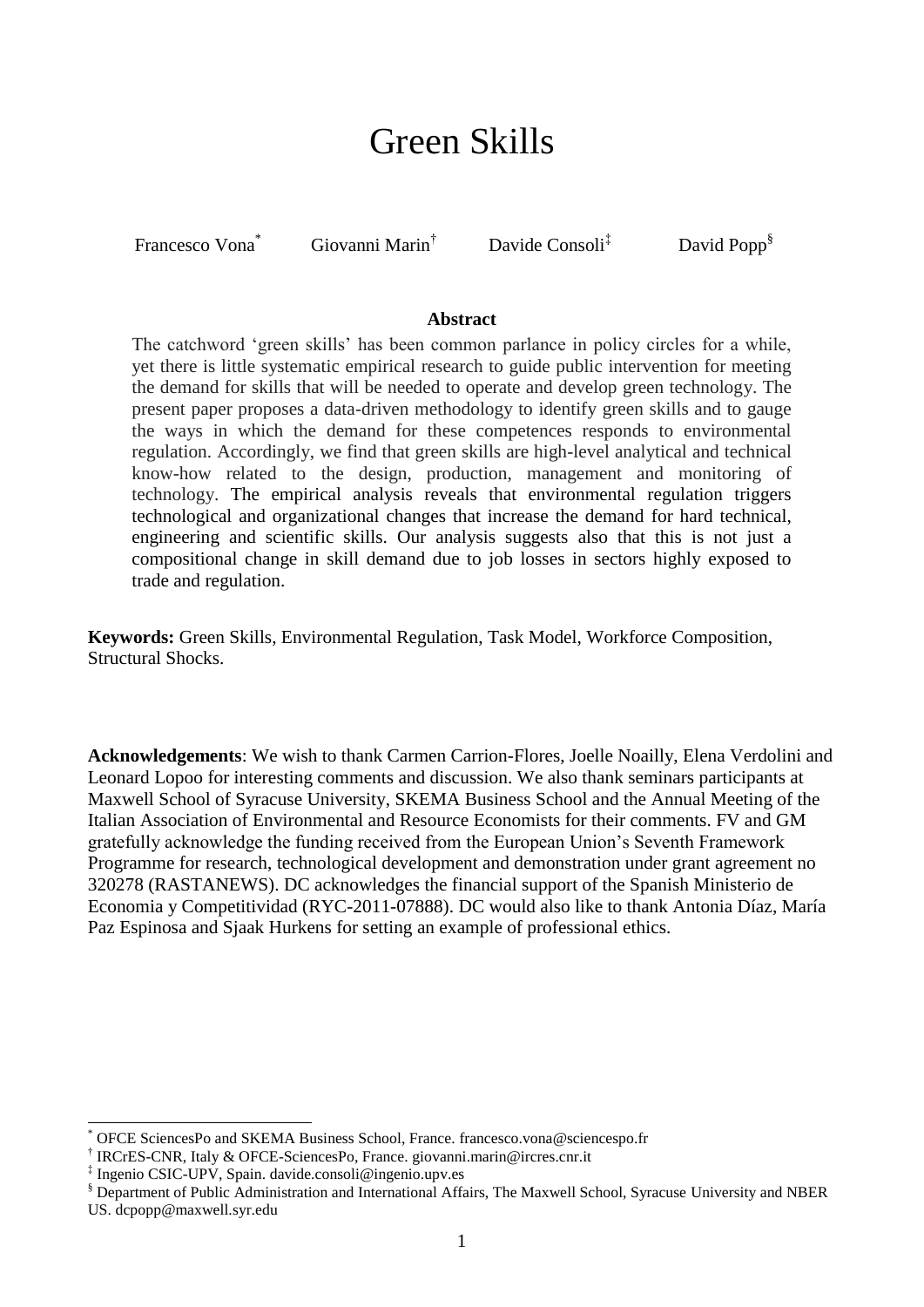### **1 Introduction**

 $\overline{a}$ 

The catchword 'green skills' has been common parlance in policy circles for a while, even more since the Obama stimulus package committed substantial resources, as much as \$90 billion, to training programs for 'green jobs'. Yet in spite of a raging debate on the effectiveness of these actions, there is little systematic empirical research to guide public intervention for meeting the demand for skills that will be needed to operate and develop green technology.<sup>1</sup> We argue that understanding the extent to which greening the economy can induce significant changes in the demand for certain skills and, most cogently, which skills these might be, is crucial to inform policy. More to the point, the benefits of tailoring training policy to the actual skill needs of the workforce holds the promise of mitigating the negative employment effects that are traditionally associated to environmental regulation (e.g. Becker and Henderson, 2000; Greenstone, 2002). This, however, requires prior identification of the skills that are complementary to green technology and organizational practices.

The present paper addresses this issue by elaborating a two-step data-driven methodology. First, using the occupation-specific information of the Occupational Information Network ( $O^*NET$ ), we identify a set of skills that are used more intensively in green occupations relative to non-green ones. Our data-driven measures build upon prior work on changes in the demand for skills due to structural shocks such as technology (Autor, Levy and Murnarne, 2003) and trade (Lu and Ng, 2013). Second, we use these Green Skills constructs to assess the effect of environmental regulation (ER henceforth), proxied by emission levels, on the demand for skills. In particular, we use variations in employment shares across states, sectors and occupations to construct aggregate skill measures for each sector-state pair. In so doing, we identify the impact of ER on green skills using environmental enforcement activities as instrument to address potential endogeneity of regulation under the assumption that enforcement decisions affect the demand for green skills only through emission reductions (Carrion-Flores and Innes, 2010).

This study contributes to the literature in three ways. First, it complements quantitative assessments of the effect of ER on employment (e.g. Greenstone, 2002; Walker, 2013) by highlighting qualitative aspects of the composition of workforce skills. Secondly, it extends the remit of literature on the effect of structural shocks, such as trade and technology (e.g., Autor and Dorn,

<sup>&</sup>lt;sup>1</sup> Further details on the Recovery Act at: [http://www.whitehouse.gov/administration/eop/cea/factsheets](http://www.whitehouse.gov/administration/eop/cea/factsheets-reports/economic-impact-arra-4th-quarterly-report/section-4)[reports/economic-impact-arra-4th-quarterly-report/section-4](http://www.whitehouse.gov/administration/eop/cea/factsheets-reports/economic-impact-arra-4th-quarterly-report/section-4) For a review of studies on the effects of the package see: [http://www.washingtonpost.com/blogs/wonkblog/post/did-the-stimulus-work-a-review-of-the-nine-best-studies-on-the](http://www.washingtonpost.com/blogs/wonkblog/post/did-the-stimulus-work-a-review-of-the-nine-best-studies-on-the-subject/2011/08/16/gIQAThbibJ_blog.html)[subject/2011/08/16/gIQAThbibJ\\_blog.html.](http://www.washingtonpost.com/blogs/wonkblog/post/did-the-stimulus-work-a-review-of-the-nine-best-studies-on-the-subject/2011/08/16/gIQAThbibJ_blog.html) For an assessment of the specific part of the program devoted to green jobs see http://usatoday30.usatoday.com/news/washington/story/2012-01-30/obama-green-jobs-program-failure/52895630/1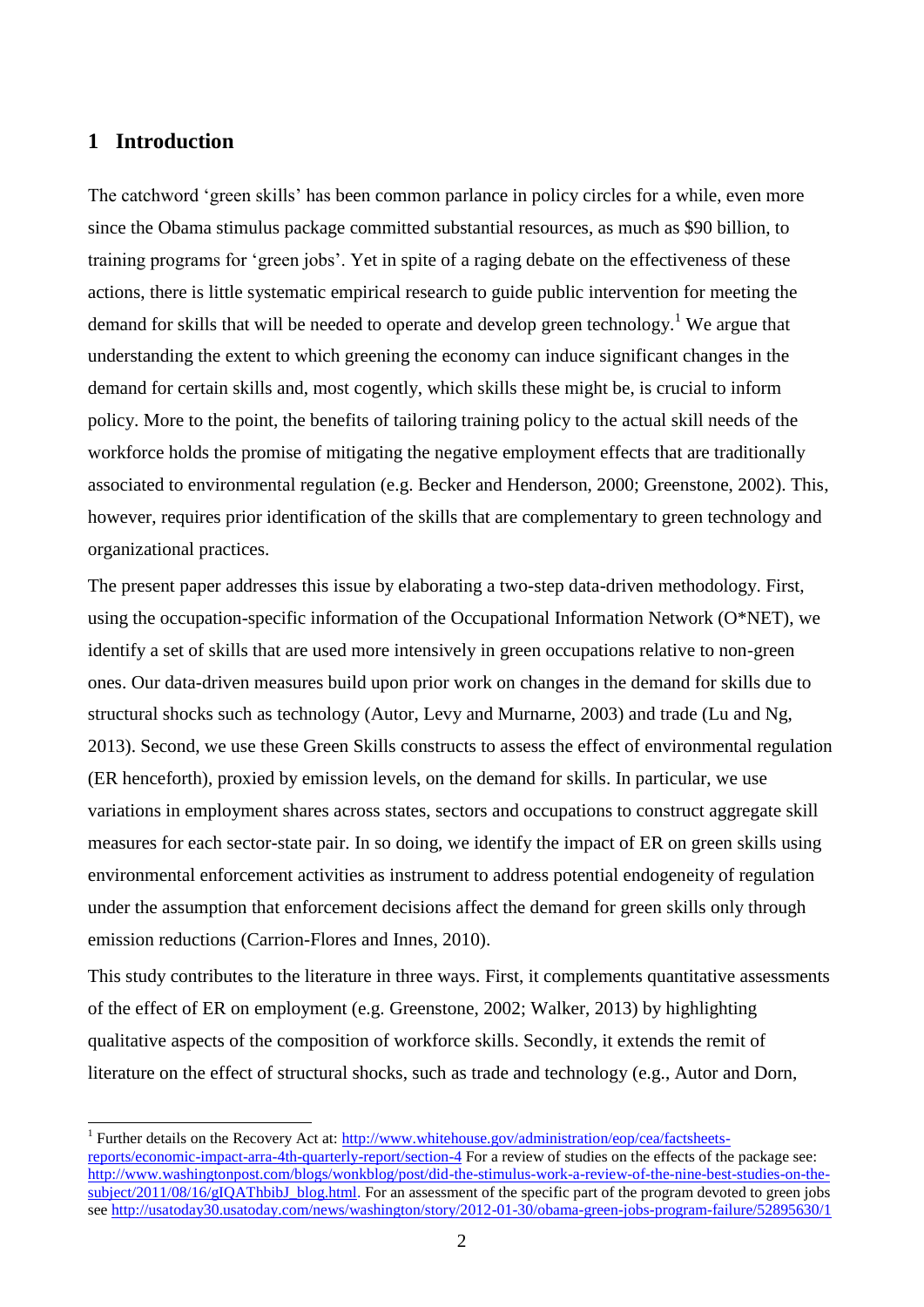2013), on skill demand by focusing on the transition to a sustainable economy. At the same time, since structural shocks are likely to undermine the relevance of existing know-how and create the need for new specific competences, it is important to use suitable measures. Thus, third, our datadriven methodology allows the identification of skills that are important for green occupations and that are amenable to comparison with the standard skill measures of Autor et al. (2003).

The main findings of this paper are two. First, our profiling exercise identifies green skills as a set of competences related to the design, production, management and monitoring of technology. Second, we find that environmental regulation triggers technological and organizational changes that increase the demand of high-level analytical and technical skills. Furthermore, our analysis suggests that this is not just a compositional change in skill demand due to job losses in sectors highly exposed to trade and regulation. .

The remainder of the paper is organized as follows. Section 2 provides the conceptual framework on the relation between environmental regulation and green skills. Section 3 presents the methodology for the construction of green skills measures. Section 4 outlines the structure of the data and the empirical strategy, while section 5 presents the main results. Section 6 concludes.

#### **2 Conceptual Framework**

 $\overline{a}$ 

The analysis of the relation between environmental regulation and the demand for skills is still at an exploratory stage. By and large previous works focus mostly on the net employment effects of ER, and in the absence of suitable points of reference in the literature we draw insights from two areas of research on structural changes in employment that provide a simple conceptual framework to guide our analysis of the impact of ER on workforce skills.<sup>2</sup>

The composition of employment has undergone significant structural changes over the last three decades, and one of the most widely recognized marks of this transformation is increasing job polarization, that is, higher demand for occupations at the top and at the bottom of the skill

<sup>&</sup>lt;sup>2</sup> Empirical evidence on the labour market effects of environmental regulation contemplates a variety of outcomes. Some studies predict job losses driven by redistribution of workers among industries rather than net job loss economywide (Arrow et al, 1996; Henderson, 1996; Greenstone, 2002), while others find negligible outcomes (e.g. Berman and Bui, 2001; Morgenstern et al, 2002; Cole and Elliott, 2007). Other studies on the US distinguish plant-level effects depending on the extent to which employment changes consist in higher layoff rates (job destruction) or decreasing hiring rates (job attrition). Walker (2011) finds that a significant portion of employment adjustments are due to increases in job destruction, and that this effect is stronger among newly regulated plants. Greenstone (2004) gauges the effects of the 1977 Amendments to the Clean Air Act (CAA) on industrial activity by drawing a comparison of within plant effects under the attainment and nonattainment regulation regimes and finds that the latter has a modest negative impact on employment. A more recent paper by Walker (2013) uses worker-level data from the US to estimate the costs associated to reallocation over time and across jobs due to the 1990 Amendments of the CAA. Again, the impact of environmental regulation is negative and the estimated loss of earnings per worker depends on the strength of the local labour market. Consistent with these findings, Mulatu et al. (2010) for European countries and Kahn and Mansur (2013) for US states find that Energy-intensive and polluting industries relocate in response to ER.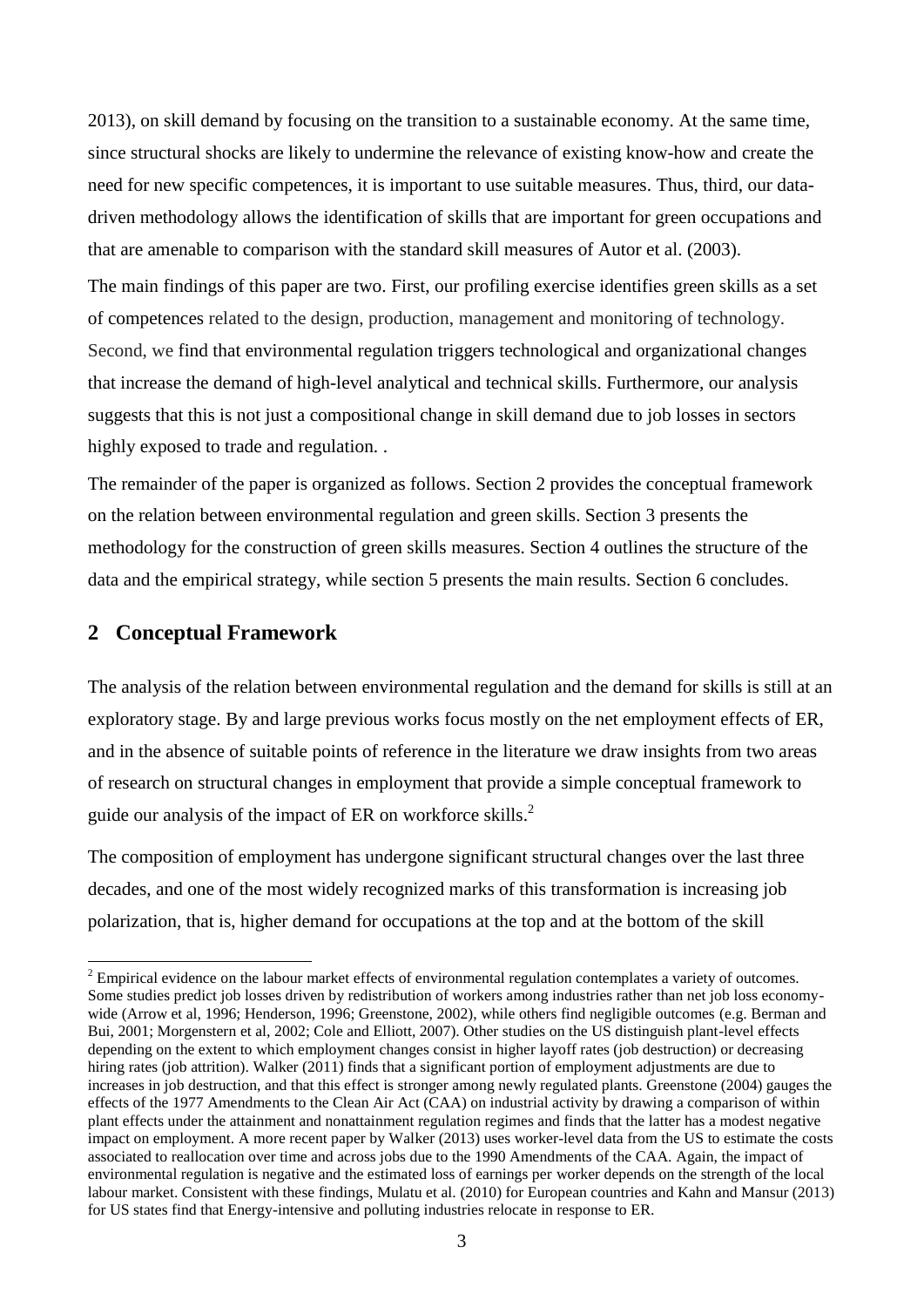distribution relative to middle-skill occupations (e.g. Acemoglu and Autor, 2011). Answers to the question of what drives this phenomenon point to two, not mutually exclusive (Bloom et al. 2014), main determinants: technology and international trade. The seminal work of Autor, Levy and Murnarne (2003) (ALM henceforth) first proposed a heuristic occupational classification based on prior identification of salient task dimensions: 'cognitive' versus 'manual' jobs, and 'routine' versus 'non-routine' jobs. This interpretative framework offers a persuasive explanation of the changes observed in the structure of employment during the 1990s in the US and, in particular, of the role of ICTs diffusion in triggering capital-labour substitution among occupations that consisted mostly of routine, viz. rule-based, tasks. Following the same logic, the complementarity between ICTs and non-routine analytical and interactive tasks was identified as a key driver of increased demand for high-skilled professionals. More recently international trade has been pinpointed as another key driver of changes in the demand for skills. Ng and Lu (2013) find that import competition is a significant driver of worker displacement in US manufacturing and, in particular, that higher exposure to foreign competitors has induced a composition effect in favour of non-routine (cognitive and interactive) skills to the detriment of routine skills. Evidence by Autor et al (2013) indicates that international trade had negative employment effects among workers in routine jobs relative to other occupational categories. On the whole, the contraction of industries more exposed to trade has induced compositional changes and, thus, an overall improvement in the quality of the workforce. By analogy, since the most reliable estimates points to a negative employment effect of ER (Greenstone, 2002; Walker, 2011) we expect that environmental regulation triggers a recomposition in favour of high-level skills.

It should be clear that the main advantage of the task-based model is that it accounts particularly well for changes in workforce skills induced by new technology, in particular the emergence of new work tasks and transformations in the task requirement of occupations. Such a framework is attractive for the goal of the present paper, namely identifying categories of competences that match the emerging green technology paradigm and analysing the effects of an inducement factor like ER. It is worth recalling that innovations tend to originate in specific contexts and, accordingly, to draw on particular bodies of know-how that carry unique peculiarities of the problem-solving process that guides the identification of critical problems and the search for novel solutions (Rosenberg, 1976). For instance, ICTs belong to the well-known family of General-Purpose Technologies (GPTs), that is, a uniquely identified blend of machinery and know-how that can be employed across a wide variety of contexts (Bresnahan and Trajtenberg, 1995). Having said this, even if technology is a crucial driver of emission reductions (Levinson, 2014), comparisons with other large-scale transitions should be made with caution for there is no obvious equivalent to a GPT in the remit of

4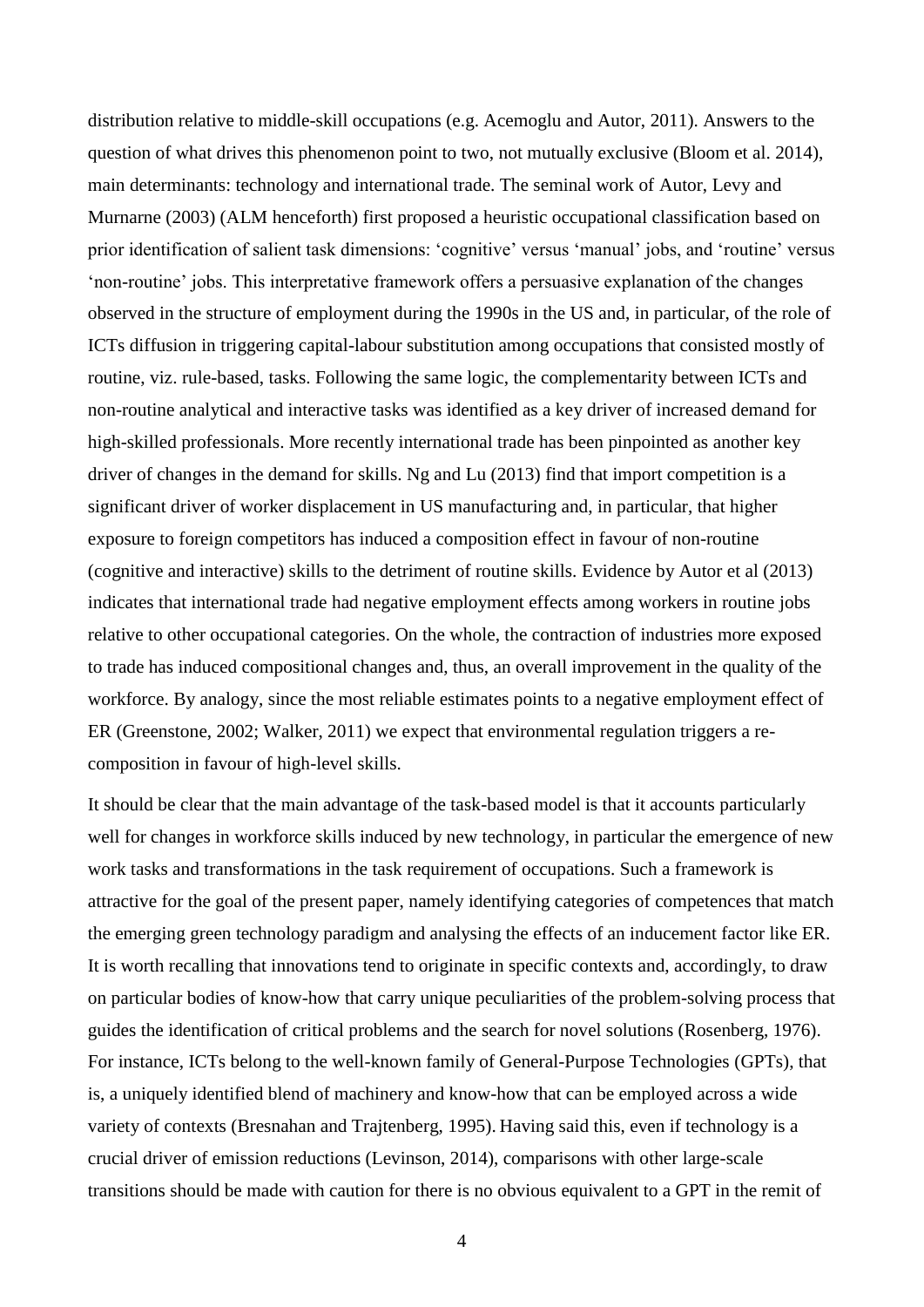environmental sustainability. A look at well-established taxonomies of environmentally sound technologies, such as the selection of environment-related IPC patent classes done in the WIPO Green Inventory<sup>3</sup> or the ENV-Tech Indicator<sup>4</sup> of the OECD for example, confirms significant heterogeneity across technologies that are closely tailored to the specific needs of the user industries. At the moment 'green technology' is a broad-encompassing label for a variety of sectorspecific responses rather than a standardized technology like ICTs in the context of computerization. This calls for caution also in uncritically adopting skill measures that were devised for the study of ICTs and trade, and indeed Section 3 will illustrate a data-driven methodology to identify the skills that are most relevant to environmental issues. With this caveat in mind, we think that prior experiences of large-scale transitions can still offer useful insights to guide our expectations for the empirical analysis.

Recent work shows that the demand for high-level skills due to ICT adoption has decelerated over the last decade possibly because the technology has entered a mature stage of the life-cycle (e.g. Beaudry et al., 2013). This is consistent with theoretical literature showing that at the onset of a new wave of technological change the demand for new skills initially surges and subsequently dissipates inasmuch as codification and standardization facilitate the diffusion of new best practices and of the attendant skills (Aghion et al, 2002; Vona and Consoli, 2014). By analogy since green technology is still at early stages we expect that their adoption will be associated with an increase in the demand of highly skilled workers. Descriptive plant-level evidence by Becker and Shadbegian (2009) shows that for a given level of output and factor usage, plants producing green goods and services employ a lower share of production workers, which lends support to the working hypothesis that green technologies are skill-biased. Another broad similarity with recent large-scale transitions concerns the prominence of organizational changes that enabled significantly the adoption of both information (Bresnahan, Brynjolfsson and Hitt, 2002) and environmental technology (Gillingham and Palmer, 2014). With regards to the latter, a wealth of empirical studies highlights positive effects due to adoption of managerial practices and adaptation of organizational structures aimed at improving both environmental and economic performance.<sup>5</sup> On the other hand some works pinpoint organizational and human capital factors acting as significant barriers that prevent the adoption of profitable energy-saving investments (De Canio, 1998; Abdelaziz et al, 2011; Sorrell et al, 2011). More in general, the literature on skill-biased organizational change find a strong complementarity

 3 http://www.wipo.int/classifications/ipc/en/est/

<sup>4</sup> http://www.oecd.org/env/consumption-innovation/indicator.htm

 $<sup>5</sup>$  Martin et al (2012) find that energy managers have a positive impact on climate friendly innovation. Similarly,</sup> Hottenrott and Rexshouser (2013) report productivity improvements due to complementarity between the implementation of organizational practices and environmental technology adoption. Also Boyd and Curtis (2014) show that policies aimed at improving generic management practice trigger positive spillovers on firms' productivity.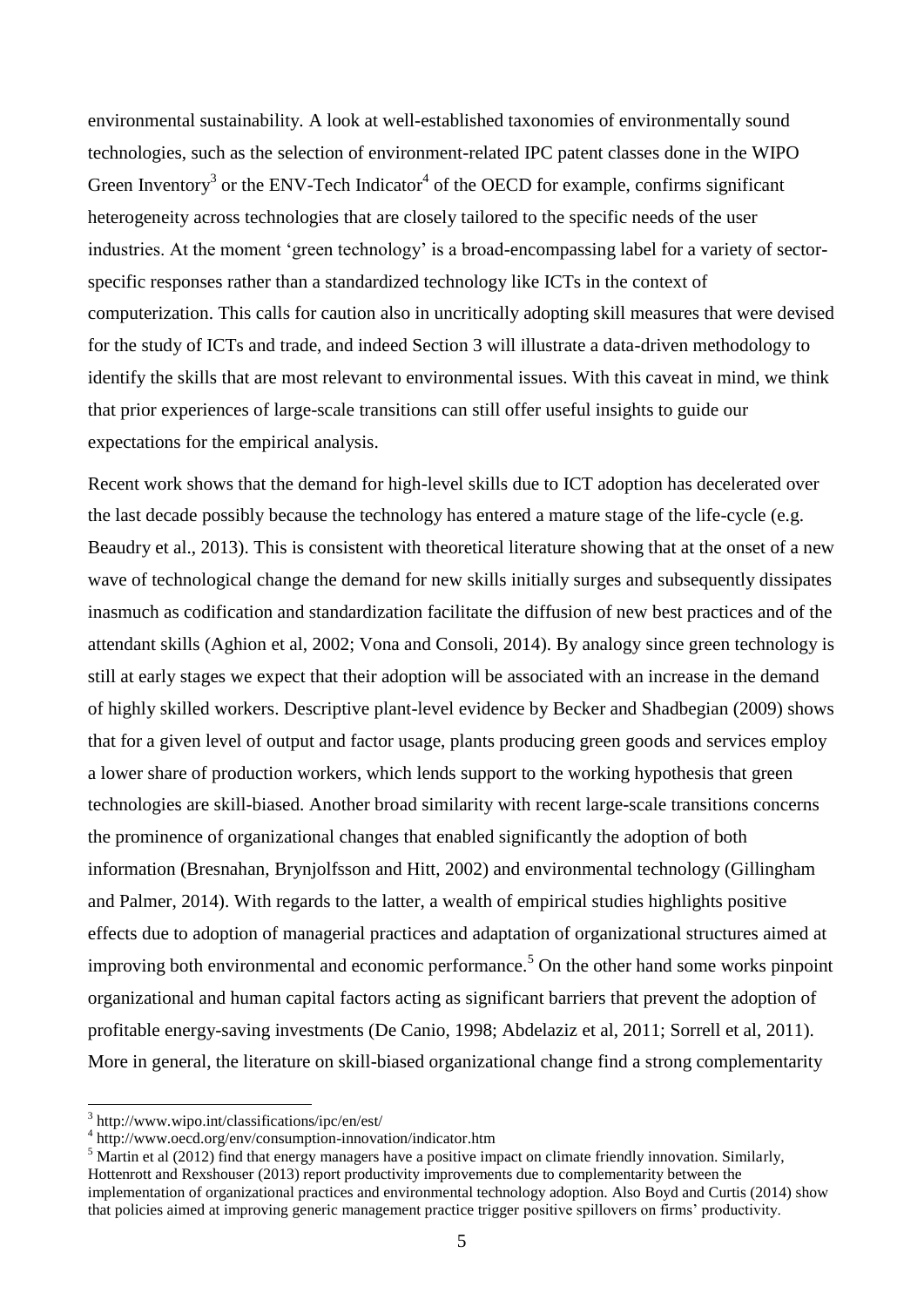between certain organizational practices and workforce skills (Caroli and van Reenen, 2001). These considerations suggest that technology adoption may not be the sole inducement channel through which firms respond to ER (see Jaffe et al, 2002). To identify a suitable empirical indicator that captures the effects of both technological and organizational change in this context, in section 4 we consider environmental regulation rather than a direct measure of green technology adoption since this is expected to proxy all changes affecting both firm's environmental performance and the demand for skills.

Summing up, the scarcity of literature on the relation between environmental regulation and the skill content of occupations limits the formulation of hypotheses. It is however possible to draw useful insights from other strands of research. The literatures outlined above suggest that since ER induces adoption of green technology and organizational practices and, since these technologies are still in an early phase of the life-cycle, regulation is expected to have stronger effects for highskilled workers. This should be reinforced by compositional changes following ER. Clearly, insights drawn from laterally relevant literature can shape our expectations only to a limited extent, and a more precise delineation of the framework elaborated here requires an empirical investigation of the main hypotheses and concepts at hand. Let us begin with the identification of green skills.

#### **3 Identification and Measurement of Green Skills**

This section is organized in three parts. The first offers a critical review of previous and current work on green occupations and green skills. The second subsection details a novel data-driven methodology for identifying the core green skills within the US workforce. In the last part we propose a conceptual and empirical validation of our findings.

#### *3.1 Green Jobs vs. Green Skills*

In spite of much interest on green skills there is, to the best of our knowledge, no standard definition for such a concept. Policy reports and an admittedly scant literature often conflate green skills with 'green jobs', namely the workforce of industries that produce environmentally friendly products and services (see e.g. US Department of Commerce, 2010; Deitche, 2010). A look at ongoing work by national statistical agencies corroborates this view. In 2010 the US Bureau of Labor Statistics (BLS) launched the Green Jobs Initiative, a scheme aimed at gathering information on the scale, the trends as well as the industrial, occupational, and geographic distributions of green jobs. Drawing on multiple sources, the BLS circulates a mail survey, the Green Goods and Services, among a sample of establishments identified as potentially producing such products and services on the basis on their NAICS classification. Under this approach, the criteria for capturing green jobs are two,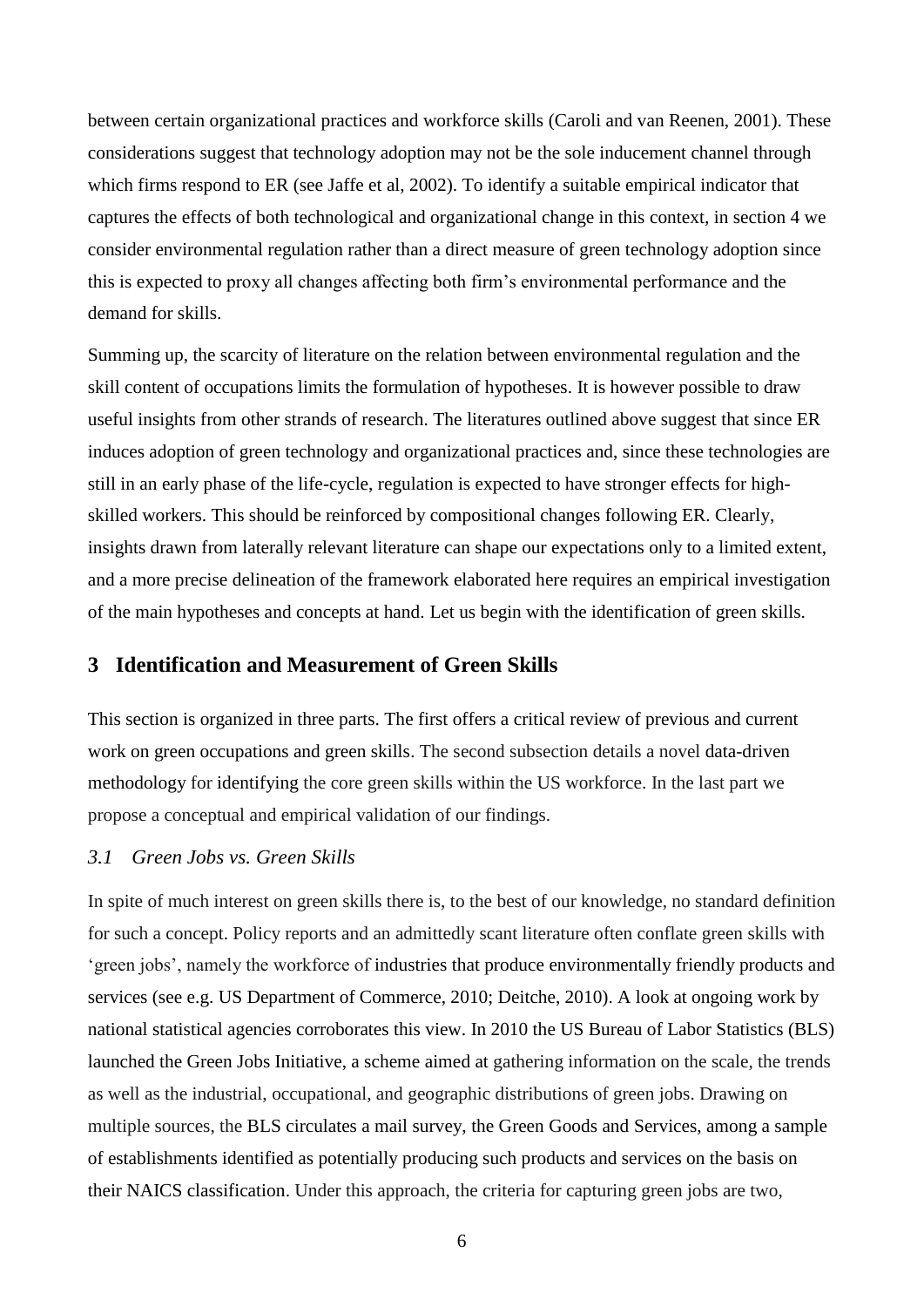namely the output approach ("jobs in businesses that produce goods or provide services that benefit the environment or conserve natural resources") or the process approach ("jobs in which workers' duties involve making their establishment's production processes more environmentally friendly or use fewer natural resources").<sup>6</sup> Although this evidence indicates that green employment in 2011 was just 2.4% of the total US workforce (Deschenes, 2013), several projections forecast significant growth in green employment over the next two decades (UNEP, 2008; UNEP, 2012).<sup>7</sup> Arguably, however, these estimates are rather sensitive to where the boundaries of the green economy lie and to what assumption are made regarding its expansion (Deschenes, 2013). In addition, such an approach ignores the heterogeneous nature of know-how and the ways in which it feeds into human labour that were elucidated by task-based model (e.g. ALM).

Another suitable resource is the 'Green Economy' program developed by the Occupational Information Network (O\*NET) under the auspices of the US Department of Labor. The core of O\*NET is a rich database containing occupation-specific information on skill occupational requirements and tasks performed on the job since the early 2000. Therein data encompass multiple aspects of human labour, namely information on tasks performed on the job, on minimal education and experience requirements for each occupation and on characteristics of the attending work context. These categories are organized in detailed descriptors to which expert evaluators and job incumbents assign quantitative ratings on the basis of questionnaire data on a representative sample of US firms. The Green Economy program of O\*NET is of interest for the present paper because it facilitates the identification of the skill content of green jobs. These are classified in three groups: (i) existing occupations that are expected to be highly in demand due to the greening of the economy; (ii) occupations that are expected to undergo significant changes in task content due to the greening of the economy (green-enhanced, henceforth GE); and (iii) new occupations in the green economy (new & emerging, henceforth NE) (see Dierdoff et al, 2009; 2011). Arguably, the involvement with environmental activities is more clearly identifiable in the last two groups compared to the first one, which can be considered at best indirectly 'green'. At the same time while acknowledging the intrinsic value of green job classification of  $O^*NET$ , we find that this classification may be too coarse and misleading even for the greener occupations within the NE and GE groups. Indeed the descriptions of some items within the O\*NET catalogue of green occupations raises questions concerning the use of the 'full green' attribute for, among others, Chemical Engineers, Electric Engineers, Financial Analysis, Rail-track Operators or Metal Sheet

 6 <http://www.bls.gov/green/home.htm> (Last access: 28 February, 2015)

 $\frac{1}{4}$  A recent study on the US by Elliot and Lindley (2014) finds that the within industry correlation between productivity growth and intensity of green employment is negative and, also, that fast-growing industries featured overall lower intensity of production of green goods and services.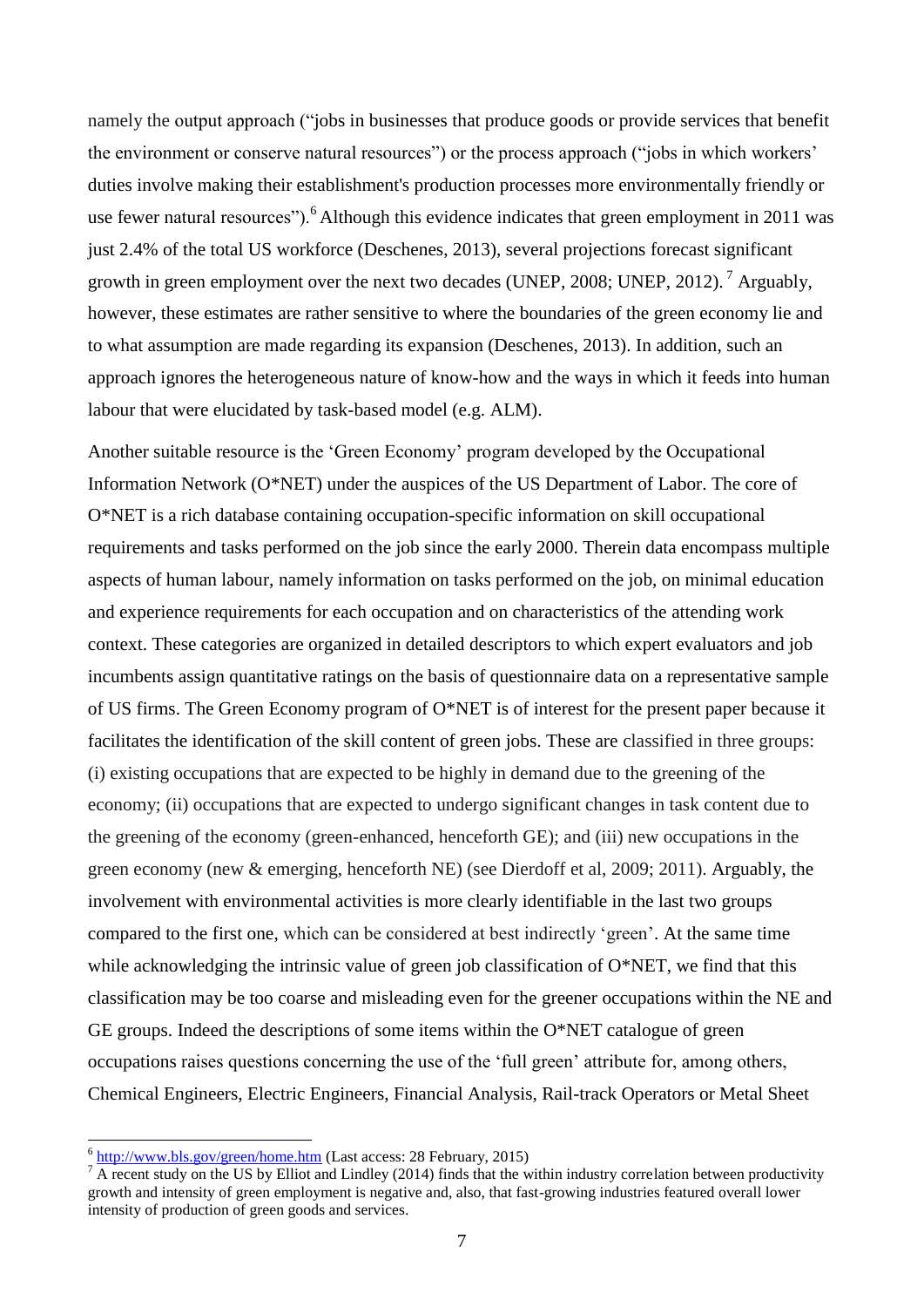Workers. Rather than the entire skill set of these and other GE and NE occupations being 'green', we observe that only a fraction can be realistically thought of as attuned to environmental purposes.

#### *3.2 A methodology for the identification of Green Skills*

Fortunately O\*NET allows for a finer distinction between green and non-green tasks, at least for a sub-set of tasks that are occupation-specific. Thereby, consistent with standard human capital theory (Becker, 1975), O\*NET provides information on 'general' tasks, which are common to all occupations, and tasks that are instead specific to each occupation. Different from general tasks, whose importance for any given occupation is defined on a continuous scale, specific tasks are a binary characteristic. The Green Task Development Project of O\*NET enriches this distinction for 'New & Emerging' and 'Green-Enhanced' occupations by partitioning the set of specific tasks into green and non-green. By way of example, Metal Sheet Workers perform both green tasks, such as constructing ducts for high efficiency heating systems or components for wind turbines, and nongreen tasks, such as developing patterns using computerized metalworking equipment. Similarly, electrical engineers can plan layout of electric power generating plants or distribution lines and, at the same time, can design electrical components that minimize energy requirements.

Using the distinction between green and non-green specific tasks, a first intuitive measure of skill *Greenness* is the ratio between the number of green specific tasks and the total number of specific tasks performed by an occupation *k*:

$$
Greenness_k = \frac{\#green\, specific\, tasks_k}{\#total\, specific\, tasks_k}.\tag{1}
$$

Bearing in mind that the share of green specific tasks over the total number of specific tasks varies considerably within both GE and NE occupations, this indicator can be interpreted as a proxy of the time spent by an occupation in a particular class of job tasks related, more or less directly, with environmental sustainability. The *Greenness* ratio allows an arguably finer distinction between types of green job compared to the O\*NET definition. Indeed, the indicator represents pretty well the greenness of an occupation as shown by examples in Table  $1<sup>8</sup>$  As expected, occupations like Environmental Engineers, Solar Photovoltaic Installers or Biomass Plant Technicians have the highest Greenness score by virtue of the specificities of their job content to environmental activities. Occupations that exhibit complementarity with environmental activities but, also, with an ample spectrum of non-green tasks have an intermediate score, for example Electrical Engineers, Metal

 $\overline{a}$ 

 $8$  The full list of green occupations and their greenness is reported in [Table 2.](#page-33-1)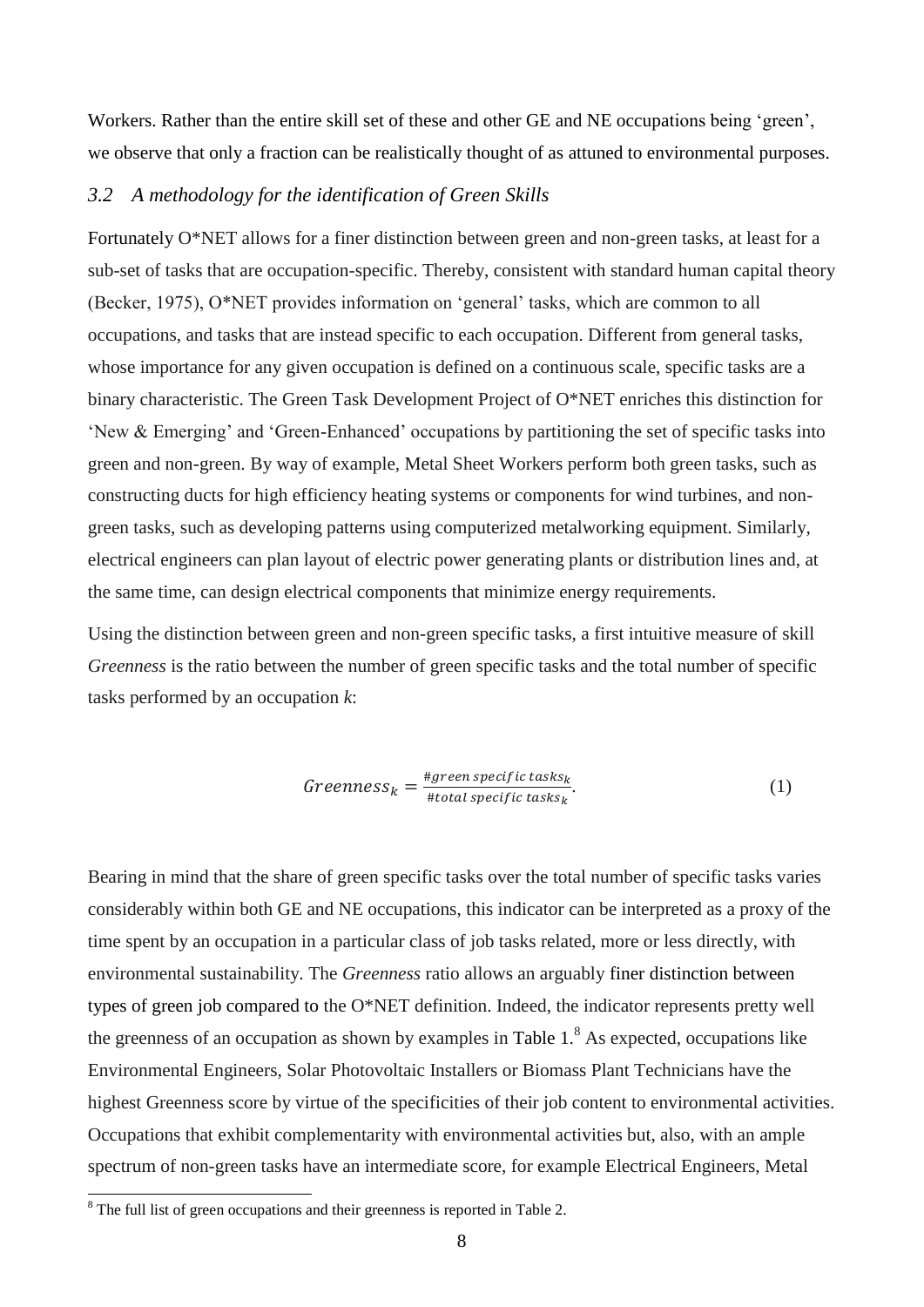Sheet Workers or Roofers. At the bottom end of the greenness scale are occupations whose main activity occasionally involves the execution of environmental tasks but that cannot be considered full-fledged green jobs, such as traditional Engineering occupations, Marketing Managers or Construction Workers.

[\[Table 1](#page-33-0) and [Table 2](#page-33-1) about here]

At the same time we acknowledge that using the *Greenness* indicator as a pure measure of skills carries limitations to the effect of formulating policy recommendations. First, rather than giving information on the exact types of skills associated with green jobs, the indicator provides no more than a synthetic measure of the importance of green task within an occupation. Second, an indicator based on specific tasks is by definition not suitable to compare the skill profiles of green and nongreen occupations and, thus, to understand which non-green skills can be successfully transferred to green activities and which green skills should be targeted by educational programs. But such a comparison is essential to estimate the cost of training programs considering that workers' relocation from brown to green jobs depends on the extent to which skills are portable and can be reused in expanding jobs (e.g. Poletaev and Robinson, 2008). To overcome these limitations and broaden the policy relevance of our study, we use the greenness indicator as a search criterion to create a Green General Skills index (GGS). The identification is based on measures of general tasks retrieved from the release 17.0 (July 2012) of the O\*NET database. Importance scores for 108 general skills and tasks are reported for  $912$  SOC 8-digit occupations.<sup>9</sup> In particular, we propose a two-step procedure. First, we regress the importance score<sup>10</sup> of each general task (or skill) *l* in occupation *k* on our greenness indicator plus a set of four-digit occupational dummies:

$$
Task\_Imp_k^l = \alpha + \beta^l \times Greenness_k + D_k^{SOC\_3 digit} + \varepsilon_k, \tag{2}
$$

where these regressions are weighted by the employment of the occupation. Occupational dummies  $(D_k^{SOC_3digit})$  are included to allow the comparability of the skill profiles of similar occupations. In

1

<sup>9</sup> We focus on 'Knowledge' (32 items), 'Work activities' (41 items) and 'Skills' (35 items), while we exclude 'Work context' (57 items) because the items in it contained concern the characteristics of the workplace rather than actual know-how applied in the workplace. O\*NET data have been matched with BLS data using the 2010 SOC code. Details are available in the Appendix B.

<sup>&</sup>lt;sup>10</sup> Importance scores in O\*NET vary between 1 (low importance) and 5 (high importance). We have rescaled the score to vary between 0 (low importance) and 1 (high importance).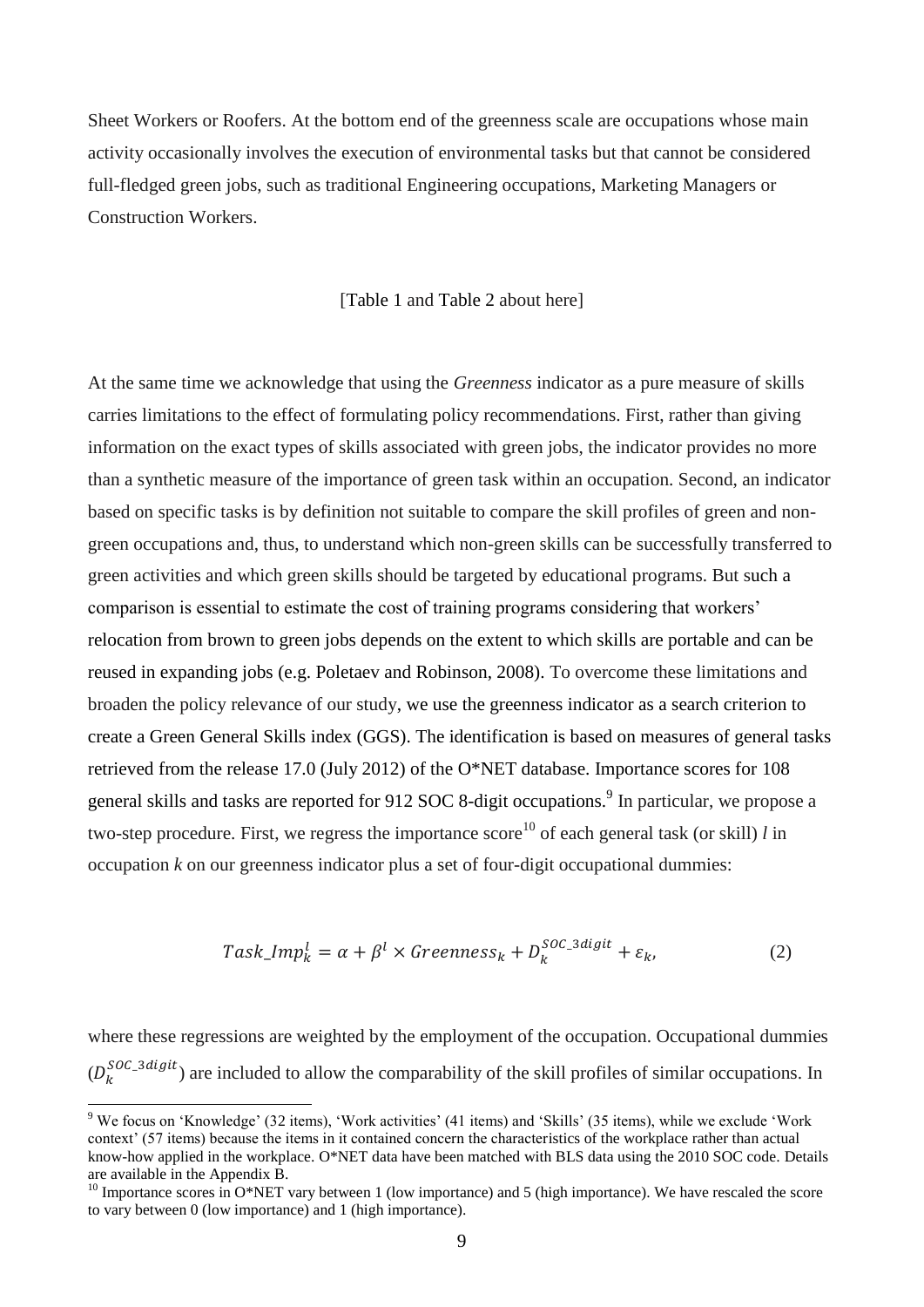addition, we use only three digit SOC occupations containing at least one item with positive greenness, thus eliminating occupations that bear no relevance on sustainability, such as Personal Care and Service (see Table 3).<sup>11</sup> Here, a positive (negative) and significant  $\beta^l$  denotes that task *l* is used more (less) intensively in greener occupations. Subsequently we assign the green label to the general task item *l* when the estimated  $\hat{\beta}^l$  is statistically significant at 99%. To illustrate, a coefficient of 0.2 implies a 20% difference in importance of task *l* in occupation *k* that has greenness equal to 1 as opposed to similar occupations with greenness equal to zero. The second step is grouping these items into coherent macro-groups using principal component analysis (PCA) and keeping only the selected green general tasks that load into principal components with eigenvalue greater than  $1<sup>12</sup>$  We use PCA only to cluster items into coherent macro-groups and build our final General Green Skill ( $GGS_k$ ) skill index for each occupation *k* by taking the simple average of the importance scores of each O\*NET item belonging to a given macro-group. For instance, for the macro-group Science, the  $GSS_k$  index is computed as the simple average between the importance score of 'Biology' and the importance score of 'Physics' (see [Table 4](#page-36-0)).

As shown in Table 3, occupations with positive Greenness tend to be concentrated in macrooccupational groups (2-digit SOC) that are intensive in abstract skills e.g. Management, Business and Financial Operations, Architects and Engineers and Life, Physical, and Social Scientists. The polarization of green occupations in these high-level occupational groups explains in part the prevalence of high skills in our selection of GGS. Thereby our strategy yields four macro-groups of Green General Skills that are high skilled, and are summarized in the first panel of [Table 4.](#page-36-0)<sup>13</sup> In the next sub-section we will describe and validate these constructs in detail.

[Table 3 and [Table 4](#page-36-0) about here]

#### *3.3 Preliminary validation*

-

This section is devoted to commenting on and assessing the empirical constructs outlined in [Table](#page-36-0)  [4.](#page-36-0) For the goal of grounding our  $GGS_k$  index within the existing literature, in the absence of suitable scholarly work specifically focussed on green skills, we take as our main conceptual reference the

<sup>&</sup>lt;sup>11</sup> The *Greenness* of an occupation is positive for 'Green-Enhanced' and 'New & Emerging' green occupations. The polarization of green occupations in 'high-skill' macro occupational groups partly explains the prevalence of high skills in our selection of green skills.

 $12$  In fact, we chose a slightly lower cut-off of 0.98 to include the GSS Science. Science appear together with engineering a core GGS when using more demanding selection criteria. In Appendix A we present further robustness exercises with different approaches to select our set of green general skills.

<sup>&</sup>lt;sup>13</sup> The fifth group would only include *Geography*. We therefore excluded it from the main analysis due to the too narrow definition of this last component. Baseline results for Geography (and for all single items) are reported in [Table](#page-46-0)  [22](#page-46-0) in the Appendix D.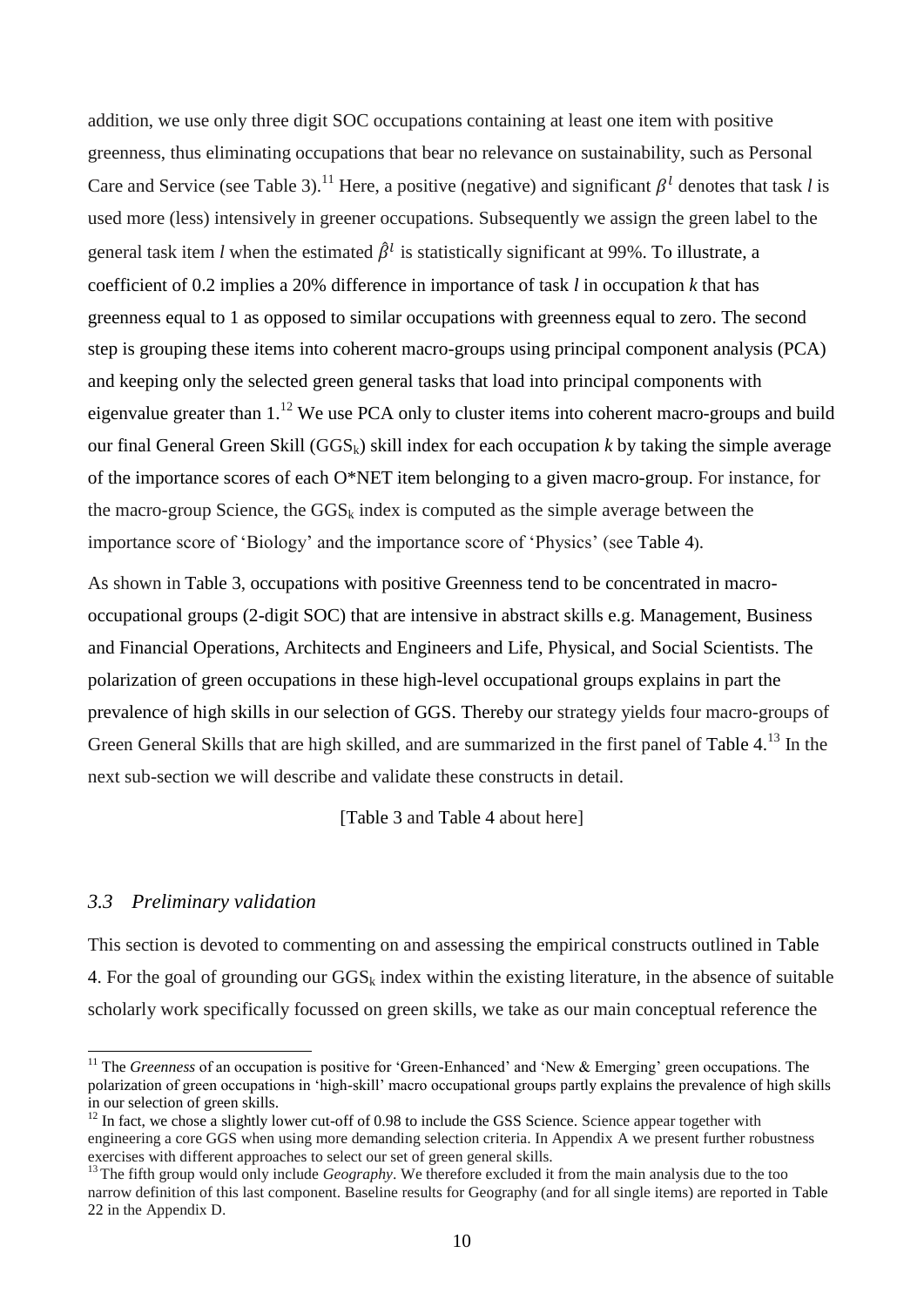wealth of empirical evidence elaborated in the context of policy reports produced by various international organizations. At the same time, we find it useful to explore commonalities with standard skill measures developed by the literature on routinization.

The first Green General Skills group, *Engineering & Technical Skills*, emerges consistently from several policy reports on Green jobs, especially for green building construction and wind turbine installations (Ecorys, 2008; UKCES, 2010). These hard skills encompass competences involved with the design, construction and assessment of technology usually mastered by engineers and technicians. Engineering skills are also an essential input for energy-saving R&D projects and programs aimed at reducing the environmental impacts of production activities.

The second item, *Science skills*, is directly related to the first since it also encompasses competences stemming from bodies of knowledge broad in scope and essential to innovation activities, for example Physics and Biology. According to a Cedefop (2009) study, this category of skills is especially in high demand at early stages of the value chains and in the utility sector. Although scientific and engineering knowledge can be highly transferable across domains of use, not all occupations that score high in these skills have high specific knowledge applicable to environmental issues. For instance, the occupations with high importance scores in this Green General Skill group are Environmental Scientists, Materials Scientists and Hydrologists, all having clear direct applications to environmental problems, as well as Biochemists, Biophysicists and Biologist, which instead are more general-purpose occupations (Rosenberg, 1998). Similar examples can be made for engineering professions, e.g. environmental engineers vs. civil engineers.

The third GGS set, *Operation Management skills*, includes know-how related to change in organizational structure required to support green activities and an integrated view of the firm through life-cycle management, lean production and cooperation with external actors, including customers. These skills have been observed to be relevant in two domains of influence (UNEP, 2007; Cedefop, 2009). The first involves the capacity to use and disclose information on products' and processes' characteristics that are relevant for the environment, such as energy-saving and emission accounting. Examples of professions intensive in these skills are related to the integration of green knowledge into organizational practices, i.e., sales engineers, climate change analysts and sustainability specialists. The second relates to adaptive management, that is, the capacity to identify environmental needs and to stir the dialogue across different stakeholders' groups, as is the case for Chief Sustainability Officers, supply chain managers and Chief sustainability officers Transportation Planners.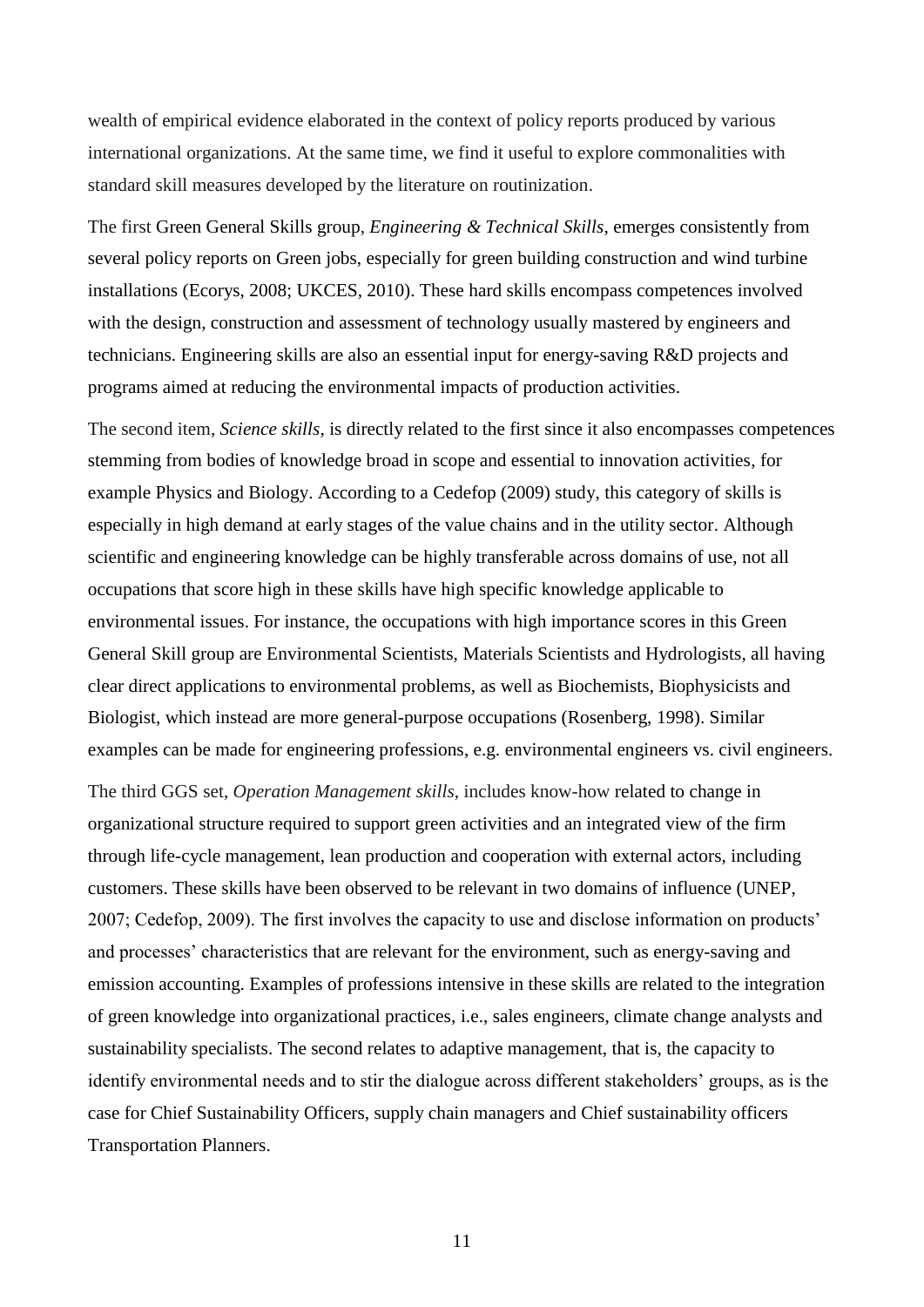The fourth macro group, *Monitoring skills*, concerns technical and legal aspects of business activities that are fundamentally different way from the remit of Engineering or of Science. Rather than being directly involved in the design of new products and production methods, these skills are employed when assessing the observance of technical criteria and legal standards, i.e. regulatory requirements. The key occupations in this remit are Environmental Compliance Inspectors, Nuclear Monitoring Technicians, Government Property Inspectors, Emergency Management Directors and Legal Assistants. The prominence of technical monitoring competences is documented in several policy reports, while the capacity of understanding the new environmental laws and regulations is key for firms operating in polluting sectors (UNEP, 2008; OECD/Cedefop, 2014).

A comparison of our green skills constructs with Autor and Dorn's (2013) Routine Task Intensity (RTI henceforth) index is useful to assess the extent to which work tasks can be replaced by computer capital. Such an index is computed as the difference between routine task scores –manual (RM) and cognitive (RC) – and non-routine task scores –interactive (NRI) and abstract (NRA), see [Table 4.](#page-36-0)<sup>14</sup> The index increases together with the importance of routine tasks in each occupation, and declines the higher the importance of interactive and abstract tasks.

#### [\[Table 5](#page-36-1) about here]

Against the backdrop of the conceptual validation outlined above, [Table 5](#page-36-1) presents some descriptive evidence of our  $GSS_k$  constructs. First, we observe that the employment share of green occupations is 11% in aggregate. Therein occupations with a low Greenness score (between 0 and 0.25) hold the lion share (8%) followed by Medium- and High-Greenness intensity with similar shares (1.5% and 1.8%, respectively). Interestingly the share of green employment weighted by the time spent in green activities (i.e. the greenness indicator) is 2.8%, which is rather close to the estimate reported by Deschens (2013) using the abovementioned approach based on the Green Good and Service survey. Further, as expected the scores of our  $GSS_k$  constructs among Green occupations are systematically higher than for Non-Green occupations (middle part of [Table 5\)](#page-36-1). Looking at individual constructs, the gap is higher for Engineering skills across all occupations (more than 100%) and for Science and Operation Management among Medium- and High-Greenness occupations. Monitoring is the exception in that the gap with non-green occupations is rather

-

<sup>&</sup>lt;sup>14</sup> The index is defined as  $RTI = \log(RM + RC) - \log(NRA + NRI)$ , with the single components (RM, RC, NRA and NRI) initially normalized to range between zero and five. We use the O\*NET items proposed by Acemoglu and Autor (2011) to build these task constructs. Differently from previous works, we do not include non-routine manual task construct in the index because it displays a very high correlation with our routine manual task construct.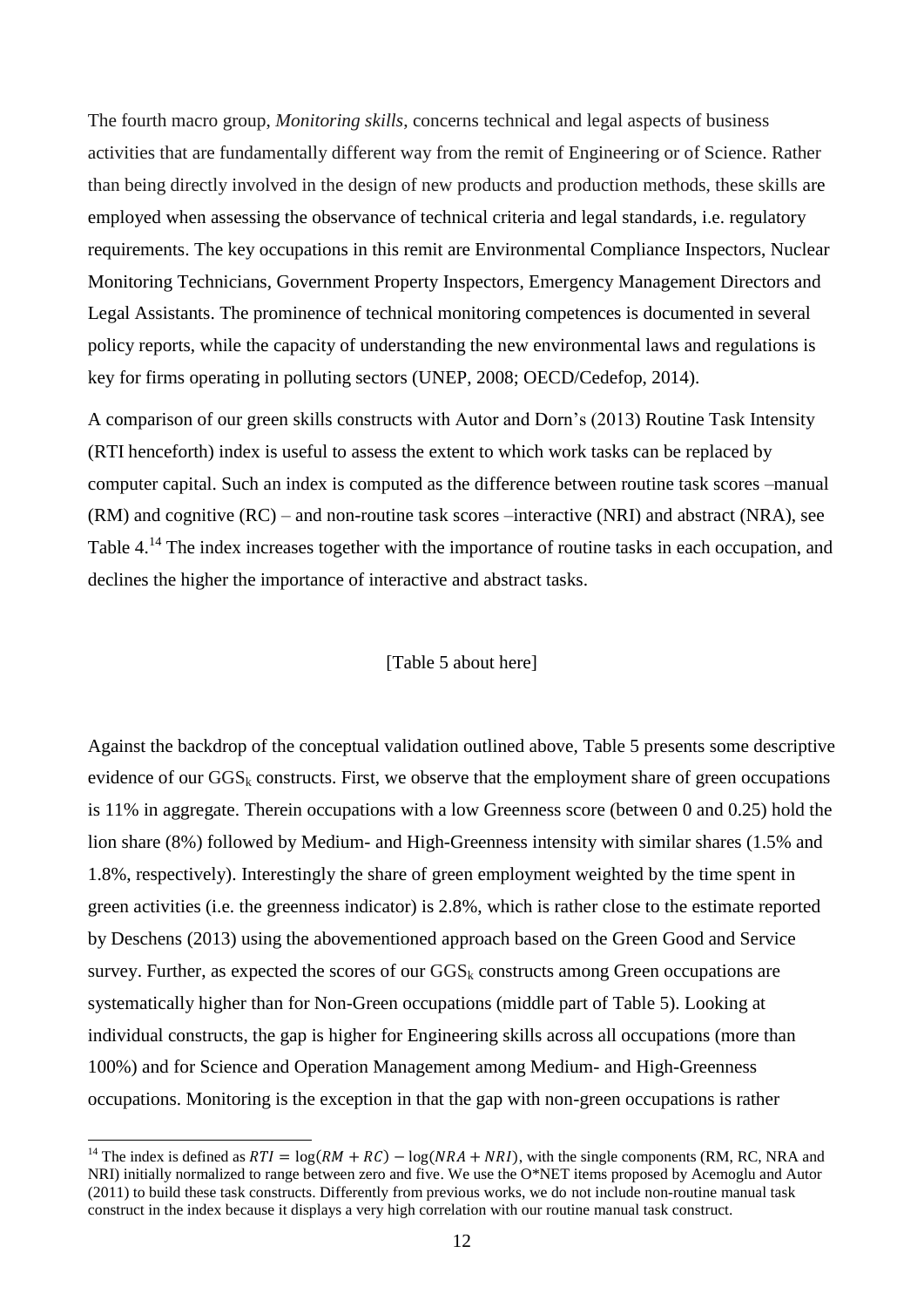homogeneous across occupations with varying degree of Greenness. Thus, the gap between Green and Non-Green occupations emerges as more pronounced for high-level skills.

Descriptive evidence in [Table 5](#page-36-1) corroborates our earlier remark that Green Occupations are less routine intensive than non-green ones, particularly so Medium-Green and High-Green. Lastly, when grafted onto a standard measure of human capital such as the required years of on-the-job training (O\*NET), the bottom part of [Table 5](#page-36-1) suggests that only Medium-Green occupations have a significantly higher score than both Non-Green and High-Green occupations.

#### [\[Table 6](#page-37-0) about here]

[Table 6](#page-37-0) indicates higher correlation of the greenness index with Engineering and Science skills compared to Monitoring and Operation Management skills. This is consistent with the robustness analysis showing that these hard skills are the true core green skills (see Appendix B). The coefficients reveal the highest correlations between Operation Management-Monitoring skills followed by Science-Engineering skills. While the latter reflects the mutual relevance of high-level scientific and technical skills, the former suggests strong complementarity between technical, organizational and legal competences involved in strategies to deal with environmental issues. The second part of Table 6 shows the correlations between our green skills measures and the routinization measures. Operation Management skills exhibit a marked non-routine character because they entail dealing with work environments that demand situational adaptability and communication, general and problem solving skills required by ICT technologies. Engineering and Science exhibit as expected a high positive correlation with NRA since they are all complex cognitive competences to allow the identification of problems and the design of problem-solving strategies. However, it is worth noting that the correlations of NRA with Science and Engineering are significantly lower than the one with Operation Management, and that engineering and technical has a higher correlation with routine manual takss than NRA tasks.<sup>15</sup>

Summing up, this section 3 has proposed a data-driven methodology for the identification of green skills based on occupation-specific data on the US workforce. The four core competences that emerge from this exercise are for the most part high-level analytical and technical skills markedly related to the design, production, management and monitoring of technology. In the next section

-

<sup>&</sup>lt;sup>15</sup> The low correlation between NRA and Engineering  $\&$  Technical and Science skills may be due to the fact that NRA is particularly important for *Computer and Mathematical occupations* (SOC code 15) for which no green occupation is observed.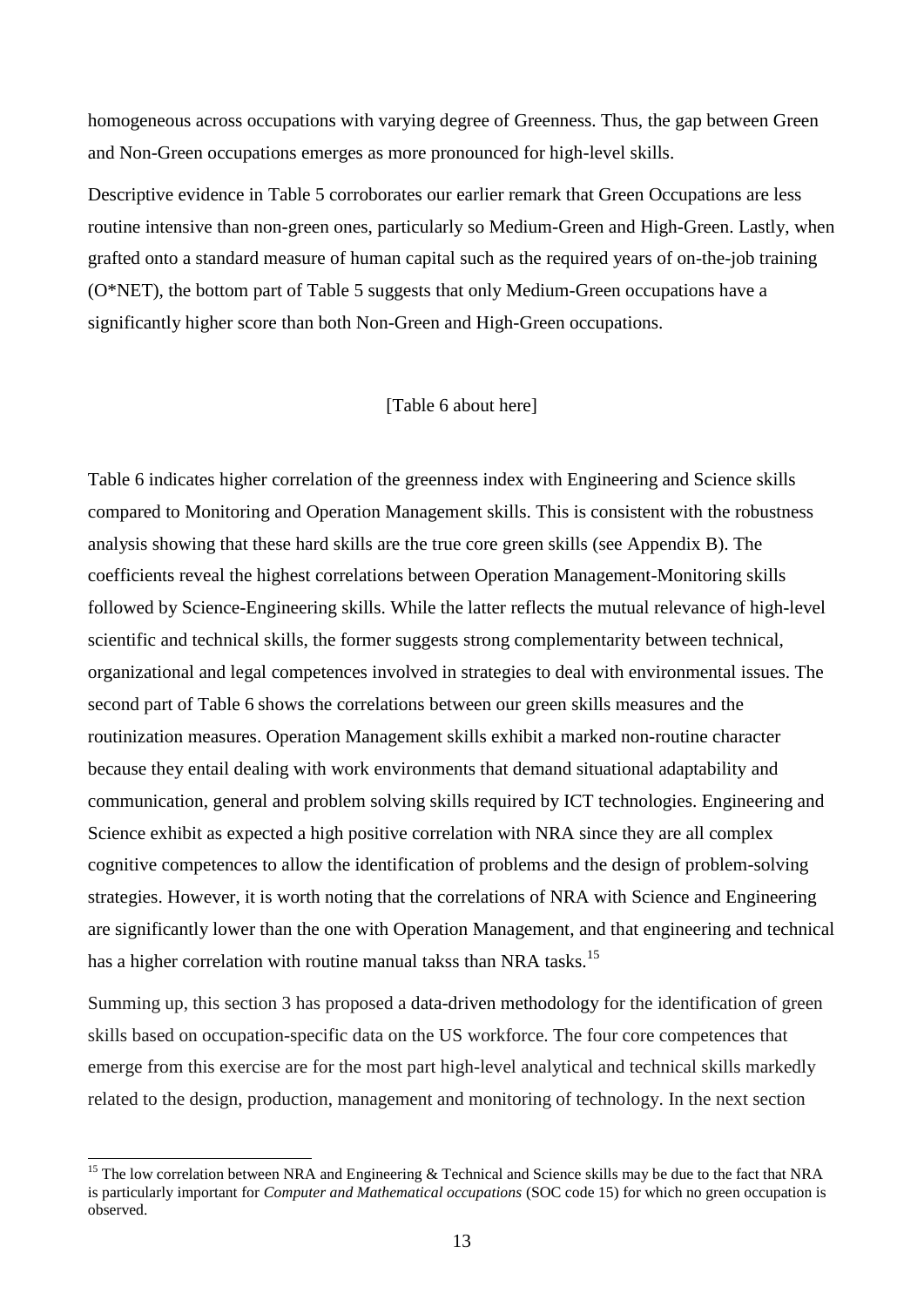these constructs will be put to assess the effects of environmental regulation on the demand for green skills.

#### **4 Testing the relationship between Environmental Regulation and Green Skills**

This section describes the data and the methodology used to validate our green skills measures. We propose a simple empirical strategy to disentangle the impact of a more stringent environmental regulation on the demand of Green Skills.

#### *4.1 Data*

-

Our analysis of the effect of ER on workforce skills is at the sector-by-state level. This level of regional aggregation is the most appropriate to preserve fine-grained information of the workforce skills at 4-digit NAICS industry level. Since the scale of green jobs and skills is still relatively small in US employment, preserving the maximum level of sectoral and occupation details is necessary for a correct measure of our variables of interest. This comes at the cost of not being able to exploit the time dimension in the data because detailed information on the distribution of the workforce by occupation, industry and state is only available for the years 2012 and 2013.

Our primary dependent variables are the four measures of  $GGS_k$  plus the greenness indicator built by weighting occupational skill measures by employment using the 2012 BLS 'Occupational Employment Statistics (OES) Research Estimates by State and Industry'. These data provide information on the number of employees by occupation (SOC 2010 6-digit), industry (4-digit NAICS) and state. We limit our analysis to industries effectively exposed to environmental regulation: utilities, manufacturing and construction.<sup>16</sup> We aggregate these average values of green skills for each 6-digit occupation, *k,* to compute the following index by industry *i* and state *j* as follows:

$$
GGS_{ij} = \sum_{k} GGS_{k} \times \frac{L_{kij}}{L_{ij}}.
$$
 (3)

Here  $L_{kij}$  represents the employment in occupation *k*, industry *j* and state *i*, while  $L_{ij}$  is the employment in sector j and state i. Recall that  $GGS_k$  measures are normalized to vary between 0 and 1. Note that differences in our measures across industries and states depend exclusively on differences in the composition of the labour force (share of employees in occupation *k* in industry *i*

<sup>&</sup>lt;sup>16</sup> Taken together these three sectors account for more than 90% of air emissions from point sources for all the pollutants that we consider in our empirical analysis.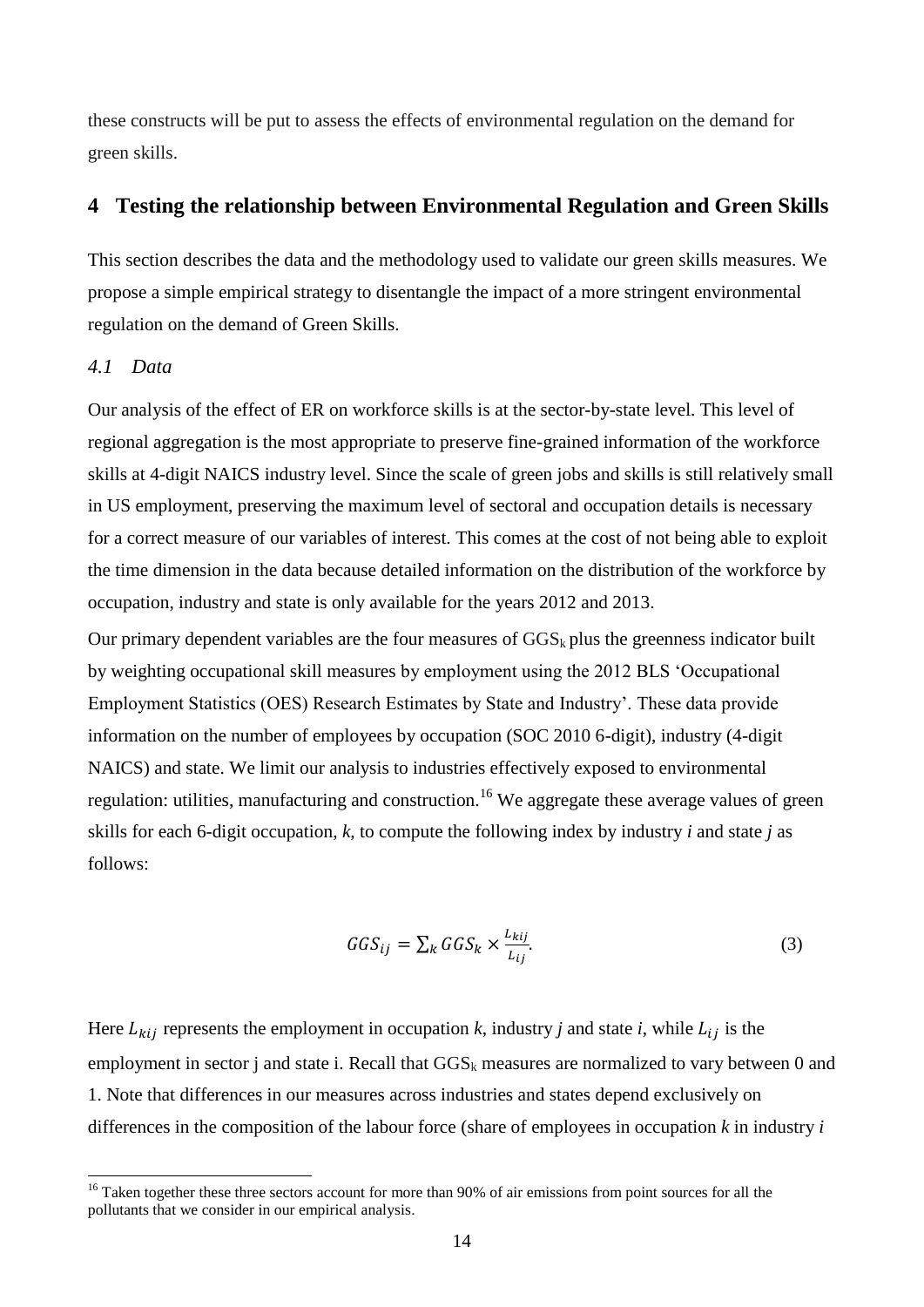and state *j*) whereas the green skills content of occupations  $(GGS_k)$  is defined at the occupational level and so it is not state-specific. Likewise, we can use equation (3) to construct sector-state skill measures based on the Greenness indicator, the routine intensity index or standard human capital measures such as training. When using the share of green specific skills as proxy of green skills, the effect should be taken with caution because this variable was constructed under the assumptions concerning the distribution of employment within 8-digit SOC category. Further details on the database construction are contained in the data Appendix B.

Our main explanatory variable is stringency of environmental regulation at the state-by-sector level proxied by air emission intensity of toxic substances and pollutants covered by the Clean Air Act (CAA), the most important federal piece of legislation aimed at reducing air pollution concentrations in the US.<sup>17</sup> Accordingly, our favourite regulatory measures are emissions of the six criteria pollutants identified by the EPA and subject to the CAA.<sup>18</sup> First introduced in the 1963, the CAA has been amended several times, the last major amendment dating back to 1990. The legislation sets county-specific attainment standards on concentration of pollutants and hazardous substances (NAAQS and NESHAPS, respectively).<sup>19</sup> Counties that fail to meet concentration levels for one or more substances (toxic substances or one or more of the six criteria pollutants) are designated as nonattainment areas, and the corresponding states are required to put in place implementation plans to meet federal concentration standards within 5 years.<sup>20</sup> Emissions of Criteria Pollutants by plant are collected once every three years into the National Emission Inventory (NEI) developed by the EPA, which contains detailed geographical and sectoral information to assign emission to 4-digit NAICS industry in each state. However, since obligation to report for point sources depends on a series of minimum emission thresholds for each specific pollutant, several sector-state pairs are characterized by zero emissions (36.4% of the total stateindustry pairs that account for 31.5% of employment in 2012).

The main advantage of using emissions as a proxy for ER is that they capture particularly well within-sector changes affecting the workforce composition particularly well. Indeed, a recent paper

 $\overline{a}$ 

 $17$  Brunel and Levinson (2015) review various approaches to proxy the stringency of environmental regulation and conclude that when the sectoral breakdown is sufficiently narrow emissions are the best proxies of environmental regulatory stringency because they reflect, by means of a continuous measure, the actual enforcement of regulation rather than purely legislative acts.

<sup>&</sup>lt;sup>18</sup> Ozone-formation (sum of nitrogen oxides – NOx – and volatile organic compounds – VOC), particulate matter (PM) smaller than 2.5 micron, carbon monoxide, nitrogen oxides (NOx), sulphur dioxide (SO2) and lead. In the appendix, we show also results for the emissions of toxic substances retrieved from the Toxic Release Inventory (TRI) developed by the Environmental Protection Agency (EPA), a proxy of regulation used by related study of Carrion-Flores and Innes  $(2010)$ .

<sup>&</sup>lt;sup>19</sup> National Ambient Air Quality Standards (NAAQS) set maximum levels of concentration for the six criteria pollutants and National Emissions Standards for Hazardous Air Pollutants (NESHAP) set maximum levels of concentration of hazardous air pollutants.

<sup>&</sup>lt;sup>20</sup> States may use a variety of policy tools to comply with concentration standards, such as creating a system of pollution permits or mandating the adoption of specific technologies.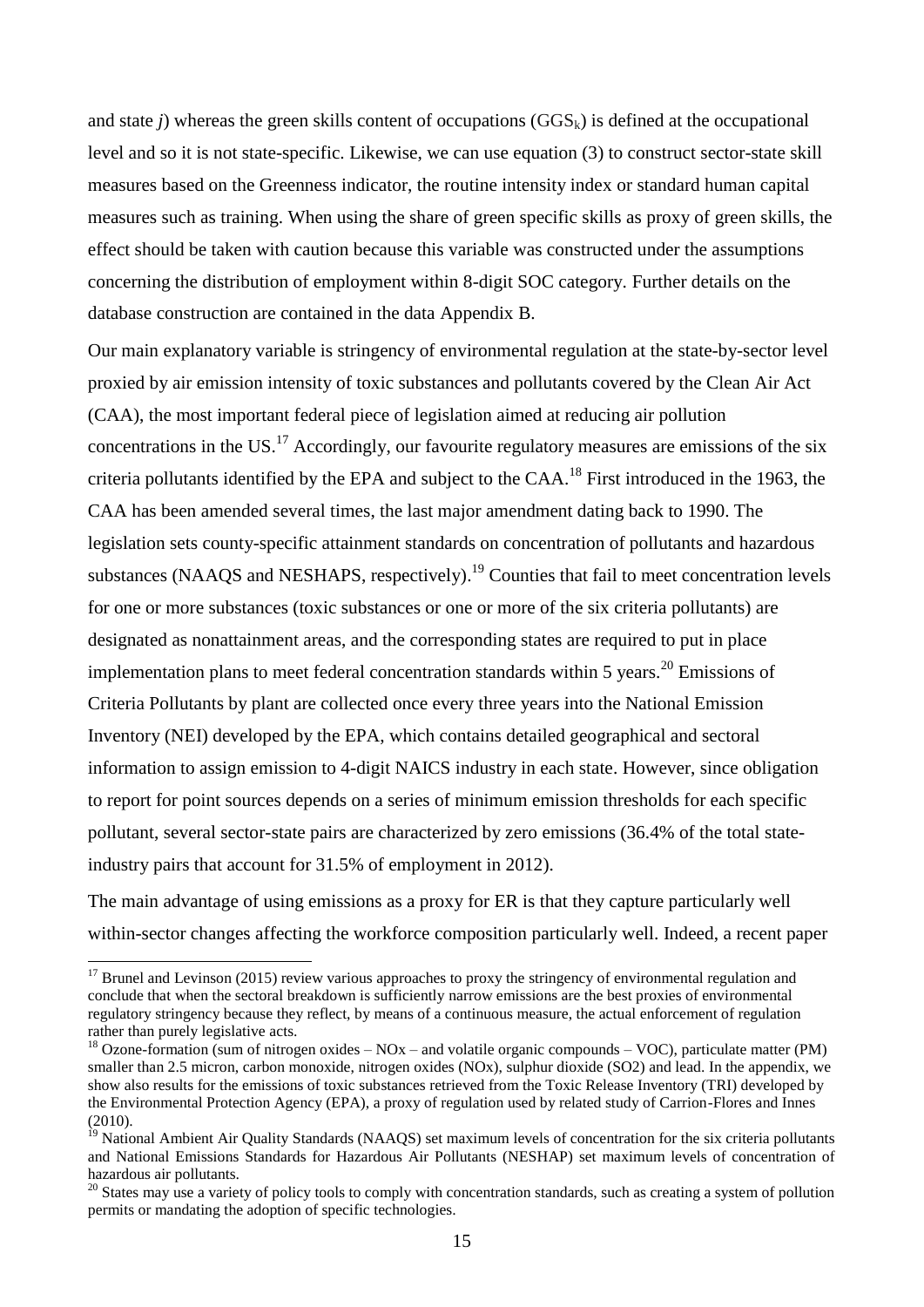by Levinson (2015) shows that around 90% of emission abatement is due to technical improvement within the sector, which in turn can stem from the direct adoption of emission abatement technologies and environmentally-friendly organizational practices.

#### [\[Table 7](#page-37-1) about here]

[Table 7](#page-37-1) shows basic descriptive evidence for the skill and regulatory measures by 3-digit NAICS industry. Briefly notice that the sectors where the share of engineering and science skills is highest are construction (NAICS 23) and Utilities (NAICS 22) respectively. These two sectors are exactly those indicated by the policy reports discussed in Section 3. In turn, Operation Management skills are higher in Oil and Gas extraction (NAICS 211), Utilities (NAICS 22) and Petroleum and Coal Products Manufacturing (NAICS 324) while Monitoring skills are most important in Utilities (NAICS 22) and Petroleum and Coal Products Manufacturing (NAICS 324). The Utilities sector, which includes the power generation sector, exhibits the greatest concentration of all categories of green skills as well as the highest level of emission intensity. This is closely followed by the Petroleum and Coal Products Manufacturing (NAICS 324), which is also a large employer of green skills intensive occupations. As expected, GGS are particularly important in few very emission intensive sectors.

#### *4.2 Estimating equation*

To explore the relationship between environmental regulation and green skills, we estimate the following equation for each of our four *GGSij* indices:

$$
GGS_{ij} = \beta ER_{ij} + \gamma \mathbf{X}_{ij} + d_i + d_j + \varepsilon_{ij}.
$$
\n(4)

where *i* indexes sector and *j* indexes states;  $d_i$  are state effects absorbing unobservable factors that affect both skill demand and ER, such as the demand for sustainable products;  $d_i$  are three-digit NAICS industry dummies that intend to capture unobservable sectorial characteristics potentially affecting the demand of skills, i.e. technology;  $X_{ij}$  is a set of controls varying at the sector-by-state level;  $\varepsilon_{ij}$  is a conventional error term. Since our dependent variables adjust slowly to structural shocks, all explanatory variables are lagged by one or more years. In particular, environmental regulation ( $ER_{ij}$ ) is measured as: log(1 + emission<sub>ij:2002−2011</sub>) – log(1 +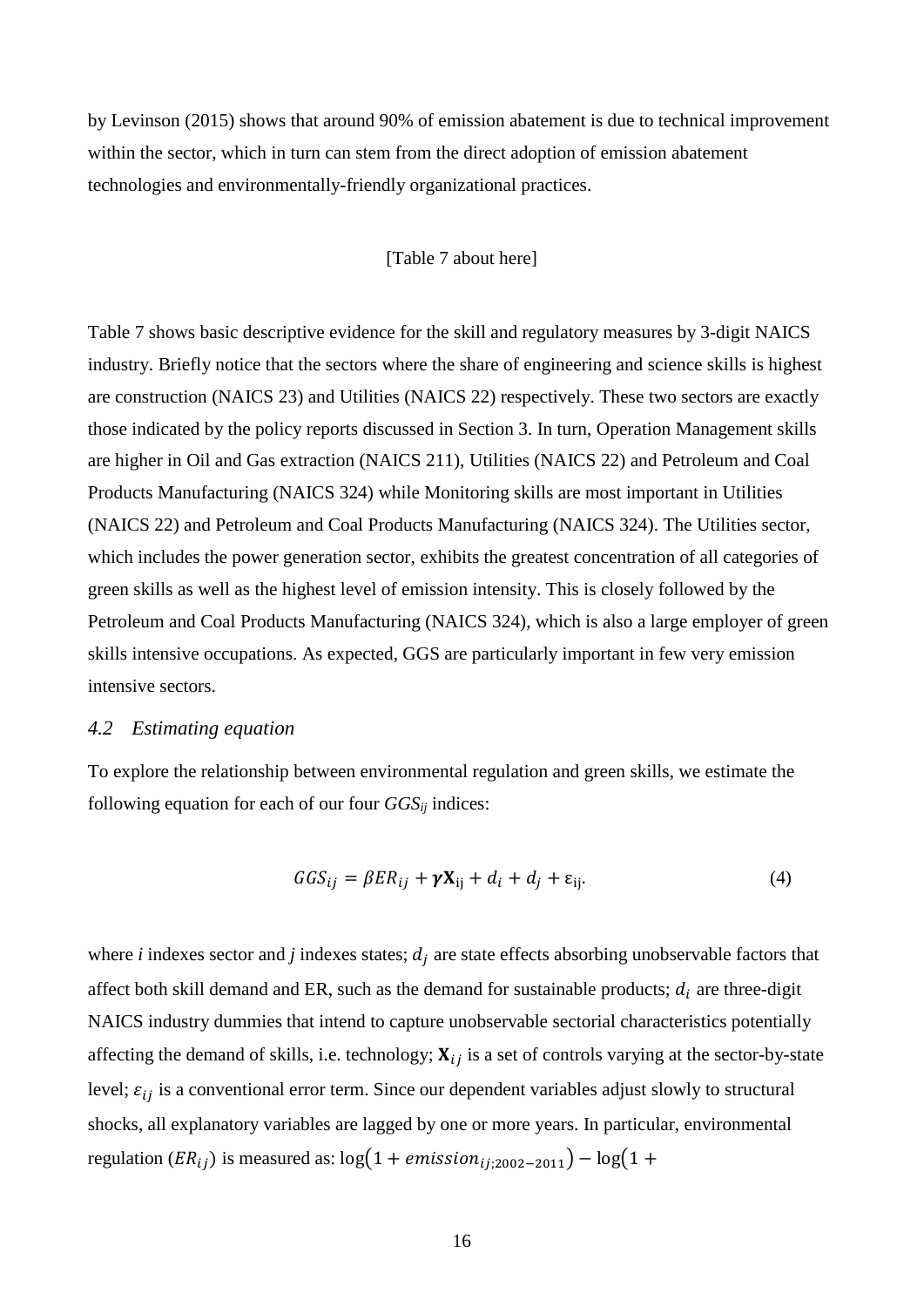employment<sub>ij;2011</sub>).<sup>21</sup> We compute weighted average of emissions over the years 2002, 2005, 2008 and 2011 (see Appendix B), giving more weights to more recent years o account, at least in part, for regulatory stringency in the recent past. In addition, we use the logarithm to mitigate the influence of outliers in emissions, while expressing ER in per-employee terms to depurate the effect of sector size within the state.<sup>22</sup> For comparison, we also estimate versions of equation (4) that use other common measures of skills used in the literature, including the importance of routine and nonroutine tasks and the years of training required. Further details on the data sources and the measurement of the variables included in the econometric analysis are given in the Appendix B. The set of state-by-industry controls is included to separate the estimated effect of ER on workforce skills from structural factors likely to affect both variables. First, we include the log of the average plant size in year 2011 (employees per establishment, BLS), which is likely to be positively correlated with both environmental regulation (Becker and Henderson, 2000; Becker et al, 2013) and the employment share of high skilled workers such as engineers or scientists (Doms et al, 1997; Berman and Bui, 2001). Second, we include the 10-years log change in the level of employment to make sure that the observed relationship between environmental regulation and workforce composition is not driven by compositional effects. For example, workforce skills may be higher simply because under-performing firms relocate in countries or states with milder regulations and thus overall employment declines. Third, we include the log of the number of monitored facilities to control for the extent to which industrial and other mobile sources not included in the National Emission Inventory contribute to local emissions and consequently to the local concentration of toxic substances. States and industries with larger point sources are more easily targeted by emissions standards as opposed to those with more diffuse emission sources.

#### [\[Table 8](#page-38-0) about here]

[Table 8](#page-38-0) shows that industry-by-state controls tend to be highly correlated with our measures of ER and hence should be included. In line with previous evidence (Becker and Henderson, 2000; Becker et al., 2013), the average size of a plant is significantly larger in sectors with higher emissions, while emissions per employee tend to be higher where more plants are subject to monitoring. Quite surprisingly, the sign of the correlation between different types of emissions and the past 10-years

1

 $21$  Due to the absence of data on value added by 4-digit NAICS and state, we cannot follow the approach proposed by Brunel and Levinson (2013) based on scaling emissions by the economic value created by the sector. Our imperfect proxy of value is therefore total employment.

 $^{22}$  It is worth remarking that these assumptions have no qualitative effects on our results, which remain qualitatively unchanged if, for instance, we allow the log in the number of employees to have an autonomous effect on the skill composition.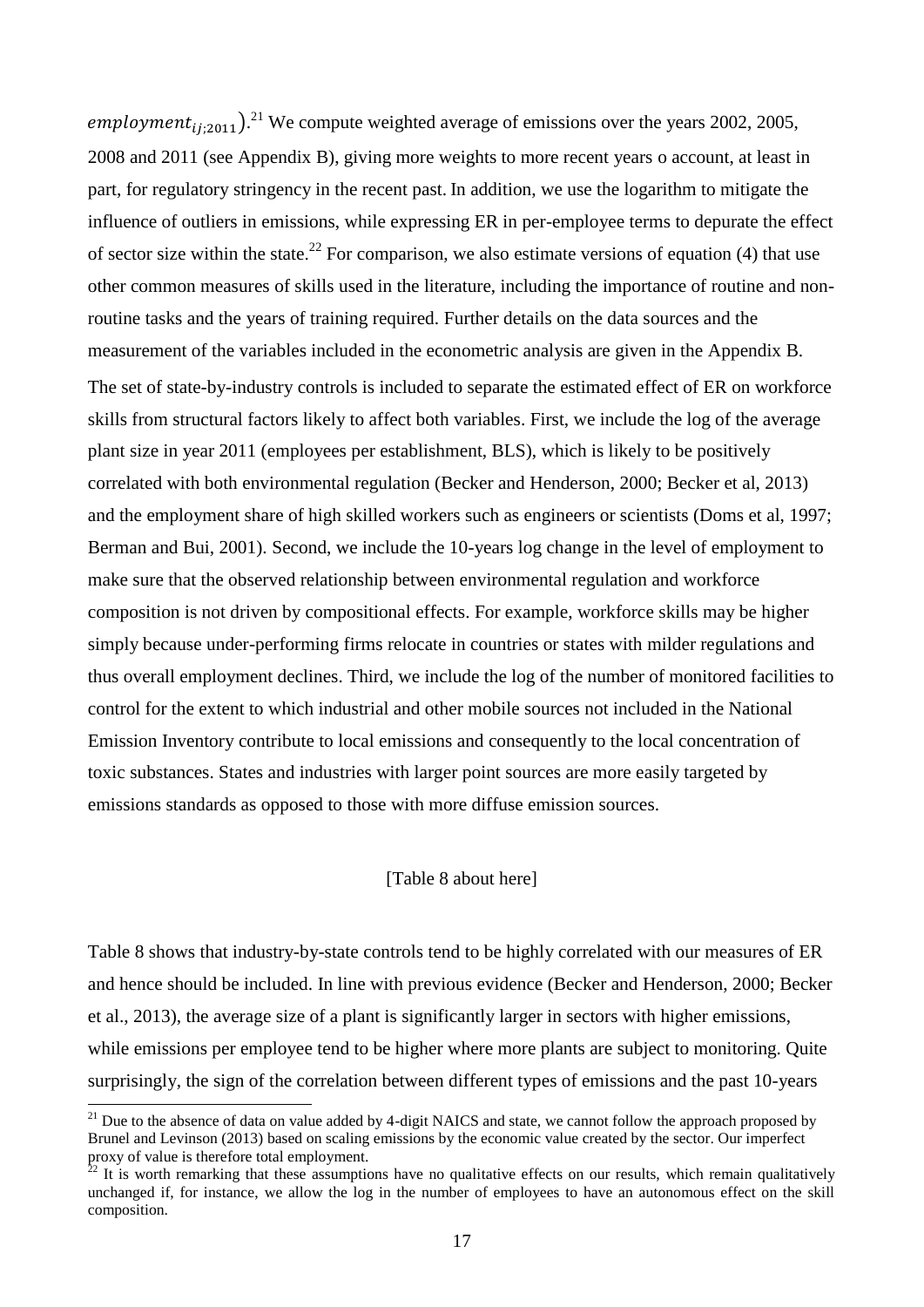change in employment is negative but close to zero. Finally, polluting sectors tend to be slightly more exposed to import penetration. Since import penetration is a significant driver of changes in workforce skills, the interaction of ER and import shocks will be investigated in greater detail in what follows.

Two final remarks are in order. First, using state-level data may appear a limitation compared to recent studies using exogenous change in county level attainment status in terms of ER as research design (Walker, 2011; 2013). However, county-level data do not contain the fine-grained occupational and sector details essential to distil all the possible information on a relatively small phenomenon such as green employment. Second, the effect of ER is identified within 3-digit sectors, thus it may be driven by sectoral differences across 4-digit sectors in each three digit block. We opted for the 3-digit sector specification with dummies to capture the effect of import penetration and of its interaction with ER. At the same time, as shown in Section 5, results are unaffected in a specification with 4-digit sector dummies.

#### *4.3 Endogeneity*

 $\overline{a}$ 

A causal interpretation of the estimated coefficient of ER in Equation 3 should rest on the assumption that, conditional to the set of controls, the correlation between ER and the error term is zero.<sup>23</sup> This assumption is likely to be violated in our empirical framework for at least two reasons. First, even in the favourite specification with three-digit industry dummies, sectors with a higher share of green workforce may be better equipped to reduce emission irrespective of the level of ER. Second, emissions are just a proxy of ER, which is likely to be affected by measurement errors. In particular, we cannot directly observe state policies in sector *i*, but only the effect of these policies on emissions. To comply with federal standards, which are based on local air concentrations of pollutants and toxic substances, states intervene by regulating point sources and other sources.<sup>24</sup> Moreover, air concentrations depend on other factors such as geographical features of the area and winds. However, the National Emission Inventory provides detailed information on industry and location of emissions only for point sources. The exclusion of non-point sources and the failure to account for other factors affecting emission concentrations create a gap between latent environmental regulatory stringency and actual emission intensities of point sources that may generate measurement errors in our proxies. The latent level of environmental regulatory stringency

 $^{23}$  Controlling for the average plant size and the number of establishments monitored under the NEI, as we do, is clearly not enough to solve endogeneity problems because non-point sources and other local features affecting concentration of pollutants and hazardous substances can display huge variations within and between states.

 $^{24}$  As observed by Shapiro and Walker (2015), the intervention of states and local authorities to reduce emissions are not limited to non-attainment counties, that are forced to reduce their pollution concentration, but also on attainment counties that need to keep their emissions low in order to avoid the risk of passing the pollution concentration thresholds and become non-attainment counties.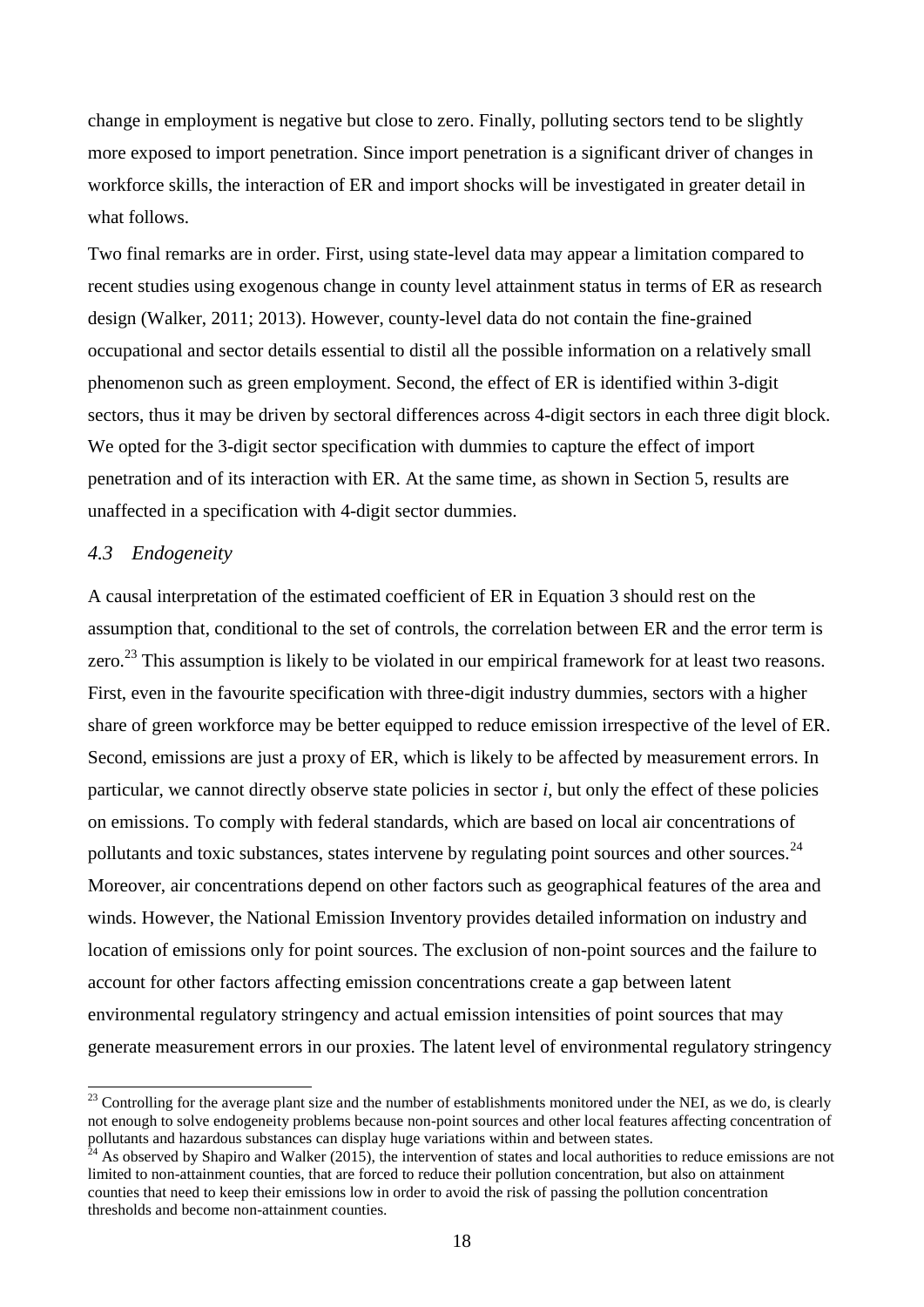enacted by states depends on the presence of nonattainment areas within the state and on the risk that attainment areas may switch to the status of nonattainment areas.

Taken together these two sources of endogeneity make it difficult to predict the direction of gap between OLS and IV estimates. OLS are likely to underestimate the effect of ER in presence of measurement error but the direction of the omitted variable bias crucially depends on initial conditions which are hard to capture with cross sectional data. On the one hand, if green skills are essential to abate pollution, sectors that are initially better equipped with these skills have a comparative advantage in reducing emissions. On the other hand, stringent ER should disproportionally hit sectors that underperform in terms of emissions and lag behind in terms of technological competences required to reduce emissions, including green skills. Overall, endogeneity should be addressed to correctly identify the effect of ER on green skills, but it is difficult to make a reliable guess on the direction of the bias without resorting to panel data. To address these concerns, we use the instrument of Carrion-Flores and Innes (2010) to address endogeneity in the effect of ER. Recall that Carrion-Flores and Innes (2010) estimate the effect of ER, measured using emission levels, on adoption of green technologies at the sector level.<sup>25</sup> The analogy with the present paper is that both technology and skills are complements in a hypothetical production, and thus emission, function. Thereby a successful empirical strategy should identify an instrument that is highly correlated with regulation but uncorrelated with skill or technology measures. Environmental enforcement activity is a valid candidate. On the one hand the instrument is likely to be a strong predictor of regulatory stringency given the support of a vast empirical literature showing that enforcement activities are a stimulus to abate emissions (Gray and Deily, 1996; Magat and Viscusi, 1990; Decker and Pope, 2006; Gray and Shimshack, 2011). On the other hand the instrument is likely to be uncorrelated with our skill measure other than through their effect on regulation. For the case of patents, Carrion-Flores and Innes (2010) claim that with the exception of effects due to "effective" environmental standards (i.e. emission levels) enforcement activity does not affect the adoption of environmental technologies. A similar argument applies to green skills since, different from environmental patents, GGS are sets of competences of a general character and are not exclusively employed to improve environmental performance and abate emissions.

Following on the above we account for endogeneity by instrumenting ER with the number of inspections and violations at sector-state level over the period 2000-2009 (Enforcement and Compliance History Online – ECHO, managed by the EPA, see Appendix B).Just as for the

-

 $25$  In their setting, the main source of endogeneity is reverse causality going from innovation to environmental regulation.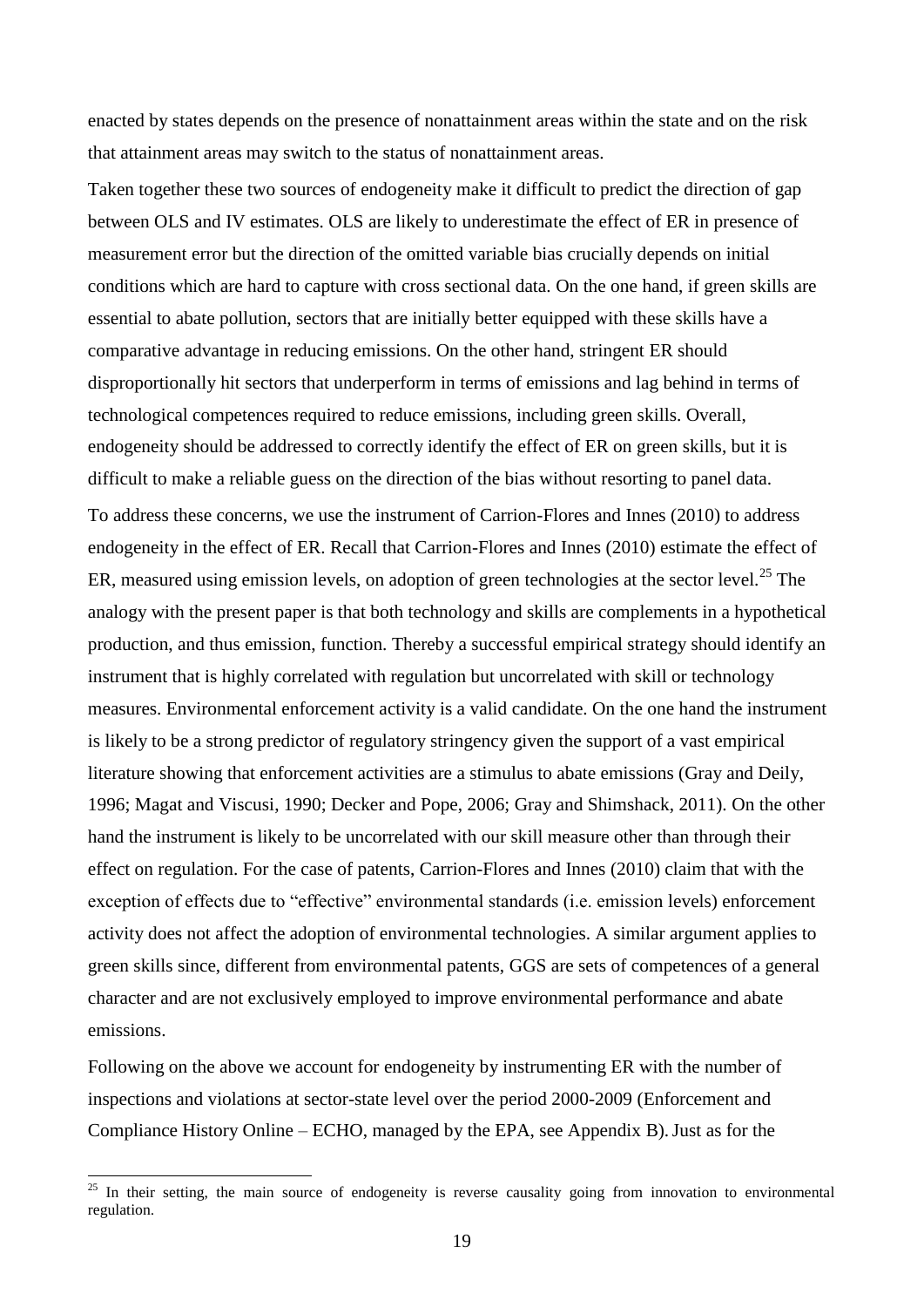measure of ER, the instruments are expressed in per-employee terms (the Appendix C shows that the first-stage results corroborate our choice). We report in the regressions Tables that the excluded instruments display a partial F statistics well above the usual cut-off of 10 (Staiger and Stock, 1997). This result is not surprisingly and confirms the one obtained by Carrion-Flores and Innes (2010) exploiting the time variation of the data rather than the state variation. The next section illustrates the main results and presents a series of robustness checks.

# **5 Estimation Results**

1

This section provides evidence on the positive effect of stringent ER on the demand for green skills. Recall that a higher emission level implies a weaker regulation, thus we expect a negative coefficient of ER on green skills. The main results are reported in [Table 9](#page-38-1). The top panel presents results for our measures of green skills, including the overall greenness indicator of an industry (column 1), or four green general skill importance scores (columns 2-5), and an average count of green specific tasks (column 6). For comparison, the bottom panel of Table 9 includes regression results using several standard measures of skills proposed by previous literature.

We focus on Instrumental Variable results only since endogeneity affects the reliability of OLS estimates of the effect of ER on workforce skills. As seen in the notes to Table 9, our instruments are strong, with a partial F-statistic for the excluded instruments of 112. Full first stages are reported in [Table 23](#page-46-1) the Appendix C. For the sake of space and since estimation results appear very similar across the six criteria pollutants, we report results for SO2 only and leave to Appendix C [\(Table 18](#page-43-0) and [Table 19\)](#page-44-0) the results for other pollutants, including those in the complementary pollution data contained in Toxic Release Inventory. We focus on SO2 emissions since they are the criteria pollutant experiencing the greatest reduction over the period 2002-2011, and because a revision of the NAAQS for SO2 occurred in 2010.<sup>26</sup>

[\[Table 9](#page-38-1) about here]

Our most important finding is that a lower level of SO2 emissions per capita (and hence stricter environmental regulation) increases demand for each of our general green skills.<sup>27</sup> As our dependent

 $^{26}$  SO2 emissions shrunk by about 54 percent over the period 2002-2011, the reduction for CO emissions was 9 percent, for NOx emissions was 46 percent, for ozone emissions was 41 percent and for PM2.5 emissions was 34 percent. As already discussed, no information about emissions of lead was available in the NEI before 2011.

 $27$  It is also worth noting that the effect of ER is conditional to the average plant size and to the share of monitored plants. As expected and shown in the Tables, the latter variable has a positive and statistically significant effect on GGS. Results for these control variables are shown in Appendix C.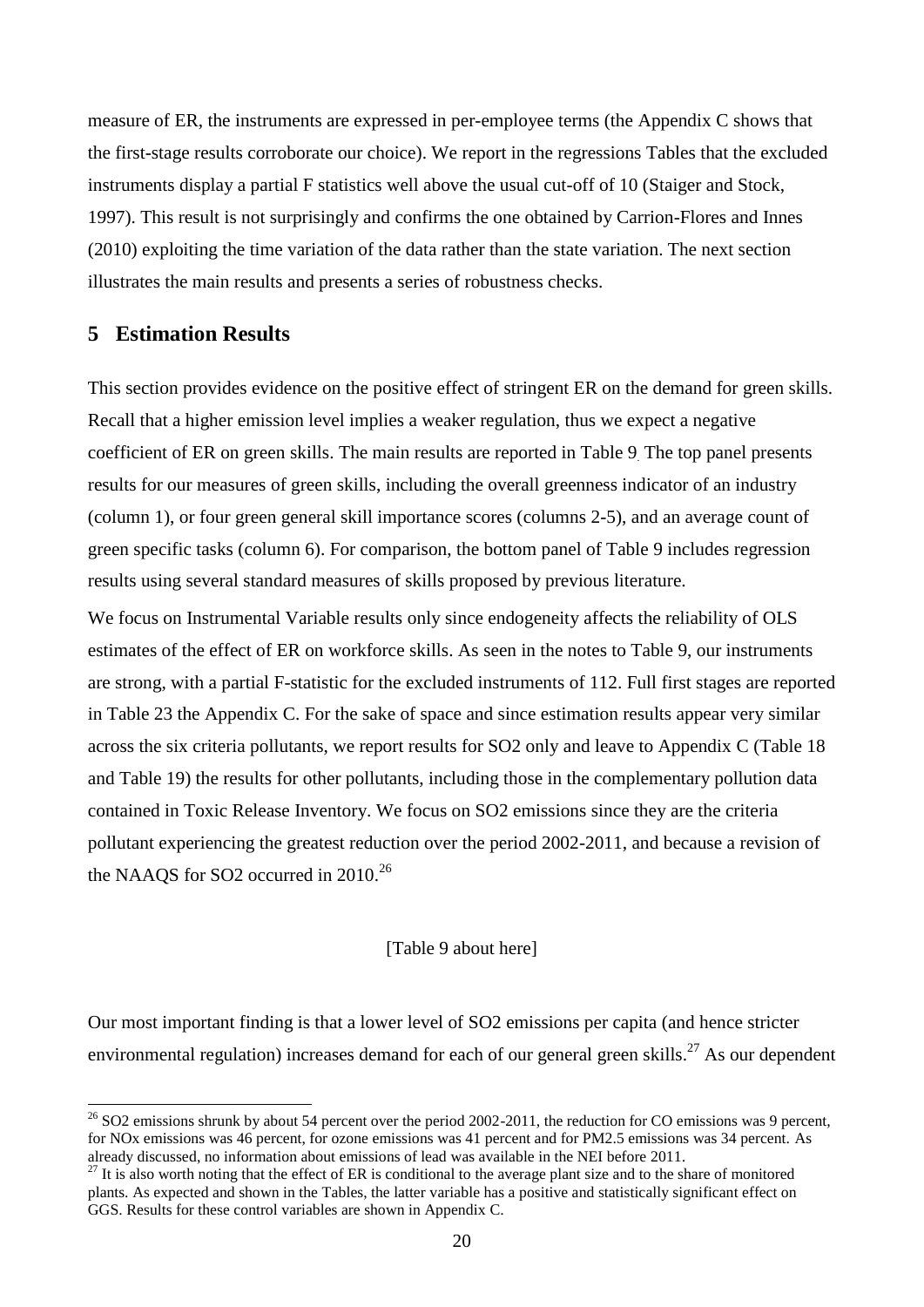variable is the mean of a qualitative index, we gather the magnitude of our effects in terms of percentage inter-quartile changes.<sup>28</sup> The effects are modest in the case of a minimum 20% reduction of emissions, but become substantial in a more ambitious 70% scenario. For example, a 20-percent reduction in emission increases the inter-quartile range of the greenness index by 1.3%, while a 70 percent reduction leads to an increase in the inter-quartile range by  $7.3\%$ .<sup>29</sup> As the greenness index is the ratio of green specific tasks to total specific tasks, it is worth noting that this result is fully driven by a positive and large effect of ER on green specific tasks –i.e., 2.6% inter-quartile change for a 20% reduction in emissions-- rather than on the average count of non-green specific tasks (see columns 6 in the top Panel and 1 in the bottom Panel). Interestingly, environmental regulation increases demand for both hard technical skills and organization management skills. The largest increase in demand for green general skills occurs for operations management and science. A 20 (resp. 70) percent reduction in emissions increases the importance of operations management by 4 (resp. 21.8) percent, and the importance of science skills by 3 (resp. 15.5) percent. Operations management skills are important for coordinating different aspects of the production processes to achieve sustainability goals, such as technical information, strategic problem-solving and marketing strategies.

Our results also indicate that the complexity of work increases with more stringent environmental regulation. The bottom Panel of [Table 9](#page-38-1) shows that more stringent ER increases demand for nonroutine skills relative to routine skills as illustrated by the effect on the Autor and Dorn's (2013) Routine Task Intensity. This effect is the result of a positive effect of ER on the demand of nonroutine (NR) skills and a negative one on the demand of routine manual (RM) skills. A 20 percent reduction in emissions increases the importance of NR skills, such as "thinking creatively", by almost 2.3%. In contrast, a 20 percent reduction in emissions reduces the importance of routine manual (RM) skills by 3.4 percent. Notably, a more stringent ER does increase the demand of Routine Cognitive tasks, a category highly affected by the diffusion of information technologies and that experienced a considerable decline during the 1980s and the 1990s particularly in clerical occupations of the service industry (e.g., Acemoglu and Autor, 2011). This result is explained by the relatively high importance of RC skills for technical occupations, especially in the nuclear

$$
\Delta G G S_{ij} = \hat{\beta} \times \frac{\log \left( \frac{Emiss_{ij} + 1}{Empl_{ij} + 1} \right) - \log \left( \frac{(1 - \overline{e}) Emiss_{ij} + 1}{Empl_{ij} + 1} \right)}{G G S_{ij; p \, 75} - G G S_{ij; p 25}},
$$

 $\overline{a}$ 

 $28$  Similarly to Autor et al. (2015), we compute the expected changes in the inter-quartile importance of workforce skills that would occur under different scenarios of emission abatement  $\overline{e}$ :

where  $\hat{\beta}$  is estimated as in [Table 9](#page-38-1) and the change is expressed in percentage of the inter-quartile range in GGS. <sup>29</sup> Throughout this section, we refer to a per-employee reduction in emissions, as used in the regressions. For ease of exposition, we omit the reference to per-employee in most cases.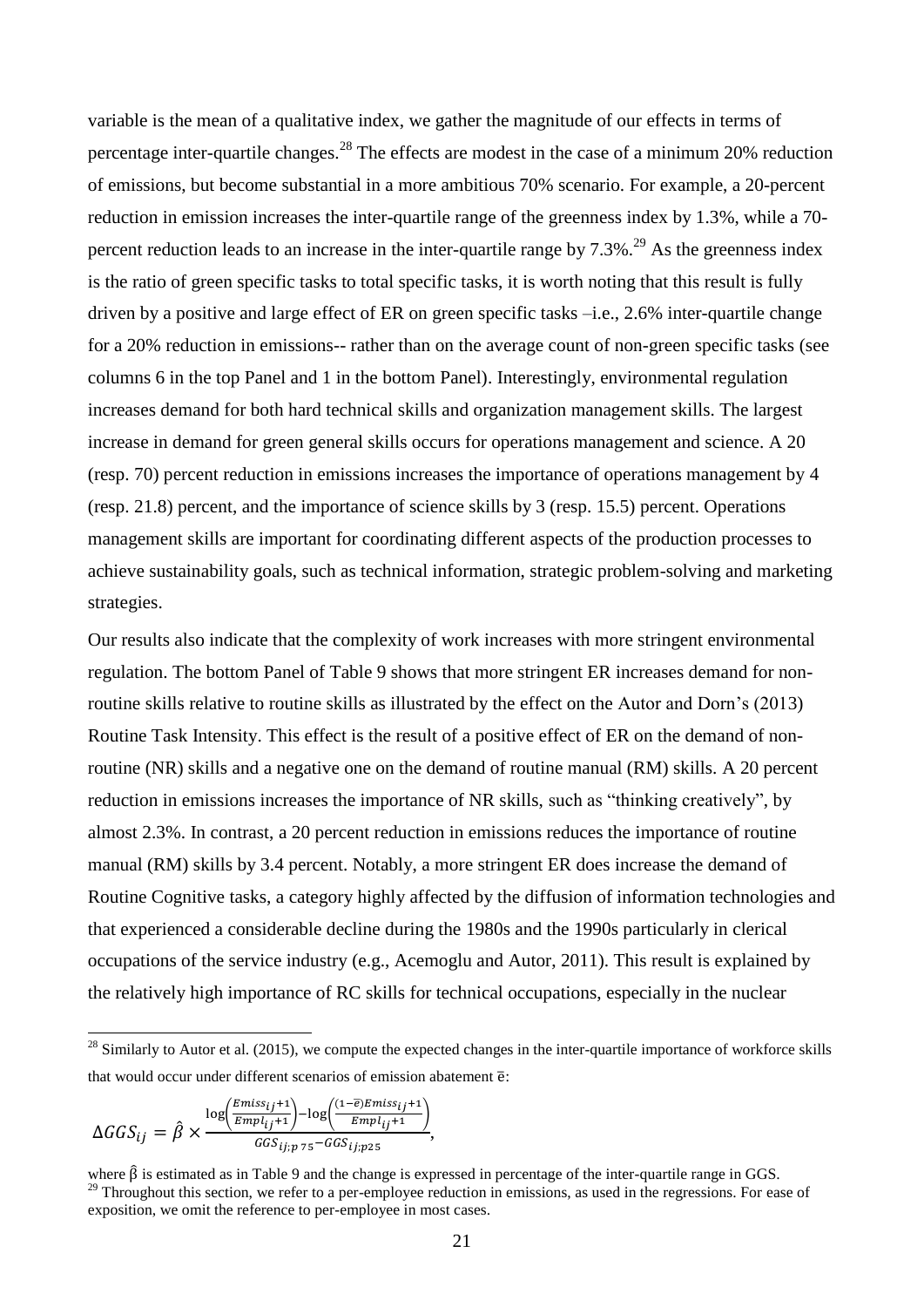power sector (i.e. Nuclear Equipment Operation Technicians), and thus tends to disappear when we consider manufacturing sectors only.<sup>30</sup> Finally, the importance of training also increases as emissions fall, but the magnitude is small, with an elasticity of just -0.05, i.e. only one week in response to a 20 percent emission reduction.

In combination, these results support the conceptual framework outlined in Section 2, which suggests that, in the wake of a structural shock, firms rely on high-level competences to navigate the impending technological uncertainty. They are also consistent with previous literature on the effects of ICT technology on the task content of occupations, since skills associated with abstract reasoning and problem-solving are strong candidates for the successful implementation of technological and organizational changes necessary to deal with the opportunities and the challenges of emission abatement.

#### [\[Table 10](#page-39-0) about here]

[Table 10](#page-39-0) shows that our results are generally robust to including 4-digit, rather than 3-digit, sector dummies with the exception of engineering skills and routine cognitive tasks. However, the magnitudes of the importance scores for green general skills declines slightly when including 4 digit sector dummies. One exception is the effect of ER on engineering and technical skills, which is no longer statistically significant. However, the effect remains significant when considering only manufacturing, as seen in [Table 20](#page-45-0) and [Table 21](#page-45-1) in Appendix C.

#### *5.1 Environmental Regulation and the Decline in Manufacturing Employment*

To further explore the consequences of environmental regulation on the composition of employment, in this section we consider two additional specifications that allow us to frame our results in the broader picture of considerable decline in US manufacturing employment over the last two decades, which coincidences with the massive increase of China's presence in international trade (Pierce and Schott, 2012; Acemoglu at al., 2014). This contraction in employment has recently been touted as a possible source of improvement in workforce quality. The argument is that, as unskilled-intensive processes are relocated to labour-abundant countries such as China, the remaining US firms offset price competition by increasing output quality which, in turn, requires high-level skills.<sup>31</sup> By analogy, more stringent ER likely adds to the ongoing trade effect and

-

 $30$  [Table 20](#page-45-0) in the Appendix C shows results of our baseline specification when considering manufacturing sectors only.  $31$  See in particular Bloom et al (2014) on this.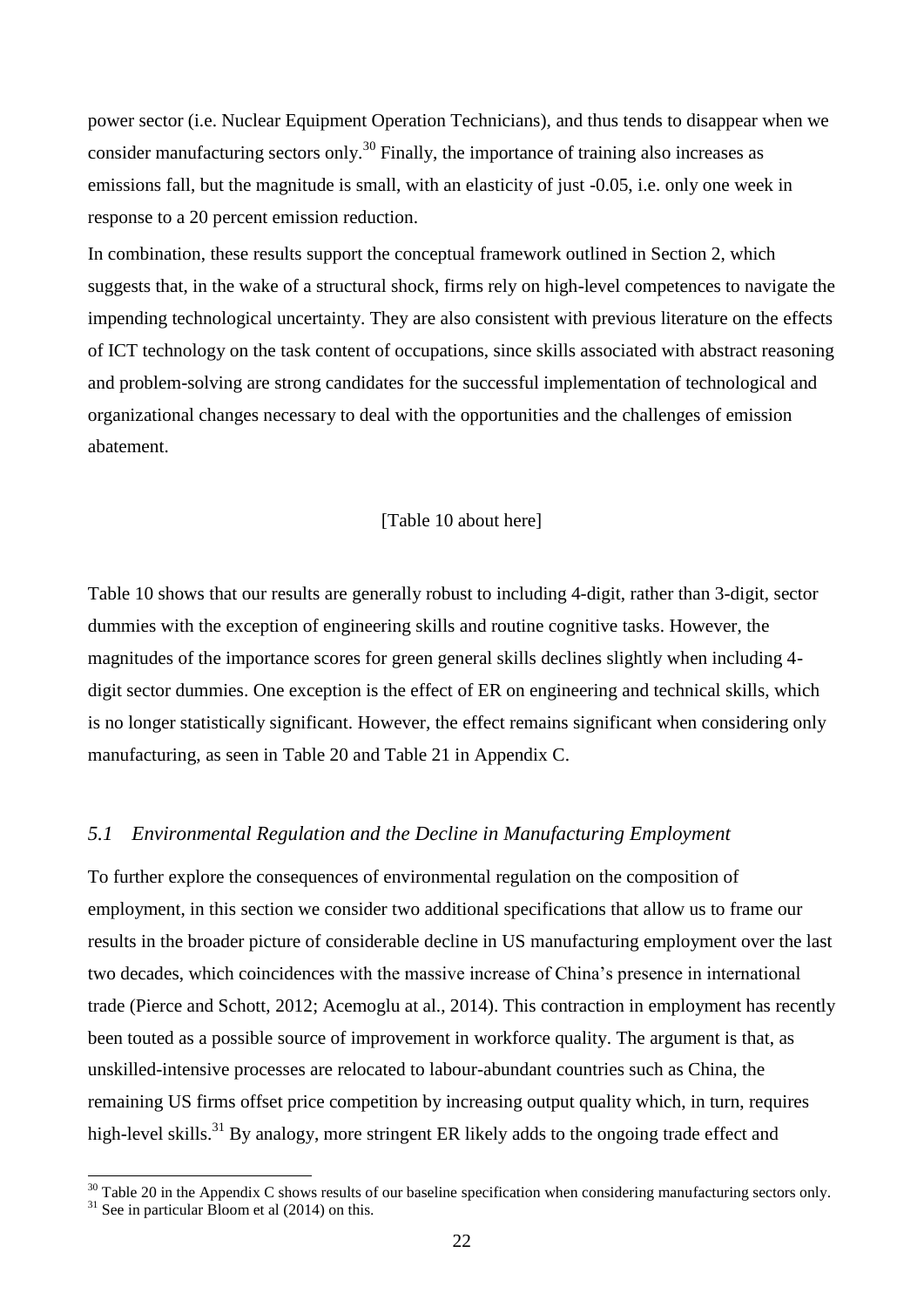induces further shrinking of high-emission sectors. However, it is a matter of debate whether the combination of high exposure to trade and regulatory shocks amplify the compositional effects found for trade by previous studies (e.g., Ng and Li, 2013).

#### [\[Table 11](#page-39-1) about here]

First, we re-run our regressions while splitting our sample into expanding and contracting sectors in [Table 11.](#page-39-1) If the bulk of the ER effect is concentrated in contracting sectors, the technical effect of needing new labour skills to reduce emissions would be fully dominated by the compositional effect of high polluting tasks moving to countries with weaker regulation and thus green technologies and management practices are not the true drivers of the observed shift in skill demand. Although as expected the effects of ER on our various green skills indicators are stronger in sectors where employment has decreased over the last 10-years, this effect remains positive and, with the exception of the overall Greenness index, statistically significant also in expanding sectors. Similarly, the bottom Panel of [Table 11](#page-39-1) shows that compositional effects affect the RTI index and the demand of NR tasks, but still do not completely cancel out the technical effect.

Our second additional specification adds import penetration, a standard measure of exposure to international competition, to our main specification in equation  $(4)$ .<sup>32</sup> Import penetration is available only at the 4-digit NAICS sectors, thus trade effects are identified exploiting variation within 3-digit NAICS sectors. We use only manufacturing sectors in Table 12, since trade exposure is absent in utilities and construction. These results are presented in the odd columns of Table 12.

In the even columns of Table 12, we also include an interaction term between ER and import penetration. This interaction allows us to test whether the effect of ER on demand for skills is stronger in sectors facing greater import competition. This would be the case if, for example, greater import competition makes it easier for dirty industries to relocate to countries with weaker environmental standards. Finally, note that import penetration can also be endogenous to workforce skills. Sectors with high levels of productivity employ a larger share of high skilled workers and, at the same time, are able to escape international competition. Thus, we instrument import penetration using its lagged values (Autor and Dorn, 2013).

#### [\[Table 12](#page-40-0) about here]

-

 $32$  We use data on bilateral trade by NAICS industry (Schott, 2008) combined with the NBER-CES Manufacturing Industry Database. Import penetration by NAICS industry is measured as the ratio between the value of import and the value of output consumed domestically (value of shipment plus import minus export), calculated using data from 2009.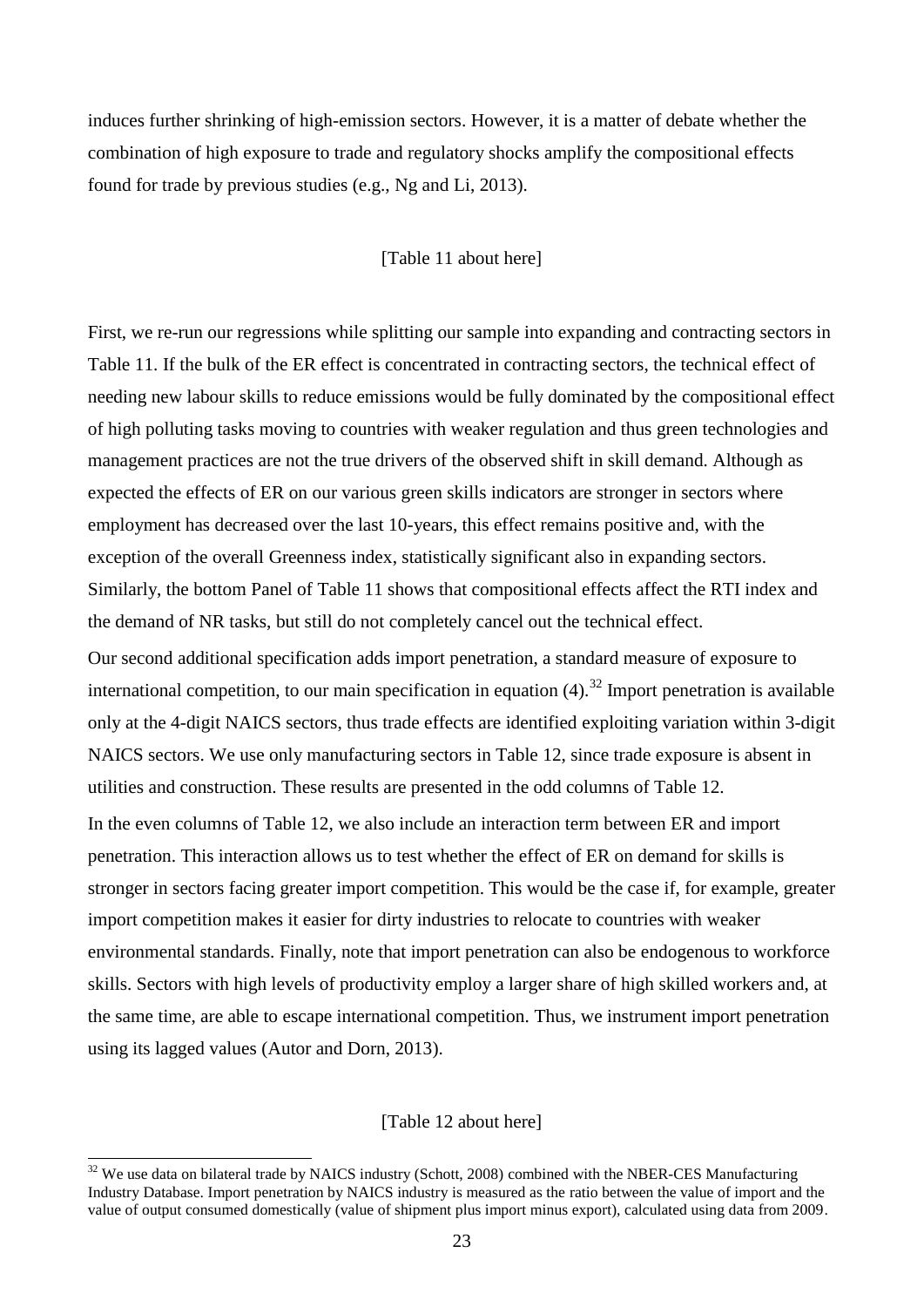The most important result, presented in odd Columns of [Table 12,](#page-40-0) is that the qualitative effect of ER is not affected by the inclusion of import penetration. The one exception is years of training, which becomes insignificant. In line with previous research (Ng and Li, 2013), import penetration tends to increase the demand of high skilled workers, but the effect is significant only for the Greenness indicator and NR skills, including both RTI and the closely related GGS Operation Management. In the even Columns of [Table 12,](#page-40-0) we present results for the interaction between import penetration and ER. Since stricter ER results in lower emissions, a negative sign indicates that ER has a stronger effect when import penetration is higher. As expected, the joint compositional effects of ER and import penetration reinforce each other for two GGS, Monitoring and Operation Management, as well as for more general non-routine tasks. Interestingly, the effect of ER on Monitoring skills is observed only in sectors with high exposure also to import competition. Conversely, high exposure to both regulatory and trade shocks decrease the demand of Engineering and Science skills relative to sectors with lower levels of exposure to import competition. However, the cut-off point at which the positive effect of reducing emissions becomes insignificant is reached occurs at the  $75<sup>th</sup>$  percentile of import penetration. Overall, these results indicate that the compositional changes brought about by trade and ER reinforce each other for classical non-routine skills, but at the same time being over-exposed to trade and regulatory shocks may put an excessive burden on the firm and slightly reduce its capacity to attract scientific talents. These conclusions are admittedly preliminary and indicate a promising avenue for future research.

### **6 Conclusions**

This paper takes a first step in filling a gap in our understanding of the incidence of environmental regulation in the labour market. To this end it has, first, identified a set of skills that define more closely green occupations and, secondly, has gauged the effect of environmental regulation on the demand for these skills. The contribution to the extant literature is twofold.

First, our empirically-driven selection of green skills allows the detection of skill gaps which can be used to compute measures of skill transferability from brown to green occupations, or to specify in even greater details the types of general skills in high demand in specific sectors or sub-groups of green jobs (e.g. those related to renewable energy). Of the four competences that emerge from this exercise all have a strong analytic and technical content, but only Operation Management has considerable overlap with the Non-routine skills that complement ICTs. In turn, the other green skills are more related to specific applications of Science and Engineering disciplines that require heavy investments in formal education.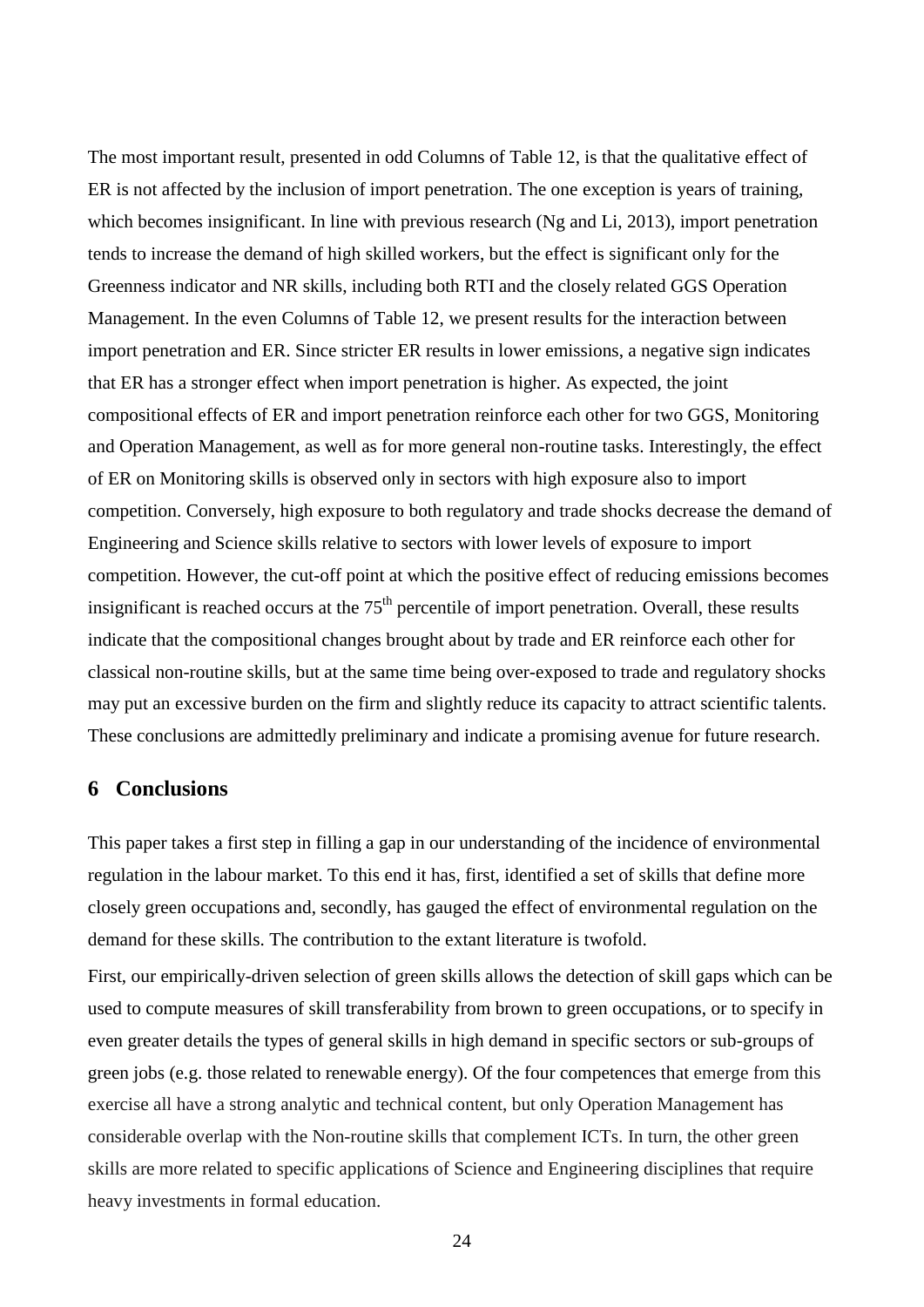Second, our findings concerning quantitative effects bear relevance for the design of policy. If an ambitious target of a 70% emission reduction entails a 12% increase of demand for scientists and engineering professions, education emerges as a critical ingredient in the policy mix to promote sustainable economic growth. Note that an increase in the supply of these skills would pin down the wages of engineers and scientists thus reducing the cost of adopting clean production methods and thus the harmful economic consequences of regulation.

Finally, our analysis suggests that compositional changes due to employment contraction among sectors that are highly exposed to trade and regulation drive only partially the positive effect of environmental regulation. The positive effect observed for expanding sectors can be more safely attributed to technological and organizational changes affecting the demand of skills. The interplay of compositional effects and pure technological effects requires, however, further investigations using panel data that allow decomposing the relative magnitude of the two effects.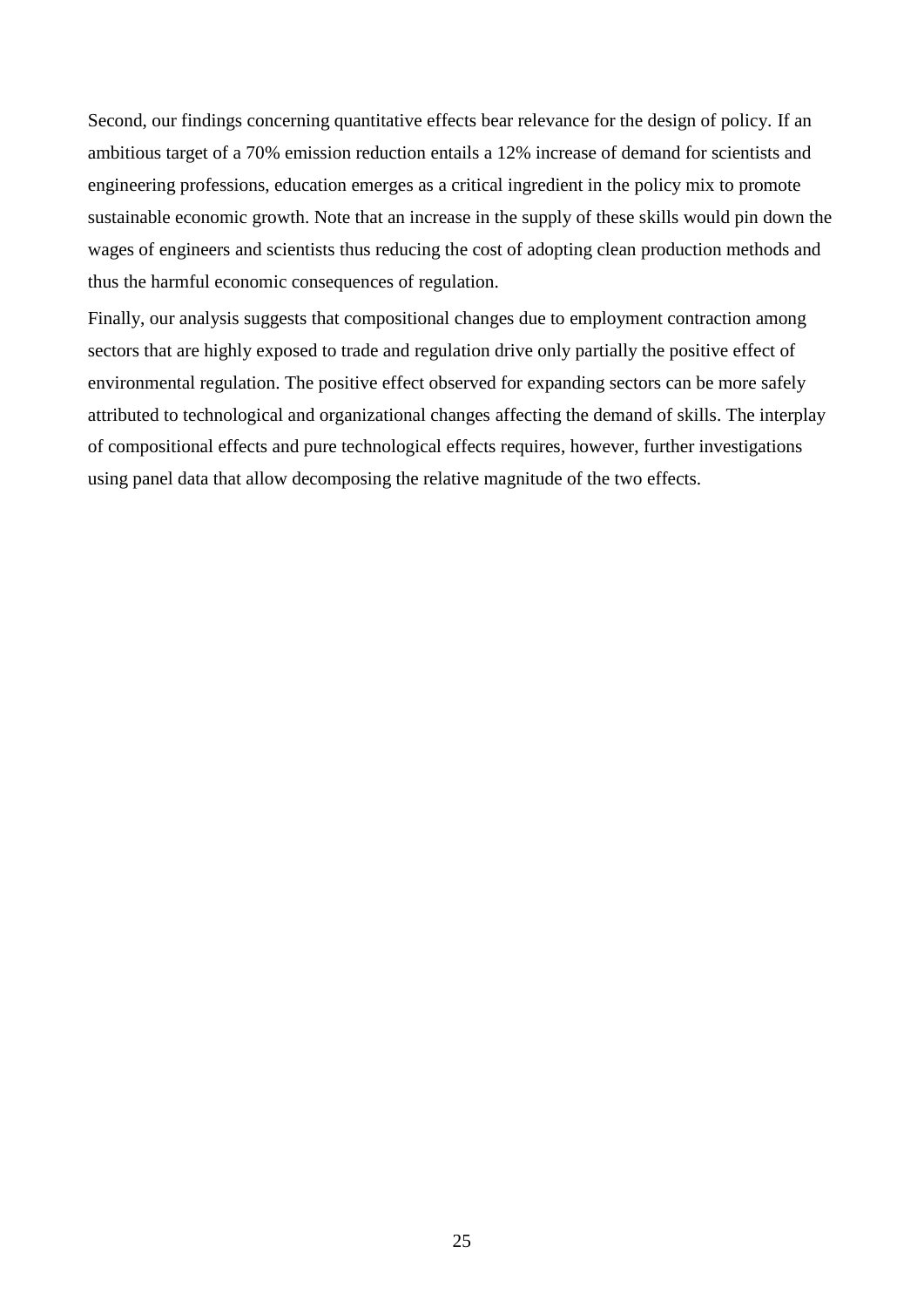#### **Bibliographic references**

- Abdelaziz, E., Saidur, R., and Mekhilef, S. (2011) A review on energy saving strategies in industrial sector. Renewable and Sustainable Energy Reviews, 15(1), 150-168.
- Acemoglu, D., and Autor, D. (2011) Skills, tasks and technologies: Implications for employment and earnings. Handbook of labor economics, 4, 1043-1171.
- Acemoglu, D., Autor, D., Dorn, D., Hanson, G., and Price, B. (2014) Import Competition and the Great US Employment Sag of the 2000s. NBER Working Paper 20395.
- Aghion, P., Howitt, P., and Violante, L. (2002), 'General purpose technology and within-group wage inequality,' Journal of Economic Growth, 7, 315–345.
- Arrow, K., Cropper, M., Eads, G., Hahn, R., Lave, L., Noll, R., and Stavins, R. (1996) Is There a Role for Benefit-Cost Analysis in Environmental, Health, and Safety Regulation? Science, 272, 221.
- Autor, D., and Dorn, D. (2013) The growth of low-skill service jobs and the polarization of the US labor market. American Economic Review, 103(5), 1553-1597.
- Autor, D., Dorn, D., and Hanson, G. (2013) The Geography of Trade and Technology Shocks in the United States. American Economic Review, 103(3), 220-25.
- Autor, D., Dorn, D., and Hanson, G. (2015) [Untangling Trade and Technology:](https://ideas.repec.org/p/nbr/nberwo/18938.html) Evidence from [Local Labor Markets.](https://ideas.repec.org/p/nbr/nberwo/18938.html) Economic Journal, forthcoming.
- Autor, D., Levy, F. and Murnane, R. (2003) The skill content of recent technological change: An empirical exploration. Quarterly Journal of Economics 118 (4), pp.1279-1333.
- Beaudry, P., Green, D., and Sand, B. (2013) The Great Reversal in the Demand for Skill and Cognitive Tasks. NBER Working Paper 18901.
- Becker, R. , and Shadbegian, R. (2009) Environmental products manufacturing: A look Inside the Green Industry. The BE Journal of Economic Analysis and Policy, 9(1).
- Becker, R. , Pasurka, C., and Shadbegian, R. (2013) Do environmental regulations disproportionately affect small businesses? Evidence from the Pollution Abatement Costs and Expenditures survey. Journal of Environmental Economics and Management, 66(3), 523-538.
- Becker, R., and Henderson, V. (2000) Effects of air quality regulations on polluting industries. Journal of Political Economy, 108(2), 379-421.
- Berman, E., and Bui, L. (2001) Environmental regulation and labor demand: Evidence from the south coast air basin. Journal of Public Economics, 79(2), 265-295.
- Bloom, N., Romer, P., Terry, S., and Van Reenen, J. (2014) Trapped Factors and China's Impact on Global Growth. NBER Working Paper 19951.
- Boyd, G., and Curtis, E. (2014) Evidence of an "Energy-Management Gap" in US manufacturing: Spillovers from firm management practices to energy efficiency. Journal of Environmental Economics and Management, 68(3), 463-479.
- Bresnahan, T. , and Trajtenberg, M. (1995) General purpose technologies 'Engines of growth'?. Journal of econometrics, 65(1), 83-108.
- Bresnahan, T. , Brynjolfsson, E., and Hitt, L. (2002) Information Technology, Workplace Organization, and the Demand for Skilled Labor: Firm-Level Evidence. Quarterly Journal of Economics, 117(1), 339-376.
- Brunel, C. and Levinson, A. (2015) Measuring Environmental Regulatory Stringency. Review of Environmental Economics and Policy, forthcoming.
- Caroli, E., and Van Reenen, J. (2001) Skill-biased organizational change? Evidence from a panel of British and French establishments. Quarterly Journal of Economics, 116(4), 1449-1492.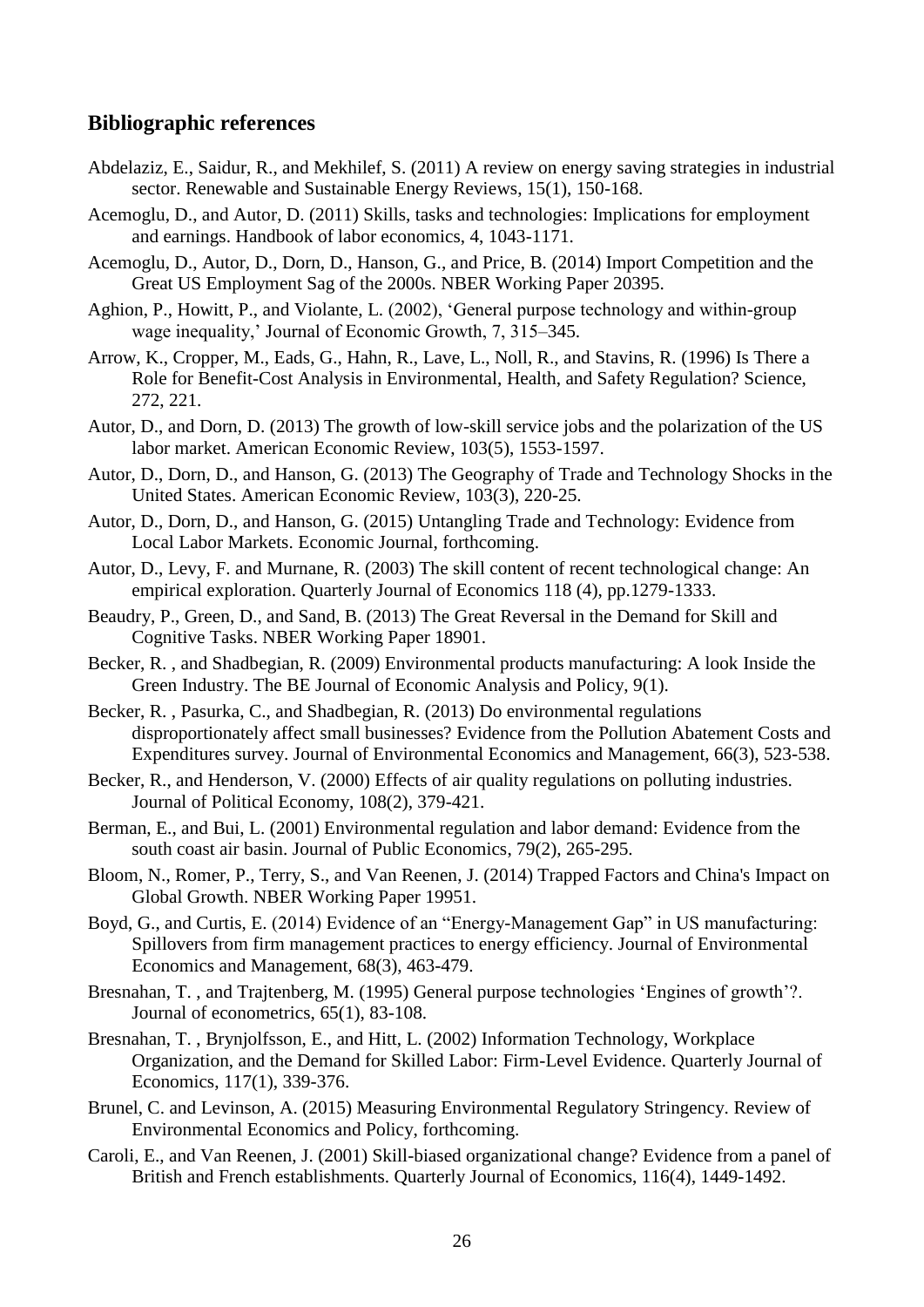- Carrión-Flores, C., and Innes, R. (2010) Environmental innovation and environmental performance. Journal of Environmental Economics and Management, 59(1), 27-42.
- Cedefop (2009) Future Skill Needs for the green economy. Office of the European Union.
- Cole, M., and Elliott, R. (2007) Do environmental regulations cost jobs? An industry-level analysis of the UK. The BE Journal of Economic Analysis and Policy, 7(1).
- DeCanio, S. (1998) The efficiency paradox: bureaucratic and organizational barriers to profitable energy-saving investments. Energy Policy, 21(26), 441–454.
- Decker, C., and Pope, C. (2005) Adherence to environmental law: the strategic complementarities of compliance decisions. The Quarterly Review of Economics and Finance, 45(4), 641-661.
- Deitche, S. (2010) Green collar jobs: Environmental careers for the 21st century. ABC-CLIO.
- Deschenes, O, (2013), Green Jobs, IZA Policy Paper No. 62.
- Dierdorff, E., Norton, J., Drewes, D., Kroustalis, C., Rivkin, D., and Lewis, P. (2009) Greening of the World of Work: Implications for O\*NET-SOC and New and Emerging Occupations. National Center for O\*NET Development
- Dierdorff, E., Norton, J., Gregory, C., Rivkin, D., and Lewis, P. (2011) Greening of the World of Work: Revisiting Occupational ConsequencesNational Center for O\*NET Development
- Doms, M., Dunne, T., and Troske, K. R. (1997) Workers, wages, and technology. Quarterly Journal of Economics, 112(1), 253-290.
- Ecorys (2010) Programmes to promote environmental skills. Report to European Commission, DG Environment.
- Elliott, R. J., and Lindley, J. K. (2014) Green Jobs and Growth in the United States: Green Shoots or False Dawn? Department of Economics Discussion Paper No. 14-09).
- Environmental Protection Agency (EPA) (2005) Emissions Inventory Guidance for Implementation of Ozone and Particulate Matter National Ambient Air Quality Standards (NAAQS) and Regional Haze Regulations
- Environmental Protection Agency (EPA) (2013) EPA's Risk-Screening Environmental Indicators (RSEI) Methodology, Version 2.3.2,<http://www.epa.gov/opptintr/rsei/pubs/>
- Gillingham, K., and Palmer, K. (2014) Bridging the energy efficiency gap: Policy insights from economic theory and empirical evidence. Review of Environmental Economics and Policy, ret021.
- Gray, W., and Deily, M. (1996) Compliance and enforcement: Air pollution regulation in the US steel industry. Journal of environmental economics and management, 31(1), 96-111.
- Gray, W.., and Shimshack, J. (2011) The effectiveness of environmental monitoring and enforcement: A review of the empirical evidence. Review of Environmental Economics and Policy, req017.
- Greenstone, M. (2002) The Impacts of Environmental Regulations on Industrial Activity: Evidence from the 1970 and 1977 Clean Air Act Amendments and the Census of Manufactures. Journal of Political Economy, 110(6), 1175-1219.
- Greenstone, M. (2004) Did the Clean Air Act cause the remarkable decline in sulfur dioxide concentrations?. Journal of environmental economics and management, 47(3), 585-611.
- Henderson, J. (1996) [Effects of Air Quality Regulation.](https://ideas.repec.org/a/aea/aecrev/v86y1996i4p789-813.html) [American Economic Review,](https://ideas.repec.org/s/aea/aecrev.html) 86(4), 789- 813.
- Hottenrott, H., and Rexhauser, S. (2013) Policy-induced environmental technology and inventive efforts: Is there a crowding out?. ZEW-Centre for European Economic Research Discussion Paper, (13-115).
- Jaffe, A., Newell, R., and Stavins, R. (2002) Environmental policy and technological change. Environmental and Resource Economics, 22(1-2), 41-70.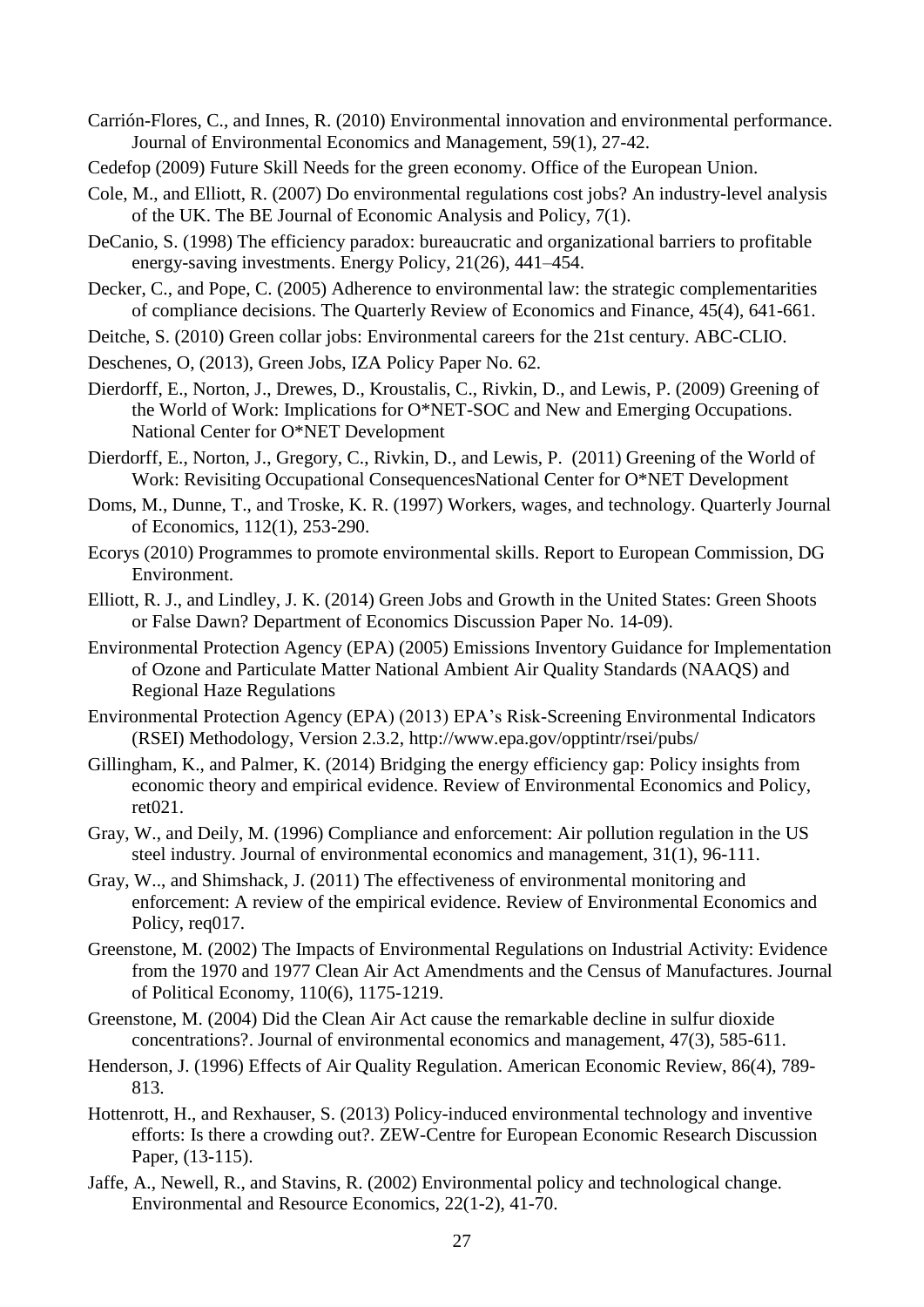- Kahn, M., and Mansur, E. (2013) Do local energy prices and regulation affect the geographic concentration of employment?. Journal of Public Economics 101, 105–114.
- Levinson, A. (2014) A Direct Estimate of the Technique Effect: Changes in the Pollution Intensity of US Manufacturing 1990–2008. NBER working paper 20399.
- Lu, Y. and Ng, T. (2013) Import Competition and Skill Content in U.S. Manufacturing Industries. Review of Economics and Statistics 95(4), 1404–1417.
- Magat, W., and Viscusi, W. (1990) Effectiveness of the EPA's regulatory enforcement: The case of industrial effluent standards. Journal of Law and Economics, 33(2), 331-360.
- Martin, R., Muûls, M., de Preux, L. B., and Wagner, U. J. (2012) Anatomy of a paradox: Management practices, organizational structure and energy efficiency. Journal of Environmental Economics and Management, 63(2), 208-223.
- Morgenstern, R., Pizer, W. and Shih, J. (2002) Jobs versus the environment: an industry-level perspective. Journal of Environmental Economics and Management, 43(3), 412-436.
- Mulatu, A., Gerlagh, R., Rigby, D., and Wossink, A. (2010) Environmental regulation and industry location in Europe. Environmental and Resource Economics, 45(4), 459-479.
- OECD/Cedefop (2014) Greener Skills and Jobs, OECD Green Growth Studies, OECD Publishing. http://dx.doi.org/10.1787/9789264208704-en
- Poletaev, M., and Robinson, C. (2008) Human capital specificity: evidence from the Dictionary of Occupational Titles and Displaced Worker Surveys, 1984–2000. Journal of Labor Economics, 26(3), 387-420.
- Rosenberg, N. (1976) Perspectives on technology. Cambridge University Press.
- Rosenberg, N. (1998). Chemical engineering as a general purpose technology. In: Helpman, E. (Ed.). (1998). General purpose technologies and economic growth. MIT Press, 167-192.
- Pierce, J., and Schott, P. (2012) [The Surprisingly Swift Decline of U.S. Manufacturing](http://faculty.som.yale.edu/peterschott/files/research/papers/pierce_schott_pntr_20150301.pdf)  [Employment.](http://faculty.som.yale.edu/peterschott/files/research/papers/pierce_schott_pntr_20150301.pdf) [NBER Working Paper 18655.](http://www.nber.org/papers/w18655)
- Schott, P. (2008) The relative sophistication of Chinese exports. Economic Policy, 23(53), 6-49.
- Shapiro, J., and Walker, R. (2015) Why is Pollution from US Manufacturing Declining? The Roles of Trade, Regulation, Productivity, and Preferences. NBER Working Paper 20879.
- Sorrell, S., Mallett, A. and Nye, S. (2011) Barriers to Industrial Energy Efficiency: A Literature Review. United Nations Industrial Development Organization Working Paper 10/2011.
- Staiger, D., and Stock, J. (1997) Instrumental Variables Regression with Weak Instruments. Econometrica, 65(3), 557-586.
- UK Commission for Employment and Skills (UKCES) (2010) Sector Skills Insights: Construction. Evidence Report 50.
- UNEP (2008) Green Jobs: Towards decent work in a sustainable low carbon world: United Nations Environment Program.
- UNEP (2012) Measuring Progress towards a Green Economy. Report
- US Department of Commerce (2010) Measuring the Green Economy. Department of Commerce, Economics and Statistics Administration.
- Vona, F., and Consoli, D. (2014) Innovation and skill dynamics: a life-cycle approach. Industrial and Corporate Change, (Forthcoming).
- Walker, W. (2011) Environmental regulation and labor reallocation: Evidence from the Clean Air Act. American Economic Review, 101(3), 442-447.
- Walker, W. (2013) The Transitional Costs of Sectoral Reallocation: Evidence From the Clean Air Act and the Workforce. Quarterly Journal of Economics, 128(4), 1787-1835.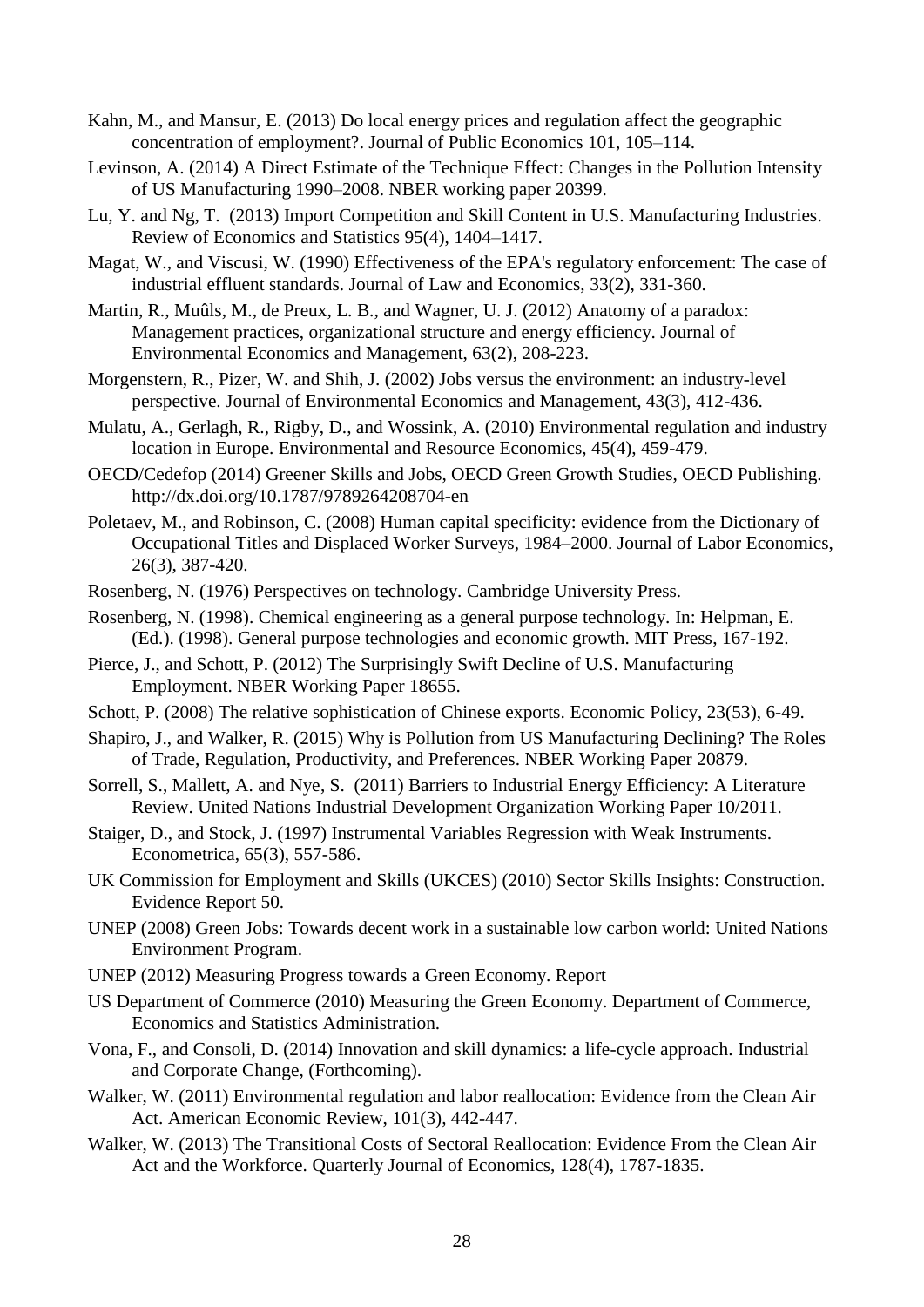#### **Appendix A: Green Skills**

This appendix discusses in detail the results of the selection of GGS. [Table 13](#page-41-0) reports the estimated *β* of equation 2 for all general skills and tasks for which the beta was significant at the 99 percent level or more. Recall that results are based on 921 occupations observed at the 8-digit SOC level for the year 2012 and regressions include 4-digit SOC dummies. Out of 108 general skills and tasks, 16 have been selected as particularly relevant for green occupations.

[\[Table 13](#page-41-0) and [Table 14](#page-41-1) about here]

As anticipated in section 3.2, we perform a principal component analysis (PCA) on these 20 general skills and tasks to generate more aggregate measures of GGS. As discussed in section 3.2, we retain five components with respective Eigenvalues (unrotated components) of 5.58, 3.93, 1.34, 0.99 and 0.92, and a cumulative explained variance of 79.72 percent. [Table 14](#page-41-1) shows the factor loadings of the 5 rotated components (orthogonal VARIMAX rotation) that exceeded a 0.2 threshold. The first component groups together what we define Engineering & Technical Skills. The second component, that we label Operation Management Skills, is composed by a group of skills relevant to coordinate management practices with new technical devices. In the third component we observe three general skills that we label Monitoring Skills. In this component we observe, however, that two of the general skills (Law and Government and Evaluating Information to Determine Compliance with Standards) load much more than the third one (Operating Vehicles, Mechanized Devices, or Equipment) which, in turns, loads negatively on the second component. Moreover, from careful reading of the description of these skills, we noted that while the first two clearly define different aspects of Monitoring Skills, the third one does not relate directly to monitoring skills. We thus decided to exclude this variable from the monitoring skills construct. The fourth component clearly refers to Science Skills. Finally, the fifth components is characterized by a big factor loading from Geography (0.84) and a smaller loading from Law and Government (that was, however, already assigned to component 3). Geographic skills pertain to urban planning and analysis of emission dynamics (several profession intensive of Geography skills are green, such as Environmental Restoration Planners, Landscape Architects and Atmospheric and Space Scientist). Due to the specificity of this last component, that only refer to one general skill, we do not include it in the main analysis. Results on the impact of ER for this GGS and for each single general skill selected here (including "Operating Vehicles, Mechanized Devices, or Equipment" and "Geography", that were excluded from the GGS constructs) are discussed in the Appendix D.

29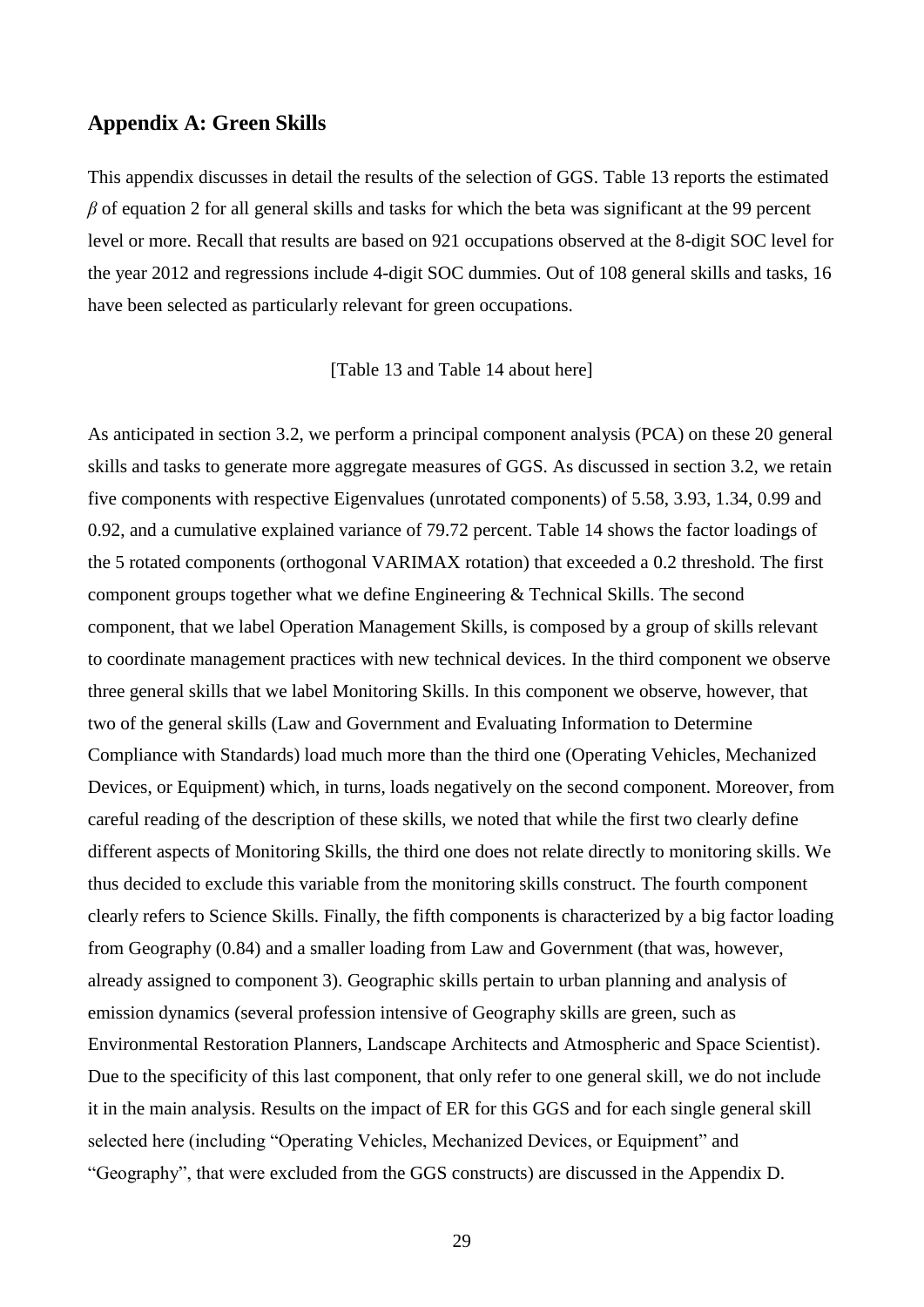We tried several alternative ways of selecting GGS to assess the robustness of our selection procedure and to identify the GGS that are selected irrespective of the procedure. We present here two of these additional exercises. First, we estimate equation 2 by weighting each occupation for its number of employees in year  $2012^{33}$ . Note that this is not our favourite selection method because it assigns excessive importance to occupations that are highly present in the service sector and thus are not directly affected by the sustainability issues. Results are reported in [Table 15.](#page-42-0) This second method only retain general skills that enter two of our Engineering & Technical and Science skills constructs, with the addition of Chemistry that was not selected in our preferred approach. Engineering & Technical and Science skills appear to be the set of core technical and scientific skills that are required in green occupations. Second, we decompose the indicator of *Greenness* into its two components, that is the count of green specific tasks and the count of total specific tasks. In this specification we allow both component of the *Greenness* indicator to have an independent effect on general skills. Results for the coefficients associated with green specific tasks and total specific tasks are reported in [Table 16.](#page-42-1) We observe a positive and significant (at the 99 percent level) relationship between the number of green specific tasks for 13 general skills. Out of these 13 skills, just one (*Systems Evaluation*) also shows a positive and significant correlation with the total number of specific tasks. These 13 general skills represent a subset of our initial selection of 16 general skills. This second criterion excludes two general skills that entered the Operation Management GGS (System Analysis and Updating and Using Relevant Knowledge) and one Science skills (Biology).

#### **Appendix B: Data**

#### *O\*NET and BLS data*

 $\overline{a}$ 

Our set of skill measures is built using occupation-industry-state employment levels from BLS to weight O\*NET data of occupational skills. We use the release 17.0 (July 2012) of O\*NET and employment figures for the year 2012. Note that occupation-industry-state cells with less than 30 employees are not reported. Out of 18,942,800 employees in NAICS industries 21, 22, 31, 32 and 33 in year 2012 (Occupational Employment Statistics, BLS), detailed information (6-digit SOC occupation<sup>34</sup> by 4-digit NAICS industry) by state is available for  $14,882,610$  employees, that is 78.6 percent of the total.

 $33$  Weights at the 6-digit SOC level for year 2012 are based on the Occupational Employment Statistics prepared by the Bureau of Labor Statistics. It collects, among other things, aggregate employment measures by detailed occupation. No information is available at the 8-digit SOC level. As discussed in Appendix B about state-industry measures, we decide to weight equally each 8-digit occupation within its corresponding 6-digit macro-occupation.

<sup>&</sup>lt;sup>34</sup> Both O\*NET and BLS use the 2010 version of the Standard Occupational Classification.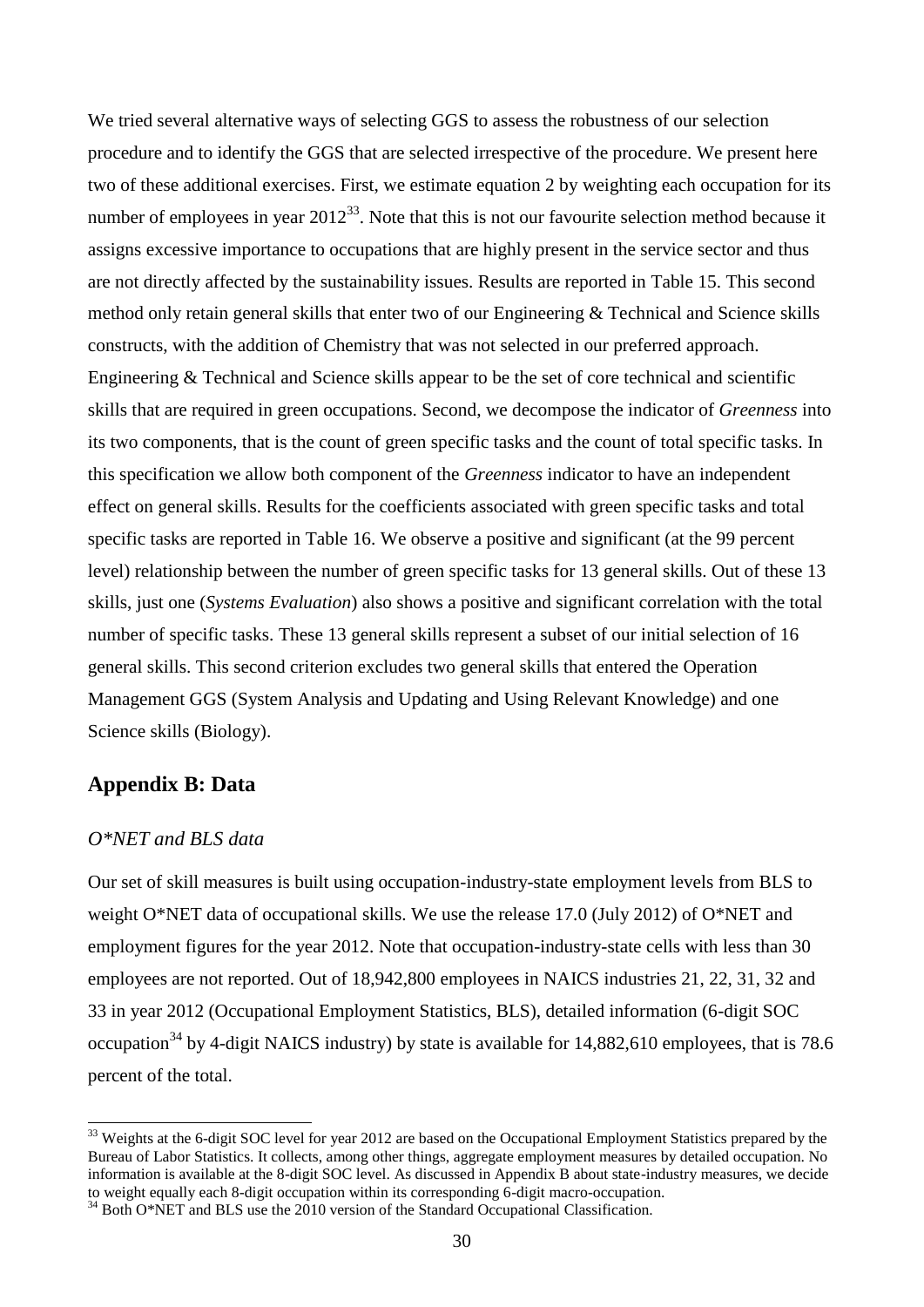It is also worth recalling that the mismatch between the aggregation of the O\*NET database and the Occupational Employment Statistics has been addressed by assuming that employees are uniformly distributed across 8-digit SOC occupations within each 6-digit SOC occupation. 8-digit and 6-digit occupations coincide for 678 occupations. For the remaining 97 6-digit occupations the average number of 8-digit occupation is 3 and the median is 2, with a maximum of 12. The task constructs at 6-digit SOC are built as the simple mean of the task constructs at 8-digit SOC. This is clearly a limitation of the combination of O\*NET with the BLS Occupational Employment Statistics Database but, in absence of detailed information on employment at the 8-digit SOC level, the aggregation of information of O\*NET by means of simple mean remains the only viable option.

#### *Construction of the skill measures*

Skill measures at the industry-state level are built using equation 3, i.e.  $GGS_{ij} = \sum_k GGS_k \times \frac{L_{kij}}{L_{kij}}$  $\frac{\kappa_{ij}}{L_{ij}}$ .

Importance scores range from 1 (not important) to 5 (very important) and measure how important is the general task for the occupation. Before computing *GGSk*, we rescale scores to range, potentially, between 0 and 1 (we subtract 1 and divide by 4 each item that enters *GGSk*). Some of the items that are needed for the construction of the RC indicators suggested by Acemoglu and Autor (2010) are 'Work context' (labelled as 'cx' in [Table 4\)](#page-36-0). Scores for 'Work context' items refer, depending on the specific item, on the importance, frequency or other dimensions of the work context analysed. Scores, that range from 1 to 5, have been rescaled to vary between 0 and 1 in the same way as importance scores.

#### *Emissions*

1

We retrieve information on the six criteria pollutants regulated by the Clean Air Act (SO2, NOx, VOC, lead, ozone and PM 2.5) and on the hazardous substances subject to the National Emissions Standards for Hazardous Air Pollutants (NESHAPS). Emissions for criteria pollutants from point sources are collected by the EPA every third year and published in the National Emission Inventory (NEI) database at the facility level while releases of hazardous substances from point sources are collected every year by the EPA and published in the Toxic Release Inventory (TRI). For both NEI and TRI, the obligation to report emissions concerns facilities above certain size and emission thresholds. While the thresholds for TRI are set at the federal level<sup>35</sup>, thresholds for the NEI are set at the state level. For what concerns hazardous substances in the TRI, from the initial list of chemical substances we selected 148 subject to concentration standards under the 1990 CAA

 $35$  The obligation to submit a TRI report concerns facilities employing 10 or more full-time equivalent employees and manufacturing, processing or using TRI-listed chemicals above certain thresholds. More specifically, facilities should manufacture or process more than 25,000 lbs. of a TRI-listed chemical or use more than 10,000 lbs. of a listed chemical in a given year.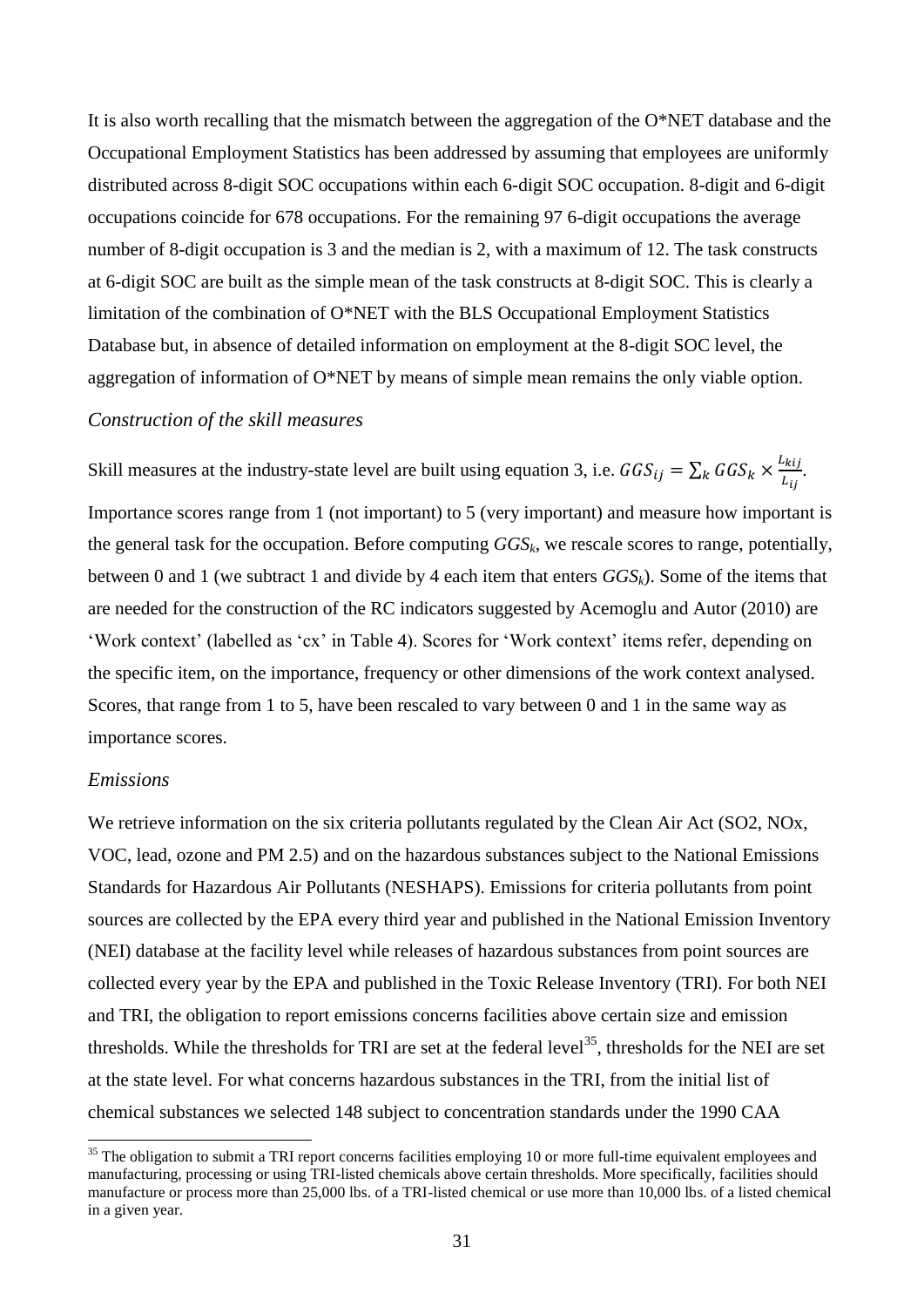Amendments for which we have information on the toxicity potential and weight toxic emissions accordingly.<sup>36</sup>

For both criteria pollutants and emissions of hazardous substances, we assigned emissions to the main 4-digit NAICS industry and state in which the polluting facility operates. We employ weighted average of emissions in the years 2002, 2005, 2008 and 2011. The weights are such that emissions at t are weighted half as much as emissions at t+3. The weights for 2002, 2005, 2008 and 2011 are, respectively, 0.0667, 0.1333, 0.2667 and 0.5333. Lead emissions are available for 2011 only. Results remain unaffected when choosing different weighting. Trends in total emissions of criteria pollutants for point sources in the US are reported in [Table 17.](#page-43-1) We divide emissions by the number or employees by industry and state in year 2011 (Quarterly Census of Employment and Wages, BLS).

#### [\[Table 17](#page-43-1) about here]

#### *Instrumental variables*

-

We instrument our proxy of regulatory stringency, that is emissions per employee, with the number of violations and the number of (full) inspections by industry (main NAICS 4-digit code of the facility) and state. Information on violations and inspections is retrieved from the Enforcement and Compliance History Online (ECHO) database maintained by the EPA. We count full inspections<sup>37</sup> and violations<sup>38</sup> per employee (2009) registered in the period 2000-2009.

# **Appendix C: Additional information and robustness checks for results discussed in Section 5**

[\[Table 18,](#page-43-0) [Table 19](#page-44-0) [Table 22](#page-46-0) about here]

<sup>&</sup>lt;sup>36</sup> We use average toxicity weights for inhalation unit risk and oral slope factors from the EPA's Risk-Screening Environmental Indicators (RSEI) (EPA, 2013).

<sup>&</sup>lt;sup>37</sup> As suggested in the guidelines of ECHO [\(http://echo.epa.gov/files/echodownloads/AFS\\_Data\\_Download.pdf\)](http://echo.epa.gov/files/echodownloads/AFS_Data_Download.pdf), full inspections correspond to the following codes of the field 'NATIONAL\_ACTION\_TYPE': FF (STATE CONDUCTED FCE/OFF-SITE), FS (STATE CONDUCTED FCE/ON-SITE), FE (EPA FCE/ON-SITE - FCE = Full Compliance Evaluation), FZ (EPA CONDUCTED FCE/OFF-SITE), 1A (EPA INSPECTION - LEVEL 2 OR GREATER), and 5C (STATE INSPECTION - LEVEL 2 OR GREATER).

 $38$  We record violations of any of the pollutants regulated by the EPO.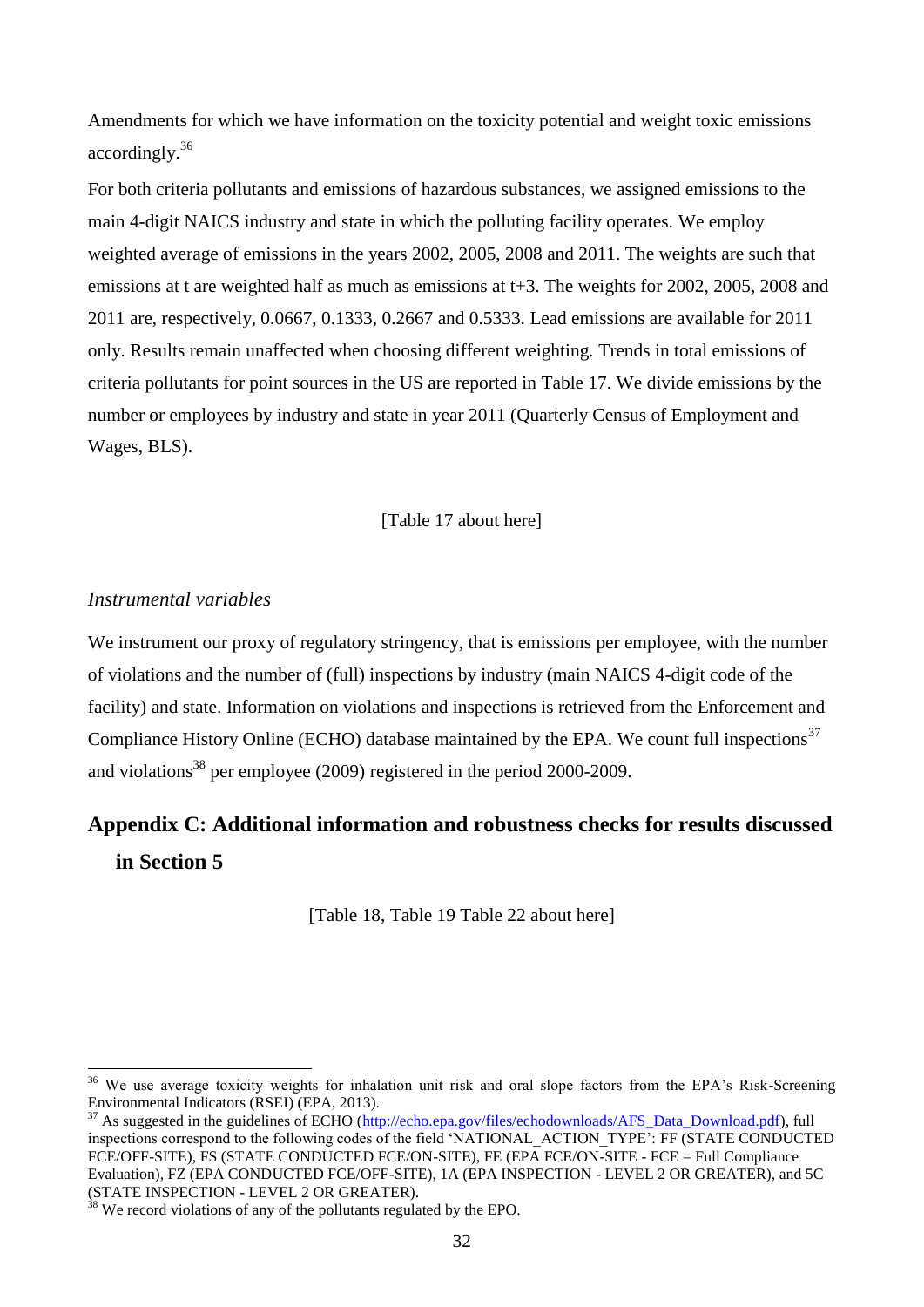#### **Appendix D: Results for single items of skills**

In this appendix we briefly discuss results of our baseline specification when using each single general skill that results to be a 'green skill' according to our selection procedure (see Appendix). We have a total of 16 green general skills that have been selected as described in Section 3.2 and Appendix A. Results for our baseline specification (see Section 4.2) for these general skills are reported in [Table 26.](#page-48-0)

#### [\[Table 26](#page-48-0) about here]

First, we observe a positive and significant relationship between environmental regulatory stringency and the demand for skills (negative sign for our proxy of regulatory stringency), both with 3-digit and 4 digit NAICS dummies, for 8 out of 16 general skill measures while for other 3 general skill measures the relationship holds only for one of the two specifications while it is not statistically significant for the other. For the remaining 5 measures (including Geography), a positive sign is observed for Operating Vehicles, Mechanized Devices, or Equipment (that did not enter any GGS measure), no significant relationship is found for Building and Construction, Estimating the Quantifiable Characteristics of Products, Events, or Information and Evaluating Information to Determine Compliance with Standards while we observe a change in the sign, from negative to positive when moving from 3-digit NAICS dummies to 4-digit NAICS dummies, for Mechanical skills. All in all, results for our GGS measures are confirmed for most of the items that enter the GGS construct themselves.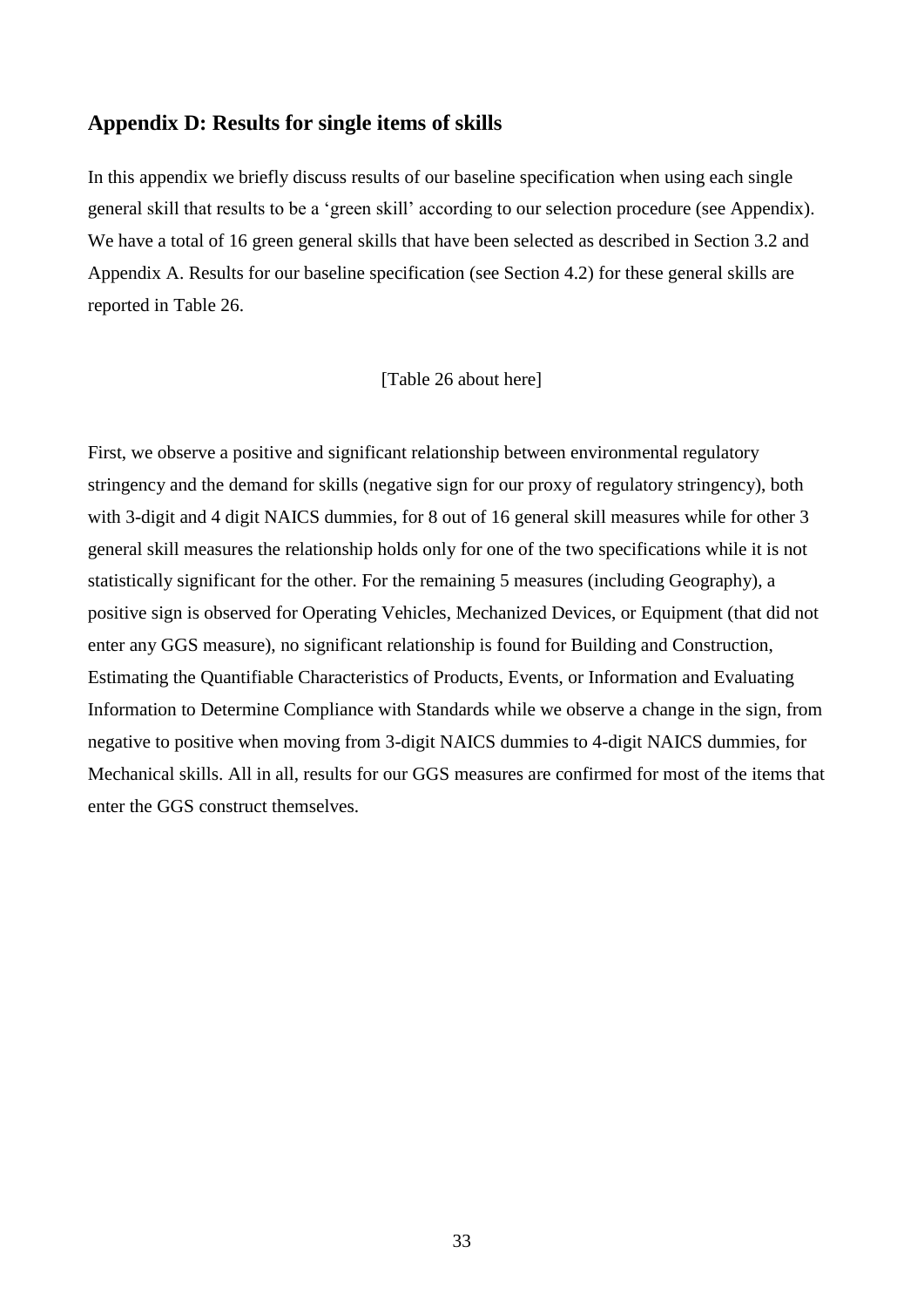<span id="page-33-0"></span>

|                                                       | Greenness=1                                                                                              | Greennes btw 0.5 and 0.3                                                                                                                        | Greenness<0.3                                                                                             |
|-------------------------------------------------------|----------------------------------------------------------------------------------------------------------|-------------------------------------------------------------------------------------------------------------------------------------------------|-----------------------------------------------------------------------------------------------------------|
| <b>Green Enhanced</b><br><b>Occupations</b>           | Environmental Engineers,<br><b>Environ Science</b><br>Technicians, Hazardous<br><b>Material Removers</b> | Aerospace Engineers<br>Atmospheric and Space<br>Scientists, Automotive<br>Speciality Technicians,<br><b>Roofers</b>                             | <b>Construction Workers,</b><br>Maintenance & Repair<br>Workers, Inspectors,<br><b>Marketing Managers</b> |
| <b>Existing &amp; New Green</b><br><b>Occupations</b> | Wind Energy Engineers,<br>Fuel Cell Technicians,<br><b>Recycling Coordinators</b>                        | <b>Electrical Engineering</b><br>Technologists, Biochemical<br>Engineers, Supply Chain<br>Managers, Precision<br><b>Agriculture Technicians</b> | <b>Traditional Engineering</b><br>Occupations, Transportation<br>Planners, Compliance<br>Managers         |

Table 1 – Examples of green occupation by level of 'greenness'

| Table 2 – List of jobs using green skills |  |  |  |
|-------------------------------------------|--|--|--|
|                                           |  |  |  |

<span id="page-33-1"></span>

| <b>SOC 2010</b> | Title                                                             | Greenness | Total spec tasks | Green spec tasks         |
|-----------------|-------------------------------------------------------------------|-----------|------------------|--------------------------|
|                 | 11-1011.03 Chief Sustainability Officers                          | 1.00      | 18               | 18                       |
|                 | 11-1021.00 General and Operations Managers                        | 0.06      | 18               | $\mathbf{1}$             |
|                 | 11-2021.00 Marketing Managers                                     | 0.20      | 20               | $\overline{\mathcal{L}}$ |
|                 | 11-3051.02 Geothermal Production Managers                         | 1.00      | 17               | 17                       |
|                 | 11-3051.04 Biomass Power Plant Managers                           | 1.00      | 18               | 18                       |
|                 | 11-3071.01 Transportation Managers                                | 0.18      | 28               | 5                        |
|                 | 11-3071.02 Storage and Distribution Managers                      | 0.23      | 30               | 7                        |
|                 | 11-3071.03 Logistics Managers                                     | 0.30      | 30               | 9                        |
|                 | 11-9021.00 Construction Managers                                  | 0.28      | 25               | $\sqrt{ }$               |
|                 | 11-9041.00 Architectural and Engineering Managers                 | 0.19      | 21               | $\overline{\mathcal{L}}$ |
|                 | 11-9121.02 Water Resource Specialists                             | 1.00      | 21               | 21                       |
|                 | 11-9199.01 Regulatory Affairs Managers                            | 0.15      | 27               | $\overline{\mathcal{A}}$ |
|                 | 11-9199.02 Compliance Managers                                    | 0.20      | 30               | 6                        |
|                 | 11-9199.04 Supply Chain Managers                                  | 0.30      | 30               | 9                        |
|                 | 11-9199.11 Brownfield Redevelopment Specialists and Site Managers | 1.00      | 22               | 22                       |
|                 | 13-1022.00 Wholesale and Retail Buyers, Except Farm Products      | 0.24      | 21               | 5                        |
|                 | 13-1041.07 Regulatory Affairs Specialists                         | 0.19      | 32               | 6                        |
|                 | 13-1081.01 Logistics Engineers                                    | 0.37      | 30               | 11                       |
|                 | 13-1081.02 Logistics Analysts                                     | 0.19      | 31               | 6                        |
|                 | 13-1151.00 Training and Development Specialists                   | 0.10      | 21               | $\overline{c}$           |
|                 | 13-1199.01 Energy Auditors                                        | 1.00      | 21               | 21                       |
|                 | 13-1199.05 Sustainability Specialists                             | 1.00      | 14               | 14                       |
|                 | 13-2051.00 Financial Analysts                                     | 0.33      | 18               | 6                        |
|                 | 13-2052.00 Personal Financial Advisors                            | 0.14      | 21               | 3                        |
|                 | 13-2099.02 Risk Management Specialists                            | 0.17      | 24               | $\overline{\mathcal{L}}$ |
|                 | 15-1199.04 Geospatial Information Scientists and Technologists    | 0.08      | 24               | $\overline{c}$           |
|                 | 15-1199.05 Geographic Information Systems Technicians             | 0.26      | 19               | 5                        |
|                 | 17-1011.00 Architects, Except Landscape and Naval                 | 0.37      | 19               | $\sqrt{ }$               |
|                 | 17-1012.00 Landscape Architects                                   | 0.26      | 19               | 5                        |
|                 | 17-2011.00 Aerospace Engineers                                    | 0.33      | 18               | 6                        |
|                 | 17-2051.00 Civil Engineers                                        | 0.47      | 17               | 8                        |
|                 | 17-2051.01 Transportation Engineers                               | 0.23      | 26               | 6                        |
|                 | 17-2071.00 Electrical Engineers                                   | 0.14      | 22               | 3                        |
|                 | 17-2072.00 Electronics Engineers, Except Computer                 | 0.22      | 23               | 5                        |
|                 | 17-2081.00 Environmental Engineers                                | 1.00      | 28               | 28                       |
|                 | 17-2081.01 Water/Wastewater Engineers                             | 1.00      | 27               | 27                       |
|                 | 17-2141.00 Mechanical Engineers                                   | 0.26      | 27               | $\tau$                   |
|                 | 17-2161.00 Nuclear Engineers                                      | 0.35      | 20               | 7                        |
|                 | 17-2199.01 Biochemical Engineers                                  | 0.34      | 35               | 12                       |
|                 | 17-2199.02 Validation Engineers                                   | 0.09      | 22               | $\overline{2}$           |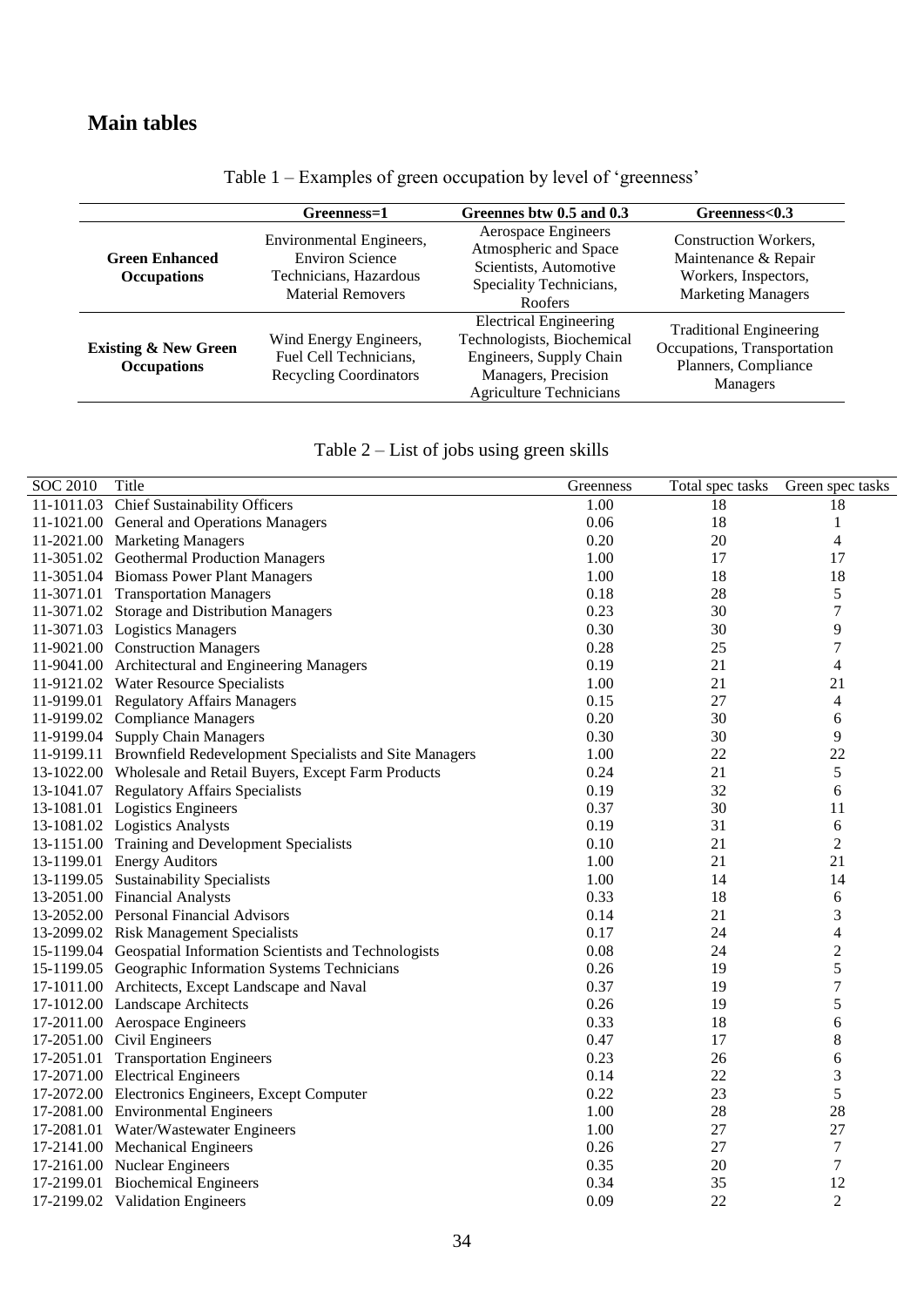| <b>SOC 2010</b>     | Title                                                                 | Greenness | Total spec tasks | Green spec tasks         |
|---------------------|-----------------------------------------------------------------------|-----------|------------------|--------------------------|
|                     | 17-2199.03 Energy Engineers                                           | 0.95      | 21               | 20                       |
|                     | 17-2199.04 Manufacturing Engineers                                    | 0.17      | 24               | 4                        |
|                     | 17-2199.05 Mechatronics Engineers                                     | 0.13      | 23               | 3                        |
|                     | 17-2199.07 Photonics Engineers                                        | 0.19      | 26               | 5                        |
|                     | 17-2199.08 Robotics Engineers                                         | 0.08      | 24               | $\overline{c}$           |
|                     | 17-2199.10 Wind Energy Engineers                                      | 1.00      | 16               | 16                       |
|                     | 17-3023.03 Electrical Engineering Technicians                         | 0.21      | 24               | $\mathfrak s$            |
|                     | 17-3024.00 Electro-Mechanical Technicians                             | 0.08      | 12               | $\mathbf{1}$             |
|                     | 17-3024.01 Robotics Technicians                                       | 0.09      | 23               | $\overline{2}$           |
|                     | 17-3025.00 Environmental Engineering Technicians                      | 1.00      | 26               | 26                       |
|                     | 17-3026.00 Industrial Engineering Technicians                         | 0.22      | 18               | $\overline{4}$           |
|                     | 17-3029.02 Electrical Engineering Technologists                       | 0.40      | 20               | $\,$ 8 $\,$              |
|                     | 17-3029.03 Electromechanical Engineering Technologists                | 0.29      | 17               | 5                        |
|                     | 17-3029.04 Electronics Engineering Technologists                      | 0.17      | 23               | $\overline{4}$           |
|                     | 17-3029.05 Industrial Engineering Technologists                       | 0.17      | 23               | $\overline{\mathcal{L}}$ |
|                     | 17-3029.06 Manufacturing Engineering Technologists                    | 0.28      | 29               | $\,$ 8 $\,$              |
|                     | 17-3029.07 Mechanical Engineering Technologists                       | 0.14      | 21               | 3                        |
|                     | 17-3029.08 Photonics Technicians                                      | 0.20      | 30               | 6                        |
|                     | 17-3029.09 Manufacturing Production Technicians                       | 0.20      | 30               | 6                        |
|                     | 19-1013.00 Soil and Plant Scientists                                  | 0.63      | 27               | 17                       |
|                     | 19-1031.01 Soil and Water Conservationists                            | 1.00      | 33               | 33                       |
|                     | 19-2021.00 Atmospheric and Space Scientists                           | 0.50      | 24               | 12                       |
|                     | 19-2041.01 Climate Change Analysts                                    | 1.00      | 14               | 14                       |
|                     | 19-2041.02 Environmental Restoration Planners                         | 1.00      | 22               | 22                       |
|                     | 19-2042.00 Geoscientists, Except Hydrologists and Geographers         | 0.48      | 31               | 15                       |
|                     | 19-2099.01 Remote Sensing Scientists and Technologists                | 0.08      | 24               | $\sqrt{2}$               |
|                     | 19-3011.01 Environmental Economists                                   | 1.00      | 19               | 19                       |
|                     |                                                                       |           | 19               |                          |
|                     | 19-3051.00 Urban and Regional Planners                                | 0.37      |                  | $\sqrt{ }$               |
|                     | 19-3099.01 Transportation Planners                                    | 0.14      | 22               | $\mathfrak{Z}$           |
|                     | 19-4011.01 Agricultural Technicians                                   | 0.12      | 25               | 3                        |
|                     | 19-4041.01 Geophysical Data Technicians                               | 0.24      | 21               | 5                        |
|                     | 19-4041.02 Geological Sample Test Technicians                         | 0.19      | 16               | $\overline{3}$           |
|                     | 19-4051.01 Nuclear Equipment Operation Technicians                    | 0.41      | 17               | $\overline{7}$           |
| 19-4091.00          | Environmental Science and Protection Technicians, Including<br>Health | 1.00      | 25               | 25                       |
|                     | 19-4099.02 Precision Agriculture Technicians                          | 0.30      | 23               | $\overline{7}$           |
|                     | 19-4099.03 Remote Sensing Technicians                                 | 0.14      | 22               | $\sqrt{3}$               |
|                     | 23-1022.00 Arbitrators, Mediators, and Conciliators                   | 0.05      | 20               | $\,1$                    |
|                     | 27-3022.00 Reporters and Correspondents                               | 0.05      | 22               | 1                        |
|                     | 27-3031.00 Public Relations Specialists                               | 0.24      | 17               | 4                        |
|                     | 29-9012.00 Occupational Health and Safety Technicians                 | 0.35      | 26               | 9                        |
| 41-4011.00          | Sales Representatives, Wholesale and Manufacturing, Technical         |           | 38               |                          |
|                     | and Scientific Products                                               | 0.11      |                  | 4                        |
|                     | 41-4011.07 Solar Sales Representatives and Assessors                  | 1.00      | 13               | 13                       |
|                     | 43-5071.00 Shipping, Receiving, and Traffic Clerks                    | 0.09      | 11               | 1                        |
|                     | 47-2061.00 Construction Laborers                                      | 0.18      | 33               | 6                        |
|                     | 47-2152.01 Pipe Fitters and Steamfitters                              | 0.15      | 20               | 3                        |
| 47-2152.02 Plumbers |                                                                       | 0.39      | 23               | 9                        |
| 47-2181.00 Roofers  |                                                                       | 0.30      | 30               | 9                        |
|                     | 47-2211.00 Sheet Metal Workers                                        | 0.24      | 25               | $\sqrt{6}$               |
|                     | 47-2231.00 Solar Photovoltaic Installers                              | 1.00      | 26               | 26                       |
|                     | 47-4011.00 Construction and Building Inspectors                       | 0.26      | 19               | 5                        |
|                     | 47-4041.00 Hazardous Materials Removal Workers                        | 0.91      | 23               | 21                       |
|                     | 47-4099.03 Weatherization Installers and Technicians                  | 1.00      | 18               | 18                       |
|                     | 47-5013.00 Service Unit Operators, Oil, Gas, and Mining               | 0.05      | 19               | $\mathbf{1}$             |
|                     | 47-5041.00 Continuous Mining Machine Operators                        | 0.17      | 12               | $\mathbf{2}$             |
|                     | 49-3023.02 Automotive Specialty Technicians                           | 0.40      | 25               | 10                       |
|                     | 49-3031.00 Bus and Truck Mechanics and Diesel Engine Specialists      | 0.16      | 25               | $\overline{4}$           |
|                     | 49-9021.01 Heating and Air Conditioning Mechanics and Installers      | 0.23      | 30               | $\tau$                   |
|                     | 49-9071.00 Maintenance and Repair Workers, General                    | 0.13      | 31               | 4                        |
|                     | 49-9081.00 Wind Turbine Service Technicians                           | 1.00      | 13               | 13                       |
|                     |                                                                       |           |                  |                          |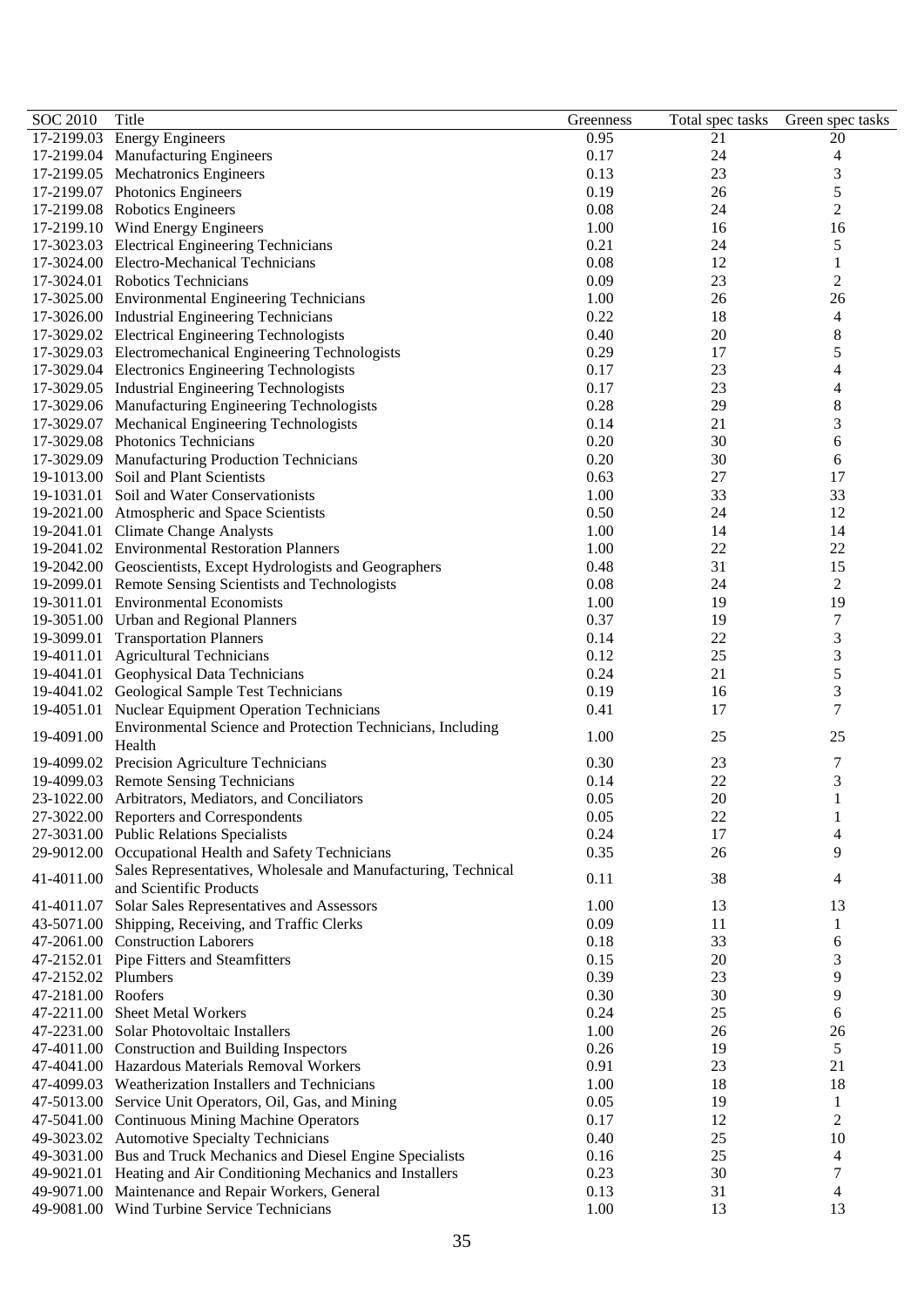| SOC 2010              | Title                                                                                                  | Greenness | Total spec tasks | Green spec tasks |
|-----------------------|--------------------------------------------------------------------------------------------------------|-----------|------------------|------------------|
| 49-9099.01            | Geothermal Technicians                                                                                 | 1.00      | 24               | 24               |
|                       | 51-2011.00 Aircraft Structure, Surfaces, Rigging, and Systems Assemblers                               | 0.13      | 30               |                  |
| 51-4041.00 Machinists |                                                                                                        | 0.07      | 29               |                  |
|                       | 51-8011.00 Nuclear Power Reactor Operators                                                             | 0.33      | 18               | h.               |
|                       | 51-8013.00 Power Plant Operators                                                                       | 0.21      | 24               |                  |
| 51-8099.03            | <b>Biomass Plant Technicians</b>                                                                       | 1.00      | 16               | 16               |
| 51-9012.00            | Separating, Filtering, Clarifying, Precipitating, and Still Machine<br>Setters, Operators, and Tenders | 0.05      | 20               |                  |
|                       | 51-9061.00 Inspectors, Testers, Sorters, Samplers, and Weighers                                        | 0.06      | 32               |                  |
|                       | 51-9199.01 Recycling and Reclamation Workers                                                           | 1.00      | 18               | 18               |
|                       | 53-3032.00 Heavy and Tractor-Trailer Truck Drivers                                                     | 0.09      | 33               |                  |
| 53-6051.07            | Transportation Vehicle, Equipment and Systems Inspectors, Except<br>Aviation                           | 0.41      | 22               | 9                |
|                       | 53-7081.00 Refuse and Recyclable Material Collectors                                                   | 1.00      | 16               | 16               |

#### Table 3 - Distribution of occupations and green occupations (8-digit SOC) across macrooccupations

| SOC 2-digit                                         | Tot N of<br>occupations | Green<br>occupations<br>(greenness>0) |
|-----------------------------------------------------|-------------------------|---------------------------------------|
| 11 - Management                                     | 47                      | 15                                    |
| 13 - Business and Financial Operations              | 46                      | 10                                    |
| 15 - Computer and Mathematical                      | 29                      | $\overline{2}$                        |
| 17 - Architecture and Engineering                   | 61                      | 32                                    |
| 19 - Life, Physical, and Social Science             | 58                      | 17                                    |
| 21 - Community and Social Service                   | 14                      | $\theta$                              |
| $23 - Legal$                                        | 8                       | 1                                     |
| 25 - Education, Training, and Library               | 58                      | $\theta$                              |
| 27 - Arts, Design, Entertainment, Sports, and Media | 43                      | $\overline{2}$                        |
| 29 - Healthcare Practitioners and Technical         | 83                      | 1                                     |
| 31 - Healthcare Support                             | 17                      | $\theta$                              |
| 33 - Protective Service                             | 28                      | $\theta$                              |
| 35 - Food Preparation and Serving Related           | 16                      | $\Omega$                              |
| 37 - Building and Grounds Cleaning and Maintenance  | 8                       | $\theta$                              |
| 39 - Personal Care and Service                      | 32                      | $\theta$                              |
| 41 - Sales and Related                              | 22                      | $\overline{c}$                        |
| 43 - Office and Administrative Support              | 61                      | $\mathbf{1}$                          |
| 45 - Farming, Fishing, and Forestry                 | 16                      | $\Omega$                              |
| 47 - Construction and Extraction                    | 59                      | 11                                    |
| 49 - Installation, Maintenance, and Repair          | 54                      | 6                                     |
| 51 - Production                                     | 109                     | 8                                     |
| 53 - Transportation and Material Moving             | 52                      | 3                                     |
| Total                                               | 921                     | 111                                   |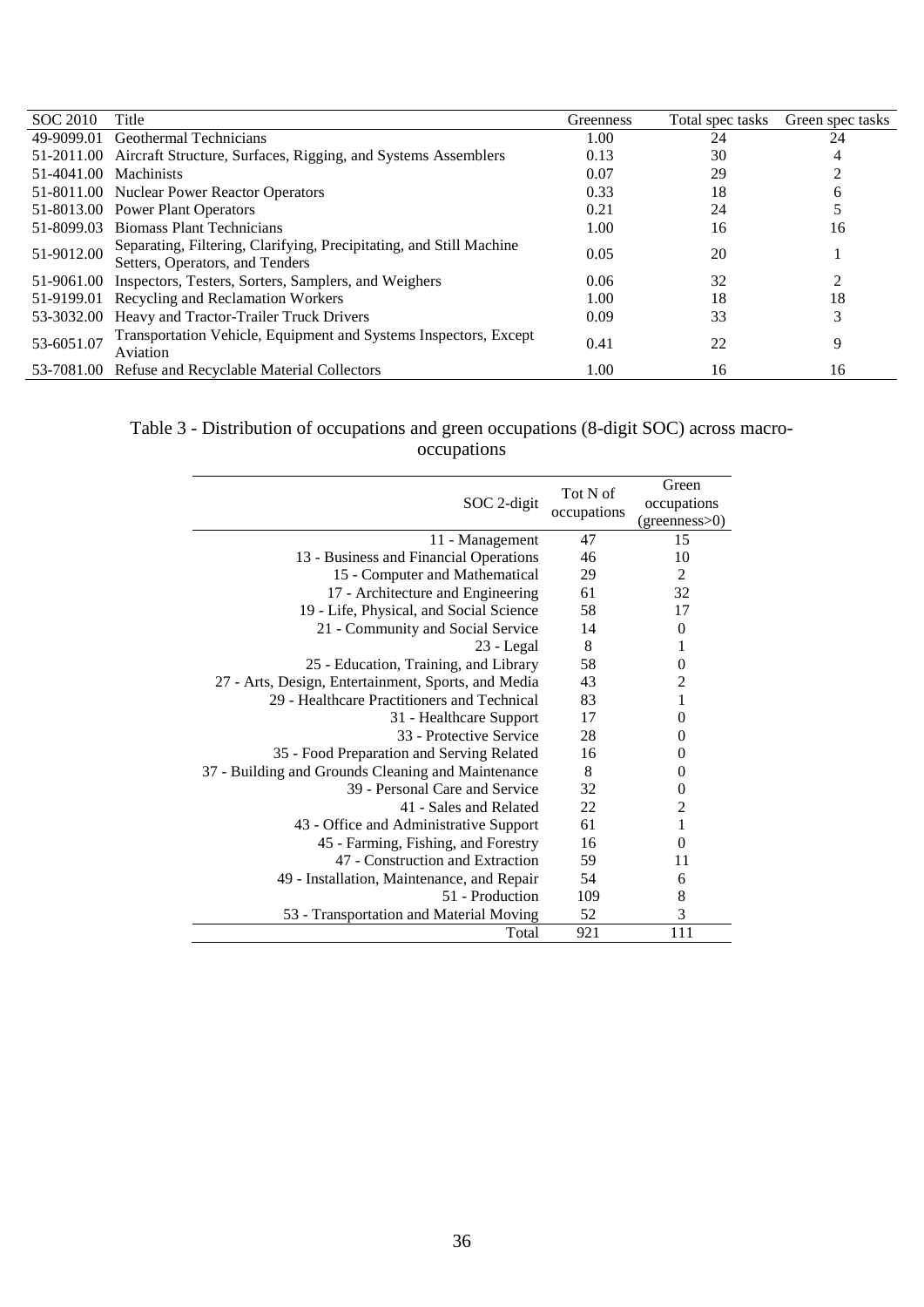<span id="page-36-0"></span>

|              | Engineering & Technical                                                      |  |  |  |  |  |
|--------------|------------------------------------------------------------------------------|--|--|--|--|--|
| 2C3b         | <b>Engineering and Technology</b>                                            |  |  |  |  |  |
| 2C3c         | Design                                                                       |  |  |  |  |  |
| 2C3d         | <b>Building and Construction</b>                                             |  |  |  |  |  |
| 2C3e         | Mechanical                                                                   |  |  |  |  |  |
| 4A3b2        | Drafting, Laying Out, and Specifying Technical Devices, Parts, and Equipment |  |  |  |  |  |
|              | Science                                                                      |  |  |  |  |  |
| 2C4b         | Physics                                                                      |  |  |  |  |  |
| 2C4d         | <b>Biology</b>                                                               |  |  |  |  |  |
|              | <b>Operation Management</b>                                                  |  |  |  |  |  |
| 2B4g         | <b>Systems Analysis</b>                                                      |  |  |  |  |  |
| 2B4h         | <b>Systems Evaluation</b>                                                    |  |  |  |  |  |
| 4A2b3        | <b>Updating and Using Relevant Knowledge</b>                                 |  |  |  |  |  |
| 4A4b6        | Provide Consultation and Advice to Others                                    |  |  |  |  |  |
|              | Monitoring                                                                   |  |  |  |  |  |
| 2C8b         | Law and Government                                                           |  |  |  |  |  |
| 4A2a3        | Evaluating Information to Determine Compliance with Standards                |  |  |  |  |  |
|              | Non-routine analytical                                                       |  |  |  |  |  |
| 4A2a4        | Analyzing Data or Information                                                |  |  |  |  |  |
| 4A2b2        | Thinking Cretively                                                           |  |  |  |  |  |
| 4A4a1        | Interpreting the Meaning of Information for Others                           |  |  |  |  |  |
|              | Non-routine interactive                                                      |  |  |  |  |  |
| 4A4a4        | Establishing and Maintaining Interpersonal Relationships                     |  |  |  |  |  |
| 4A4b4        | Guiding, Directing, and Motivating Subordinates                              |  |  |  |  |  |
| 4A4b5        | Coaching and Developing Others                                               |  |  |  |  |  |
|              | Routine cognitive                                                            |  |  |  |  |  |
| $4C3b4$ (cx) | Importance of Being Exact or Accurate                                        |  |  |  |  |  |
| $4C3b7$ (cx) | <b>Importance of Repeating Same Tasks</b>                                    |  |  |  |  |  |
| $4C3b8$ (cx) | Structured versus Unstructured Work (reverse)                                |  |  |  |  |  |
|              | Routine manual                                                               |  |  |  |  |  |
| 4A3a3        | <b>Controlling Machines and Processes</b>                                    |  |  |  |  |  |
| 4C2d1i(cx)   | Spend Time Making Repetitive Motions                                         |  |  |  |  |  |
| $4C3d3$ (cx) | Pace Determined by Speed of Equipment                                        |  |  |  |  |  |

Table 4 –Skills measures from O\*NET: Green and Classic

# Table 5 - Descriptive statistics by level of *Greenness*

<span id="page-36-1"></span>

|                                      | Non-green | Low<br>greenness | Medium<br>greennes | High<br>greennes | Total    |
|--------------------------------------|-----------|------------------|--------------------|------------------|----------|
|                                      | 0         | (0,0.25]         | (0.25, 0.5]        | (0.5,1]          |          |
| N occupations                        | 810       | 56               | 28                 | 27               | 921      |
| Empl share                           | 0.8895    | 0.0819           | 0.0159             | 0.0127           |          |
| Empl share (weighted with greenness) |           | 0.0098           | 0.0054             | 0.0126           | 0.0278   |
| Engineering & Technical              | 0.176     | 0.409            | 0.546              | 0.493            | 0.205    |
| Science                              | 0.428     | 0.472            | 0.584              | 0.552            | 0.436    |
| <b>Operation Management</b>          | 0.132     | 0.185            | 0.276              | 0.340            | 0.142    |
| Monitoring                           | 0.444     | 0.489            | 0.559              | 0.551            | 0.451    |
| Routine task intensity               | $-0.112$  | $-0.188$         | $-0.388$           | $-0.362$         | $-0.126$ |
| Years of training                    | 1.63      | 1.347            | 2.148              | 1.451            | 1.613    |

N=921 occupations (8-digit SOC). Averages weighted by employment in 2012 at the 6-digit occupation level.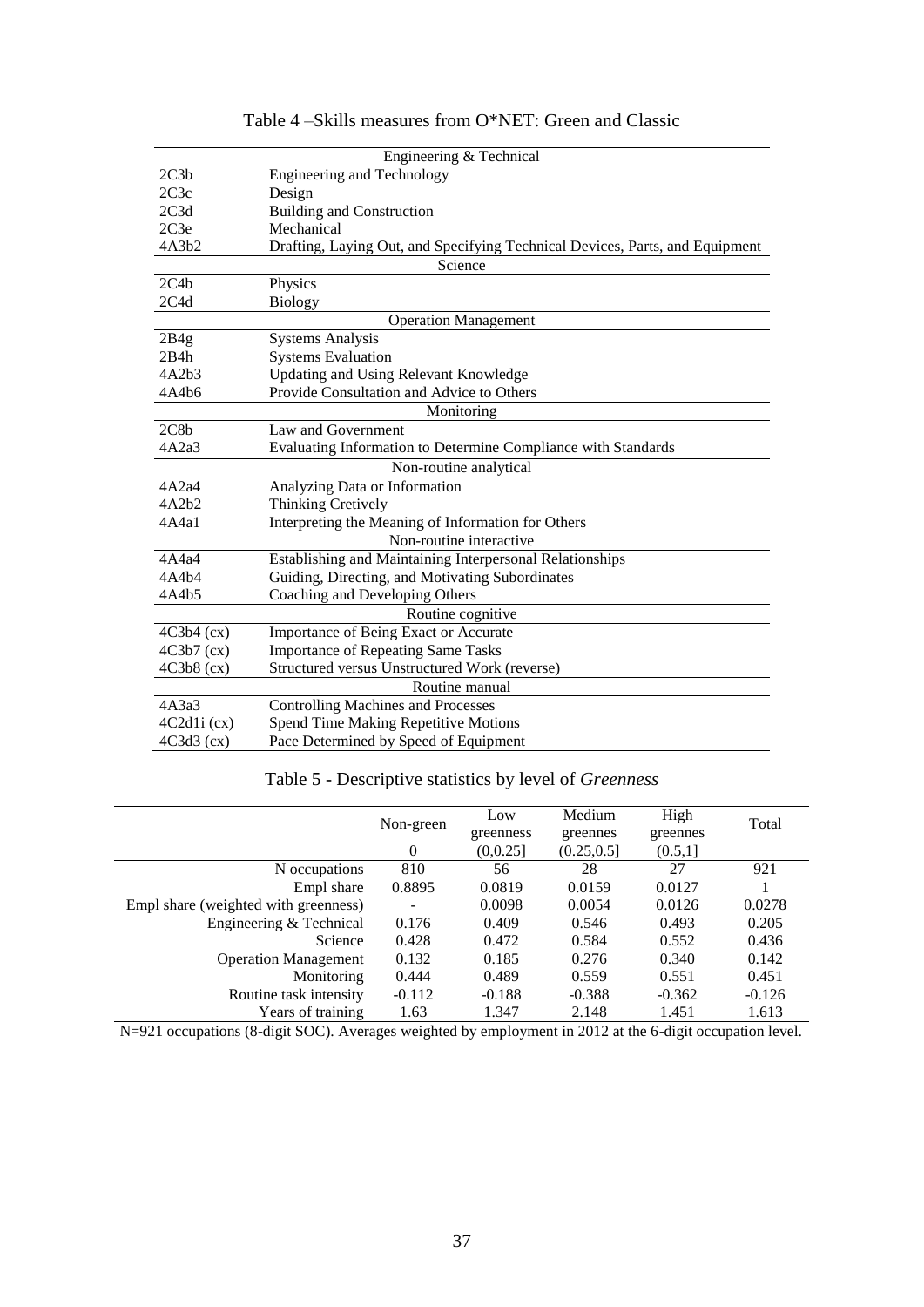#### Table 6 – Correlation between skill measures

<span id="page-37-0"></span>

|                               | Technical<br>$\infty$<br>Engineering | Science | Operation Management | Monitoring | Greenness | Routine task intensity | cognitive tasks<br>Routine | Routine manual tasks | Non-routine analytical tasks | Non-routine interactive tasks | $Log(Years$ of training) |
|-------------------------------|--------------------------------------|---------|----------------------|------------|-----------|------------------------|----------------------------|----------------------|------------------------------|-------------------------------|--------------------------|
| Engineering & Technical       | 1.00                                 | 0.45    | 0.26                 | 0.14       | 0.38      | 0.01                   | $-0.21$                    | 0.30                 | 0.20                         | 0.05                          | 0.10                     |
| Science                       |                                      | 1.00    | 0.42                 | 0.34       | 0.24      | $-0.23$                | $-0.19$                    | 0.02                 | 0.38                         | 0.31                          | 0.15                     |
| <b>Operation Management</b>   |                                      |         | 1.00                 | 0.65       | 0.16      | $-0.75$                | $-0.20$                    | $-0.48$              | 0.90                         | 0.75                          | 0.14                     |
| Monitoring                    |                                      |         |                      | 1.00       | 0.13      | $-0.50$                | $-0.02$                    | $-0.35$              | 0.64                         | 0.53                          | 0.05                     |
| Greenness                     |                                      |         |                      |            | 1.00      | $-0.09$                | $-0.14$                    | $-0.01$              | 0.14                         | 0.01                          | 0.02                     |
| Routine task intensity        |                                      |         |                      |            |           | 1.00                   | 0.57                       | 0.83                 | $-0.79$                      | $-0.75$                       | $-0.23$                  |
| Routine cognitive tasks       |                                      |         |                      |            |           |                        | 1.00                       | 0.29                 | $-0.21$                      | $-0.30$                       | $-0.34$                  |
| Routine manual tasks          |                                      |         |                      |            |           |                        |                            | 1.00                 | $-0.52$                      | $-0.43$                       | $-0.08$                  |
| Non-routine analytical tasks  |                                      |         |                      |            |           |                        |                            |                      | 1.00                         | 0.67                          | 0.14                     |
| Non-routine interactive tasks |                                      |         |                      |            |           |                        |                            |                      |                              | 1.00                          | 0.22                     |
| Log(Years of training)        |                                      |         |                      |            |           |                        |                            |                      |                              |                               | 1.00                     |

<span id="page-37-1"></span>N=921 occupations (8-digit SOC). Pairwise correlations weighted by employment in 2012 at the 6-digit occupation level.

Table 7 – Descriptive statistics by industry

| <b>NAICS</b> | Engineering<br>$\&$<br>Technical | Science | Operation<br>Management | Monitoring | Greenness | <b>RTI</b> | Non-<br>routine<br>tasks | Years of<br>training | Log(SO2/L) | Import<br>penetration |
|--------------|----------------------------------|---------|-------------------------|------------|-----------|------------|--------------------------|----------------------|------------|-----------------------|
| 211          | 0.388                            | 0.236   | 0.514                   | 0.520      | 0.070     | $-0.310$   | 0.5650                   | 1.815                | 9.638      |                       |
| 212          | 0.454                            | 0.210   | 0.414                   | 0.491      | 0.040     | 0.106      | 0.4710                   | 1.451                | 7.834      |                       |
| 213          | 0.406                            | 0.209   | 0.415                   | 0.469      | 0.037     | 0.070      | 0.4875                   | 1.748                | 2.119      |                       |
| 221          | 0.400                            | 0.256   | 0.491                   | 0.527      | 0.046     | $-0.225$   | 0.5620                   | 1.861                | 11.511     |                       |
| 236          | 0.506                            | 0.188   | 0.416                   | 0.491      | 0.066     | $-0.160$   | 0.5185                   | 1.783                | 2.129      |                       |
| 237          | 0.485                            | 0.206   | 0.397                   | 0.479      | 0.075     | $-0.038$   | 0.4995                   | 1.729                | 2.827      |                       |
| 238          | 0.502                            | 0.198   | 0.421                   | 0.477      | 0.072     | $-0.090$   | 0.5010                   | 2.257                | 1.642      |                       |
| 311          | 0.296                            | 0.131   | 0.347                   | 0.379      | 0.024     | 0.195      | 0.4380                   | 1.388                | 5.235      | 0.038                 |
| 312          | 0.284                            | 0.102   | 0.393                   | 0.380      | 0.023     | 0.024      | 0.4680                   | 1.088                | 6.651      | 0.086                 |
| 313          | 0.302                            | 0.118   | 0.379                   | 0.354      | 0.015     | 0.205      | 0.4575                   | 1.030                | 6.901      | 0.036                 |
| 314          | 0.266                            | 0.072   | 0.351                   | 0.328      | 0.013     | 0.255      | 0.4195                   | 1.709                | 5.706      | 0.109                 |
| 315          | 0.252                            | 0.066   | 0.349                   | 0.325      | 0.011     | 0.240      | 0.4150                   | 1.830                | 2.994      | 0.253                 |
| 316          | 0.270                            | 0.061   | 0.316                   | 0.324      | 0.010     | 0.236      | 0.3980                   | 1.295                | 5.012      | 0.509                 |
| 321          | 0.354                            | 0.102   | 0.357                   | 0.363      | 0.021     | 0.177      | 0.4470                   | 1.401                | 6.019      | 0.096                 |
| 322          | 0.349                            | 0.121   | 0.428                   | 0.386      | 0.039     | 0.049      | 0.5080                   | 1.663                | 7.378      | 0.115                 |
| 323          | 0.311                            | 0.089   | 0.406                   | 0.360      | 0.016     | 0.050      | 0.4770                   | 1.205                | 3.122      | 0.014                 |
| 324          | 0.397                            | 0.195   | 0.490                   | 0.478      | 0.057     | $-0.130$   | 0.5390                   | 1.231                | 11.922     | 0.031                 |
| 325          | 0.357                            | 0.190   | 0.466                   | 0.460      | 0.044     | $-0.076$   | 0.5210                   | 1.134                | 7.102      | 0.083                 |
| 326          | 0.329                            | 0.119   | 0.387                   | 0.389      | 0.035     | 0.131      | 0.4660                   | 1.365                | 4.560      | 0.024                 |
| 327          | 0.360                            | 0.133   | 0.405                   | 0.430      | 0.056     | 0.056      | 0.4735                   | 1.209                | 9.745      | 0.109                 |
| 331          | 0.378                            | 0.138   | 0.399                   | 0.388      | 0.029     | 0.133      | 0.4665                   | 1.340                | 8.529      | 0.140                 |
| 332          | 0.381                            | 0.131   | 0.402                   | 0.391      | 0.036     | 0.079      | 0.4755                   | 1.505                | 3.755      | 0.041                 |
| 333          | 0.394                            | 0.143   | 0.432                   | 0.414      | 0.047     | $-0.021$   | 0.5000                   | 1.531                | 3.799      | 0.075                 |
| 334          | 0.384                            | 0.169   | 0.494                   | 0.458      | 0.064     | $-0.271$   | 0.5520                   | 1.331                | 3.004      | 0.091                 |
| 335          | 0.354                            | 0.136   | 0.411                   | 0.426      | 0.042     | $-0.010$   | 0.4945                   | 1.376                | 4.791      | 0.112                 |
| 336          | 0.398                            | 0.150   | 0.437                   | 0.436      | 0.057     | $-0.024$   | 0.5045                   | 1.608                | 4.245      | 0.138                 |
| 337          | 0.369                            | 0.095   | 0.368                   | 0.370      | 0.016     | 0.150      | 0.4515                   | 1.412                | 4.423      | 0.103                 |
| 339          | 0.331                            | 0.133   | 0.425                   | 0.416      | 0.043     | $-0.059$   | 0.5055                   | 1.496                | 3.404      | 0.130                 |
| Total        | 0.404                            | 0.163   | 0.418                   | 0.437      | 0.050     | $-0.021$   | 0.4955                   | 1.646                | 4.244      | 0.051                 |

N=3328 industry-state pairs. Averages weighted by employment in 2012 at the state and NAICS 4-digit level.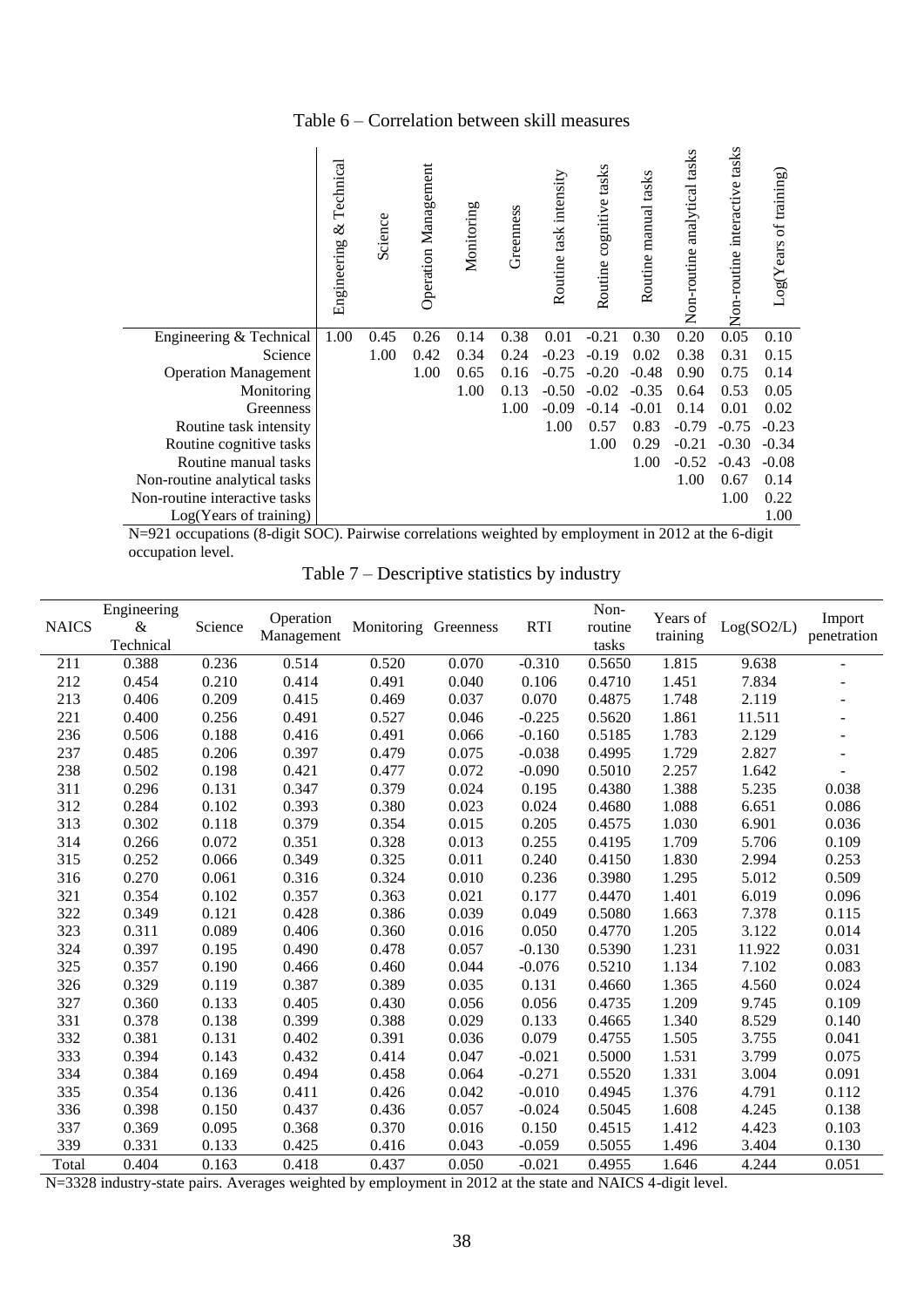#### Table 8 – Correlation between covariates

<span id="page-38-0"></span>

|                           | Log(SO2L) | Log(oxone/L) | Log(COL) | Log(NOxL) | Log(PM2.5/L) | Log(leadL) | Log(TRIL) | Log(count NEI plants) | Empl growth 2002-2011 | Log(empl/N estab) | Import penetration |
|---------------------------|-----------|--------------|----------|-----------|--------------|------------|-----------|-----------------------|-----------------------|-------------------|--------------------|
| Log(SO2/L)                | 1.00      |              |          |           |              |            |           |                       |                       |                   |                    |
| Log(ozone/L)              | 0.79      | 1.00         |          |           |              |            |           |                       |                       |                   |                    |
| Log(CO/L)                 | 0.88      | 0.92         | 1.00     |           |              |            |           |                       |                       |                   |                    |
| Log(NOx/L)                | 0.90      | 0.94         | 0.97     | 1.00      |              |            |           |                       |                       |                   |                    |
| Log(PM2.5/L)              | 0.87      | 0.91         | 0.94     | 0.94      | 1.00         |            |           |                       |                       |                   |                    |
| Log(lead/L)               | 0.78      | 0.69         | 0.77     | 0.75      | 0.79         | 1.00       |           |                       |                       |                   |                    |
| Log(TRI/L)                | 0.52      | 0.59         | 0.59     | 0.59      | 0.58         | 0.54       | 1.00      |                       |                       |                   |                    |
| Log(count NEI facilities) | 0.38      | 0.66         | 0.57     | 0.59      | 0.54         | 0.26       | 0.35      | 1.00                  |                       |                   |                    |
| Empl growth 2002-2011     | $-0.03$   | $-0.06$      | $-0.03$  | $-0.03$   | $-0.05$      | $-0.07$    | $-0.05$   | $-0.08$               | 1.00                  |                   |                    |
| Log(empl/N estab)         | 0.37      | 0.52         | 0.49     | 0.50      | 0.44         | 0.34       | 0.48      | 0.38                  | 0.11                  | 1.00              |                    |
| Import penetration        | 0.11      | 0.06         | 0.14     | 0.11      | 0.08         | 0.16       | 0.07      | $-0.14$               | $-0.05$               | 0.18              | 1.00               |

N=3328 industry-state pairs. Pairwise correlation weighted by employment in 2012 at the state and NAICS 4-digit level.  $*$  p<0.05.

Table 9 – Impact of environmental regulation on skills (with 3-digit NAICS dummies)

<span id="page-38-1"></span>

|                       | Greenness                   | Engineering $\&$<br>Technical | Operation<br>Science<br>Management |             | Monitoring     | Green specific<br>tasks   |
|-----------------------|-----------------------------|-------------------------------|------------------------------------|-------------|----------------|---------------------------|
| log(SO2/L)            | $-0.00303***$               | $-0.00878***$                 | $-0.0134***$<br>$-0.0110***$       |             | $-0.00466$ *** | $-0.211***$               |
|                       | (0.000974)                  | (0.00193)                     | (0.00155)                          | (0.00271)   | (0.00118)      | (0.0461)                  |
| Hansen test (p-value) | 0.241                       | 0.699                         | 0.250                              | 0.648       | 0.849          | 0.251                     |
|                       | Non-green<br>specific tasks | <b>RTI</b>                    | NR tasks                           | R manual    | R cognitive    | Log(Years of<br>training) |
| log(SO2/L)            | $-0.0557$                   | $0.0268***$                   | $-0.00479***$                      | $0.0192***$ | $-0.00259***$  | $-0.0504***$              |
|                       | (0.121)                     | (0.00578)                     | (0.00143)                          | (0.00278)   | (0.000814)     | (0.0126)                  |
| Hansen test (p-value) | 0.878                       | 0.815                         | 0.526                              | 0.889       | 0.996          | 0.875                     |

N=3328 industry-state pairs. Standard errors clustered by state and 3-digit NAICS in parenthesis. \* p<0.10, \*\*p<0.05, \*\*\* p<0.01. Regressions weighted by employment in 2012 at the state and NAICS 4-digit level. Controls not shown: growth rate of employees 2002-2012; log average establishment size (employees per establishment) in 2012; log of the count of facilities reporting to the NEI; NAICS 3-digit dummies, state dummies. IVs: log of violation (2000-2009) per employee (2009); log of full inspection (2000- 2009) per employee (2012). Partial F of excluded IVs: 112.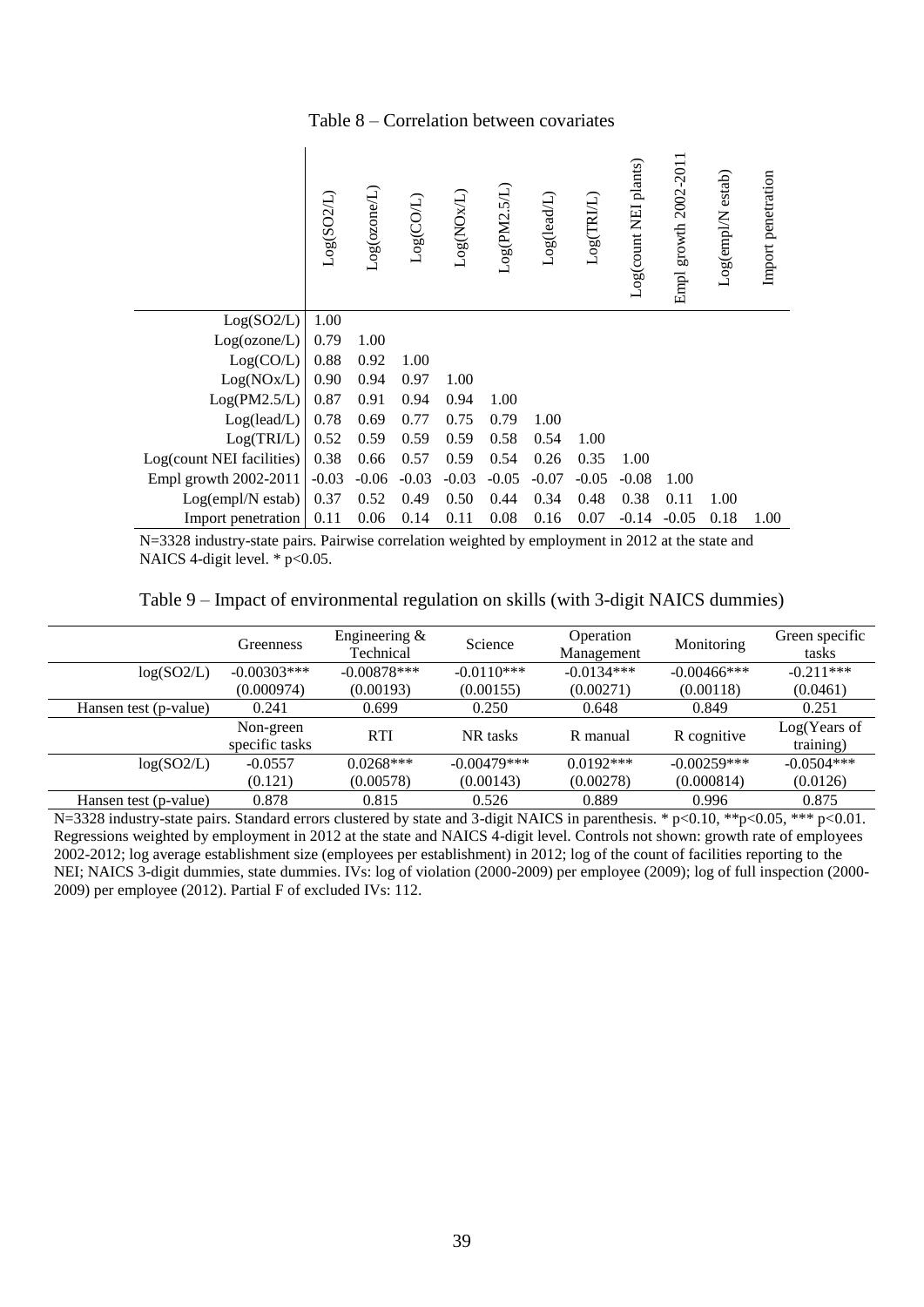|                       | Greenness                   | Engineering $&$<br>Technical | Science       | Operation<br>Management | Monitoring   | Green specific<br>tasks   |
|-----------------------|-----------------------------|------------------------------|---------------|-------------------------|--------------|---------------------------|
| log(SO2/L)            | $-0.00251*$                 | $-0.00171$                   | $-0.00305**$  | $-0.00855***$           | $-0.00258**$ | $-0.0941+$                |
|                       | (0.00138)                   | (0.00209)                    | (0.00148)     | (0.00183)               | (0.00126)    | (0.0641)                  |
| Hansen test (p-value) | 0.746                       | 0.536                        | 0.227         | 0.641                   | 0.498        | 0.768                     |
|                       | Non-green<br>specific tasks | <b>RTI</b>                   | NR tasks      | R manual                | R cognitive  | Log(Years of<br>training) |
| log(SO2/L)            | $-0.149$                    | $0.0319***$                  | $-0.00654***$ | $0.0158***$             | $0.00152**$  | 0.00571                   |
|                       | (0.173)                     | (0.00563)                    | (0.00137)     | (0.00261)               | (0.000759)   | (0.00778)                 |
| Hansen test (p-value) | 0.209                       | 0.470                        | 0.435         | 0.386                   | 0.554        | 0.117                     |

<span id="page-39-0"></span>Table 10 – Impact of environmental regulation on skills (with 4-digit NAICS dummies)

N=3328 industry-state pairs. Standard errors clustered by state and 3-digit NAICS in parenthesis. \* p<0.10, \*\*p<0.05, \*\*\* p<0.01. Regressions weighted by employment in 2012 at the state and NAICS 4-digit level. Controls not shown: growth rate of employees 2002-2012; log average establishment size (employees per establishment) in 2012; log of the count of facilities reporting to the NEI; NAICS 4-digit dummies, state dummies. IVs: log of violation (2000-2009) per employee (2009); log of full inspection (2000- 2009) per employee (2009). Partial F of excluded IVs: 42.35.

<span id="page-39-1"></span>Table 11 - Impact of environmental regulation on skills: contracting vs growing industries

|                           |               | Greenness    | Engineering & Technical |             | Science           |              | <b>Operation Management</b> |              |
|---------------------------|---------------|--------------|-------------------------|-------------|-------------------|--------------|-----------------------------|--------------|
|                           | Contracting   | Growing      | Contracting             | Growing     | Contracting       | Growing      | Contracting                 | Growing      |
| log(SO2/L)                | $-0.00345**$  | $-0.00205$   | $-0.0115***$            | $-0.00597*$ | $-0.0127***$      | $-0.0109***$ | $-0.0178***$                | $-0.00971**$ |
|                           | (0.00137)     | (0.00197)    | (0.00255)               | (0.00358)   | (0.00213)         | (0.00291)    | (0.00376)                   | (0.00413)    |
| Hansen test (p-<br>value) | 0.792         | 0.0263       | 0.978                   | 0.370       | 0.928             | 0.310        | 0.482                       | 0.532        |
|                           |               | Monitoring   | <b>RTI</b>              |             | Non-routine tasks |              | Log(Years of training)      |              |
|                           | Contracting   | Growing      | Contracting             | Growing     | Contracting       | Growing      | Contracting                 | Growing      |
| log(SO2/L)                | $-0.00568***$ | $-0.00450**$ | $0.0345***$             | $0.0174*$   | $-0.00661***$     | $-0.00311$   | $-0.0645***$                | $-0.0751***$ |
|                           | (0.00164)     | (0.00192)    | (0.00811)               | (0.00956)   | (0.00204)         | (0.00221)    | (0.0174)                    | (0.0259)     |
| Hansen test (p-           | 0.625         | 0.897        | 0.542                   | 0.310       | 0.323             | 0.361        | 0.563                       | 0.286        |

Contracting state-industy pairs: N=2381; growing state-industry pairs: N=945. Standard errors clustered by state and 3-digit NAICS in parenthesis. \* p<0.10, \*\*p<0.05, \*\*\* p<0.01. Regressions weighted by employment in 2012 at the state and NAICS 4-digit level. Controls not shown: growth rate of employees 2002-2012; log average establishment size (employees per establishment) in 2012; log of the count of facilities reporting to the NEI; NAICS 3-digit dummies, state dummies. IVs: log of violation (2000-2009) per employee (2009); log of full inspection (2000-2009) per employee (2009). Partial F of excluded IVs in 'contracting sectors': 76.69. Partial F of excluded IVs in 'growing sectors': 24.16.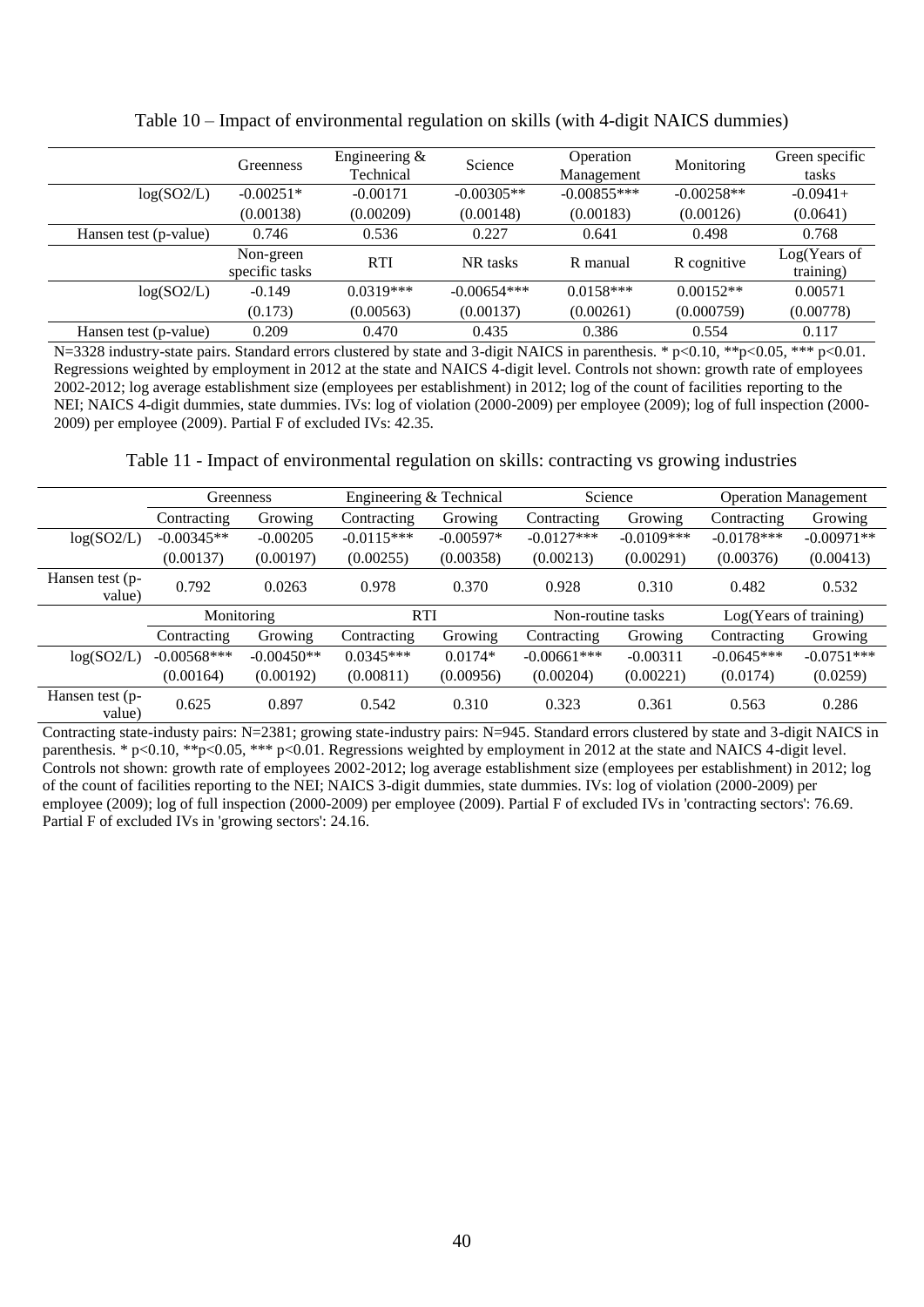<span id="page-40-0"></span>

|                           | Greenness                |              |               | Engineering & Technical |               | Science       |                        | <b>Operation Management</b> |
|---------------------------|--------------------------|--------------|---------------|-------------------------|---------------|---------------|------------------------|-----------------------------|
| log(SO2/L)                | $-0.00360***$            | $-0.00279**$ | $-0.00543***$ | $-0.00797***$           | $-0.00655***$ | $-0.00841***$ | $-0.00931***$          | $-0.00771$ ***              |
|                           | (0.00110)                | (0.00128)    | (0.00208)     | (0.00274)               | (0.00132)     | (0.00167)     | (0.00256)              | (0.00289)                   |
| Imp. penetr 2009          | $0.0704***$              | $0.143**$    | 0.0145        | $-0.207***$             | 0.0172        | $-0.142**$    | $0.121***$             | $0.262***$                  |
|                           | (0.0186)                 | (0.0691)     | (0.0211)      | (0.0774)                | (0.0196)      | (0.0718)      | (0.0252)               | (0.0914)                    |
| $log(SO2/L)$ x            |                          | $-0.0106$    |               | $0.0326***$             |               | $0.0234**$    |                        | $-0.0208*$                  |
| Imp. penetr 2009          |                          | (0.00934)    |               | (0.0108)                |               | (0.00936)     |                        | (0.0121)                    |
| Hansen test (p-           | 0.476                    | 0.681        | 0.927         | 0.798                   | 0.346         | 0.796         | 0.512                  | 0.710                       |
| value)                    |                          |              |               |                         |               |               |                        |                             |
|                           | <b>RTI</b><br>Monitoring |              |               |                         | NR tasks      |               | Log(Years of training) |                             |
| log(SO2/L)                | $-0.00203**$             | 0.000185     | $0.0271***$   | $0.0183**$              | $-0.00439***$ | $-0.00244$    | $-0.00432$             | $-0.00640$                  |
|                           | (0.00102)                | (0.00118)    | (0.00632)     | (0.00713)               | (0.00160)     | (0.00184)     | (0.00719)              | (0.00824)                   |
| Imp. penetr 2009          | $0.0632***$              | $0.256***$   | $-0.402$ ***  | $-1.182***$             | $0.0730***$   | $0.245***$    | $-0.101$               | $-0.245$                    |
|                           | (0.0142)                 | (0.0777)     | (0.0734)      | (0.300)                 | (0.0165)      | (0.0653)      | (0.0980)               | (0.366)                     |
| $log(SO2/L)$ x            |                          | $-0.0284***$ |               | $0.115***$              |               | $-0.0253***$  |                        | 0.0219                      |
| Imp penetr 2009           |                          | (0.00982)    |               | (0.0384)                |               | (0.00864)     |                        | (0.0481)                    |
| Hansen test (p-<br>value) | 0.302                    | 0.300        | 0.232         | 0.321                   | 0.371         | 0.499         | 0.0644                 | 0.187                       |

Table 12 - Impact of environmental regulation on skills: import penetration

N=2603 industry-state pairs (only manufacturing sectors). Standard errors clustered by state and 3-digit NAICS in parenthesis. \* p<0.10, \*\*p<0.05, \*\*\* p<0.01. Regressions weighted by employment in 2012 at the state and NAICS 4-digit level. Controls not shown: growth rate of employees 2002-2012; log average establishment size (employees per establishment) in 2012; log of the count of facilities reporting to the NEI; NAICS 3-digit dummies, state dummies. IVs: log of violation (2000-2009) per employee (2009); log of full inspection (2000-2009) per employee (2009), import penetration (2005). Additional IVs for specifications with the interaction between log(SO2/L) and import penetration: interactions between log of violation (2000-2009) per employee (2009) and log of full inspection (2000-2009) per employee (2009) with import penetration (2005). Partial F of excluded IVs in the specification without the interaction: 68.38. Partial F of excluded IVs in in the specification with the interaction: 41.57.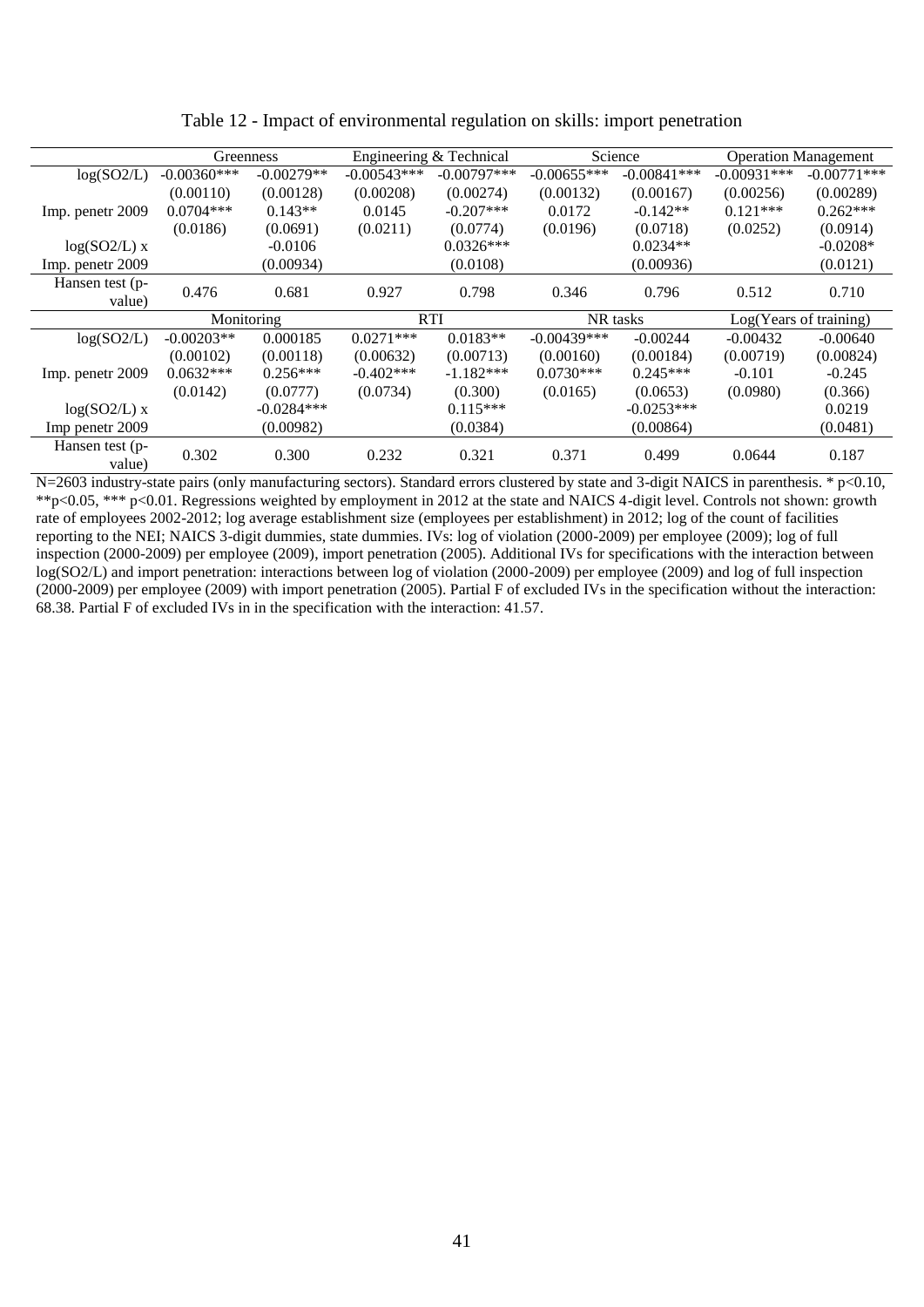# **Tables for Appendix A**

<span id="page-41-0"></span>

| Item  | Description                                                                     | Beta        | S.E.     |
|-------|---------------------------------------------------------------------------------|-------------|----------|
| 2B4g  | <b>Systems Analysis</b>                                                         | $0.0589***$ | (0.0185) |
| 2B4h  | <b>Systems Evaluation</b>                                                       | $0.0603***$ | (0.0182) |
| 2C3b  | Engineering and Technology                                                      | $0.181***$  | (0.0518) |
| 2C3c  | Design                                                                          | $0.158***$  | (0.0451) |
| 2C3d  | <b>Building and Construction</b>                                                | $0.203***$  | (0.0503) |
| 2C3e  | Mechanical                                                                      | $0.135***$  | (0.0514) |
| 2C4b  | Physics                                                                         | $0.182***$  | (0.0546) |
| 2C4d  | <b>Biology</b>                                                                  | $0.0933***$ | (0.0301) |
| 2C4g  | Geography                                                                       | $0.140***$  | (0.0331) |
| 2C8b  | Law and Government                                                              | $0.0948***$ | (0.0345) |
| 4A1b3 | Estimating the Quantifiable Characteristics of Products, Events, or Information | $0.0563***$ | (0.0196) |
| 4A2a3 | Evaluating Information to Determine Compliance with Standards                   | $0.0553***$ | (0.0185) |
| 4A2b3 | Updating and Using Relevant Knowledge                                           | $0.0482***$ | (0.0180) |
| 4A3a4 | Operating Vehicles, Mechanized Devices, or Equipment                            | $0.0942***$ | (0.0310) |
| 4A3b2 | Drafting, Laying Out, and Specifying Technical Devices, Parts, and Equipment    | $0.124***$  | (0.0373) |
| 4A4b6 | Provide Consultation and Advice to Others                                       | $0.0666***$ | (0.0206) |

#### Table 13 – Selection of green skills

N=475 occupations (8-digit SOC). 3-digit SOC occupations with no green occupations are excluded. 3-digit SOC dummies included. OLS estimates. Standard errors clustered by 3-digit SOC in parenthesis. Beta and S.E. refer to the variable *Greenness*

<span id="page-41-1"></span>

| Item  | Description                                 | Component 1 | Component 2 |        | Component 3 Component 4 | Component 5 |
|-------|---------------------------------------------|-------------|-------------|--------|-------------------------|-------------|
| 2B4g  | <b>Systems Analysis</b>                     |             | 0.4346      |        |                         |             |
| 2B4h  | <b>Systems Evaluation</b>                   |             | 0.4245      |        |                         |             |
| 2C3b  | <b>Engineering and Technology</b>           | 0.4278      |             |        |                         |             |
| 2C3c  | Design                                      | 0.4536      |             |        |                         |             |
| 2C3d  | <b>Building and Construction</b>            | 0.3021      |             |        |                         | 0.2204      |
| 2C3e  | Mechanical                                  | 0.3326      | $-0.2976$   |        |                         |             |
| 2C4b  | Physics                                     | 0.3191      |             |        | 0.4405                  |             |
| 2C4d  | <b>Biology</b>                              |             |             |        | 0.8000                  |             |
| 2C4g  | Geography                                   |             |             |        |                         | 0.8432      |
| 2C8b  | Law and Government                          |             |             | 0.4602 |                         | 0.3856      |
| 4A1b3 | Estimating the Quantifiable Characteristics | 0.2564      |             |        |                         |             |
|       | of Products, Events, or Information         |             |             |        |                         |             |
| 4A2a3 | Evaluating Information to Determine         |             |             | 0.6999 |                         | $-0.2124$   |
|       | Compliance with Standards                   |             |             |        |                         |             |
| 4A2b3 | Updating and Using Relevant Knowledge       |             | 0.3241      |        |                         |             |
| 4A3a4 | Operating Vehicles, Mechanized Devices, or  |             | $-0.5026$   | 0.3407 |                         |             |
|       | Equipment                                   |             |             |        |                         |             |
| 4A3b2 | Drafting, Laying Out, and Specifying        | 0.4298      |             |        |                         |             |
|       | Technical Devices, Parts, and Equipment     |             |             |        |                         |             |
| 4A4b6 | Provide Consultation and Advice to Others   |             | 0.3535      | 0.2250 |                         |             |

#### Table 14 – Principal component analysis

Principal component analysis. VARIMAX rotated components with loadings<0.2 not shown. Cumulative explained variance (5 components): 79.72%. Eigenvalues for the first six unrotated components: 5.58, 3.93, 1.34, 0.99, 0.92, 0.65.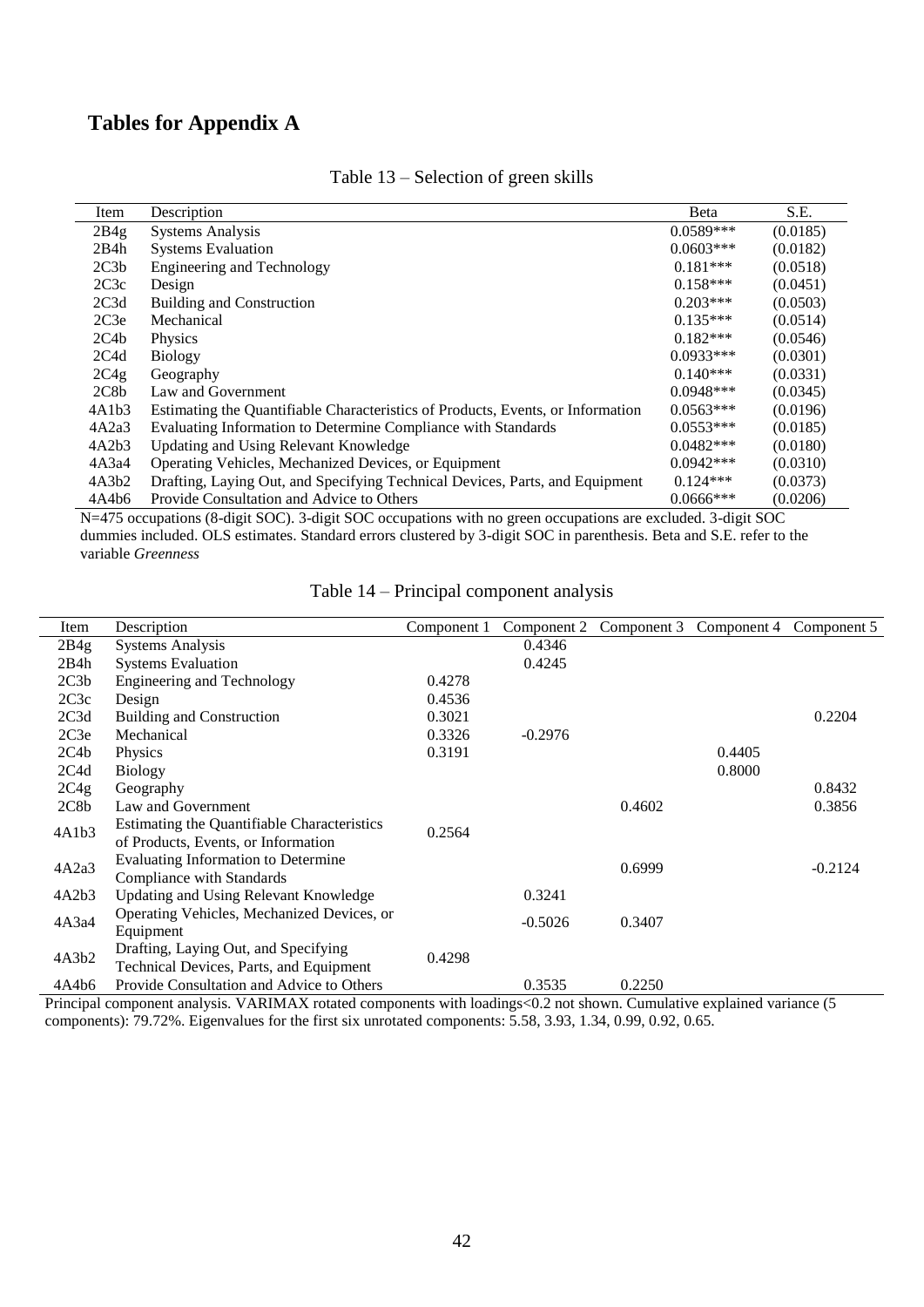<span id="page-42-0"></span>

| Item             | Description                       | Beta       | S.E.     |
|------------------|-----------------------------------|------------|----------|
| 2C3h             | <b>Engineering and Technology</b> | $0.244***$ | (0.0496) |
| 2C3c             | Design                            | $0.206***$ | (0.0638) |
| 2C <sub>3d</sub> | <b>Building and Construction</b>  | $0.303***$ | (0.0903) |
| 2C3e             | Mechanical                        | $0.221***$ | (0.0446) |
| 2C4b             | Physics                           | $0.246***$ | (0.0367) |
| 2C4c             | Chemistry                         | $0.140***$ | (0.0427) |
| 2C4d             | <b>Biology</b>                    | $0.124***$ | (0.0275) |
| 2C4g             | Geography                         | $0.153***$ | (0.0306) |

Table 15 – Selection of green skills (with employment weights)

N=475 occupations (8-digit SOC). 3-digit SOC occupations with no green occupations are excluded. 3-digit SOC dummies included. OLS estimates weighted by employment share. Standard errors clustered by 3-digit SOC in parenthesis. Beta and S.E. refer to the variable *Greenness*

<span id="page-42-1"></span>

| Item             | Description                                                                        |              | Green specific tasks | Total specific tasks |            |  |
|------------------|------------------------------------------------------------------------------------|--------------|----------------------|----------------------|------------|--|
|                  |                                                                                    | Beta         | S.E.                 | Beta                 | S.E.       |  |
| 2B4h             | <b>Systems Evaluation</b>                                                          | $0.00230**$  | (0.000840)           | $0.00158**$          | (0.000716) |  |
| 2C3b             | Engineering and Technology                                                         | $0.00836***$ | (0.00240)            | $-0.000794$          | (0.00119)  |  |
| 2C3c             | Design                                                                             | $0.00718***$ | (0.00202)            | $-0.000306$          | (0.00150)  |  |
| 2C3d             | <b>Building and Construction</b>                                                   | $0.00931***$ | (0.00221)            | $-0.00217$           | (0.00128)  |  |
| 2C3e             | Mechanical                                                                         | $0.00637**$  | (0.00233)            | $-0.00191$           | (0.00124)  |  |
| 2C4b             | Physics                                                                            | $0.00839***$ | (0.00244)            | $-0.00134$           | (0.000823) |  |
| 2C4g             | Geography                                                                          | $0.00681***$ | (0.00146)            | 0.000354             | (0.00107)  |  |
| 2C8 <sub>b</sub> | Law and Government                                                                 | $0.00419***$ | (0.00150)            | 0.00102              | (0.00129)  |  |
| 4A1b3            | Estimating the Quantifiable Characteristics of<br>Products, Events, or Information | $0.00266**$  | (0.00103)            | $-0.000312$          | (0.000760) |  |
| 4A2a3            | Evaluating Information to Determine Compliance with<br><b>Standards</b>            | $0.00260***$ | (0.000854)           | 0.000859             | (0.000728) |  |
| 4A3a4            | Operating Vehicles, Mechanized Devices, or<br>Equipment                            | $0.00520***$ | (0.00149)            | $-0.000908$          | (0.00124)  |  |
| 4A3b2            | Drafting, Laying Out, and Specifying Technical<br>Devices, Parts, and Equipment    | $0.00570***$ | (0.00163)            | 0.0000792            | (0.00117)  |  |
| 4A4b6            | Provide Consultation and Advice to Others                                          | $0.00291***$ | (0.000798)           | 0.000844             | (0.00123)  |  |

N=475 occupations (8-digit SOC). 3-digit SOC occupations with no green occupations are excluded. 3-digit SOC dummies included. OLS estimates weighted. Standard errors clustered by 3-digit SOC in parenthesis. Beta and S.E. refer to the variables *Count of green specific tasks* and *Count of total specific tasks*.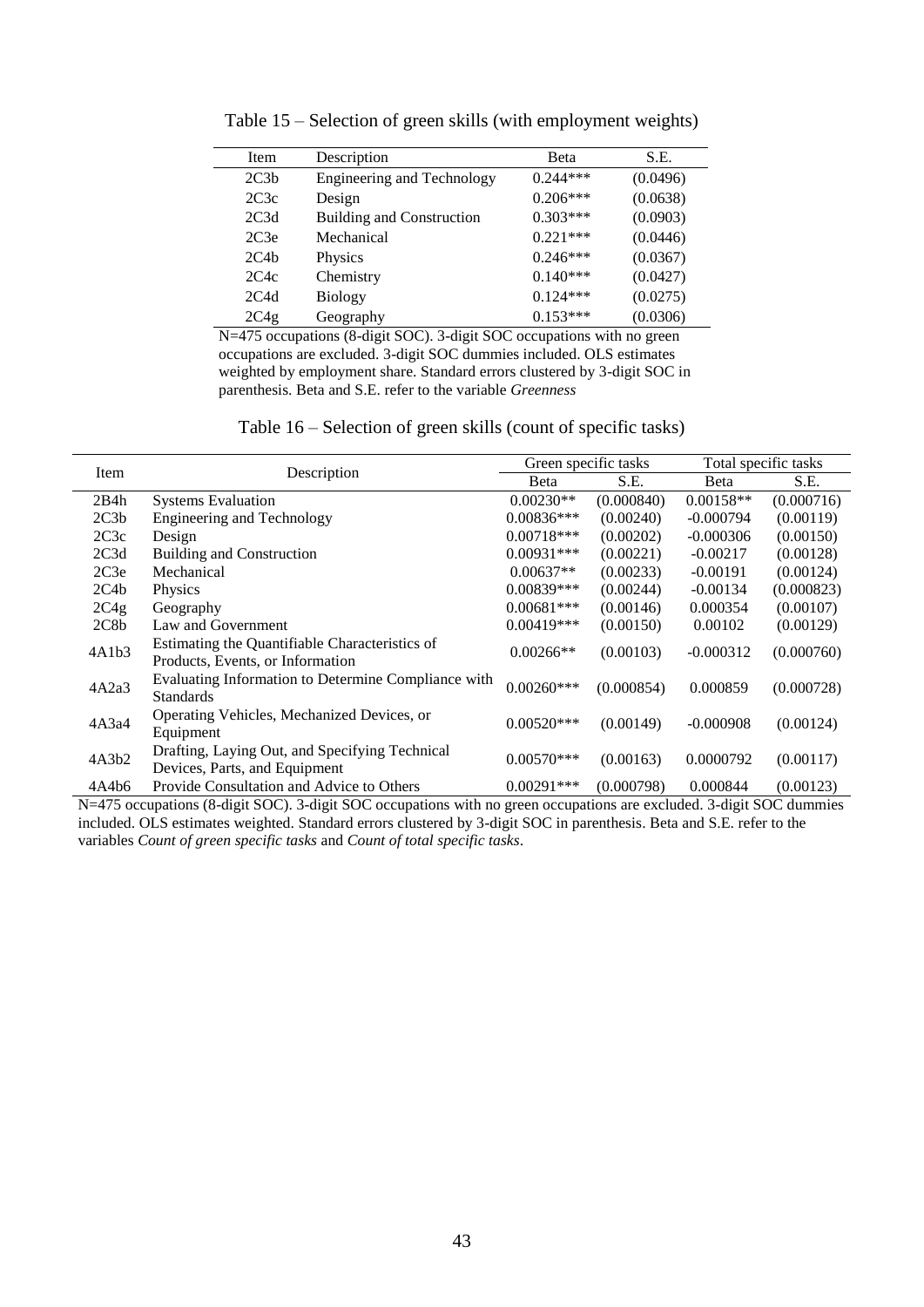# **Tables for Appendix B**

<span id="page-43-1"></span>

|      | SO <sub>2</sub> |      | NOx       | Ozone | PM2.5 |
|------|-----------------|------|-----------|-------|-------|
| 2002 | 00.1            | 00.1 | .00.      | 00.1  | 00.1  |
| 2005 | 0.99            | 1.04 | $_{0.87}$ | 0.88  | 0.98  |
| 2008 | 0.75            | 0.97 | 0.75      | 0.75  | 0.82  |
| 2011 | 0.46            | 0.91 | 0.56      | 0.59  | 0.66  |

Table 17 – Trends in total criteria pollutants emissions (2002=100)

# **Tables for Appendix C**

<span id="page-43-0"></span>Table 18 - Impact of environmental regulation on skills: alternative regulation measures (I)

| Greenness      | Engineering                                                                                                                                                                   | Science                                                                                                                                                                                              | Operation                                                                                                                                           | Monitoring                                                                                                                                                                 | Green spec<br>tasks                                                                                                                                               |
|----------------|-------------------------------------------------------------------------------------------------------------------------------------------------------------------------------|------------------------------------------------------------------------------------------------------------------------------------------------------------------------------------------------------|-----------------------------------------------------------------------------------------------------------------------------------------------------|----------------------------------------------------------------------------------------------------------------------------------------------------------------------------|-------------------------------------------------------------------------------------------------------------------------------------------------------------------|
|                |                                                                                                                                                                               |                                                                                                                                                                                                      |                                                                                                                                                     |                                                                                                                                                                            | $-0.189***$                                                                                                                                                       |
|                |                                                                                                                                                                               |                                                                                                                                                                                                      |                                                                                                                                                     |                                                                                                                                                                            | (0.0383)                                                                                                                                                          |
|                |                                                                                                                                                                               |                                                                                                                                                                                                      |                                                                                                                                                     |                                                                                                                                                                            | 0.285                                                                                                                                                             |
|                |                                                                                                                                                                               |                                                                                                                                                                                                      |                                                                                                                                                     |                                                                                                                                                                            |                                                                                                                                                                   |
| Greenness      |                                                                                                                                                                               | Science                                                                                                                                                                                              |                                                                                                                                                     | Monitoring                                                                                                                                                                 | Green spec                                                                                                                                                        |
|                |                                                                                                                                                                               |                                                                                                                                                                                                      |                                                                                                                                                     |                                                                                                                                                                            | tasks                                                                                                                                                             |
|                |                                                                                                                                                                               |                                                                                                                                                                                                      |                                                                                                                                                     |                                                                                                                                                                            | $-0.209***$                                                                                                                                                       |
|                |                                                                                                                                                                               |                                                                                                                                                                                                      |                                                                                                                                                     |                                                                                                                                                                            | (0.0442)                                                                                                                                                          |
|                |                                                                                                                                                                               |                                                                                                                                                                                                      |                                                                                                                                                     |                                                                                                                                                                            | 0.206                                                                                                                                                             |
|                |                                                                                                                                                                               |                                                                                                                                                                                                      |                                                                                                                                                     |                                                                                                                                                                            | Green spec                                                                                                                                                        |
|                |                                                                                                                                                                               |                                                                                                                                                                                                      |                                                                                                                                                     |                                                                                                                                                                            | tasks                                                                                                                                                             |
|                |                                                                                                                                                                               |                                                                                                                                                                                                      |                                                                                                                                                     |                                                                                                                                                                            | $-0.207***$                                                                                                                                                       |
|                | (0.00178)                                                                                                                                                                     | (0.00143)                                                                                                                                                                                            | (0.00259)                                                                                                                                           | (0.00114)                                                                                                                                                                  | (0.0433)                                                                                                                                                          |
| 0.198          | 0.948                                                                                                                                                                         | 0.115                                                                                                                                                                                                | 0.438                                                                                                                                               | 0.659                                                                                                                                                                      | 0.177                                                                                                                                                             |
|                | Engineering                                                                                                                                                                   |                                                                                                                                                                                                      | Operation                                                                                                                                           |                                                                                                                                                                            | Green spec                                                                                                                                                        |
|                | & Technical                                                                                                                                                                   |                                                                                                                                                                                                      | Management                                                                                                                                          |                                                                                                                                                                            | tasks                                                                                                                                                             |
| $-0.00314***$  | $-0.00885***$                                                                                                                                                                 | $-0.0112***$                                                                                                                                                                                         | $-0.0136***$                                                                                                                                        | $-0.00472***$                                                                                                                                                              | $-0.216***$                                                                                                                                                       |
| (0.000947)     | (0.00177)                                                                                                                                                                     | (0.00137)                                                                                                                                                                                            | (0.00243)                                                                                                                                           | (0.00107)                                                                                                                                                                  | (0.0435)                                                                                                                                                          |
| 0.325          | 0.464                                                                                                                                                                         | 0.517                                                                                                                                                                                                | 0.969                                                                                                                                               | 0.916                                                                                                                                                                      | 0.409                                                                                                                                                             |
|                |                                                                                                                                                                               |                                                                                                                                                                                                      | Operation                                                                                                                                           |                                                                                                                                                                            | Green spec                                                                                                                                                        |
|                | & Technical                                                                                                                                                                   |                                                                                                                                                                                                      | Management                                                                                                                                          |                                                                                                                                                                            | tasks                                                                                                                                                             |
| $-0.00378***$  | $-0.0110***$                                                                                                                                                                  | $-0.0137***$                                                                                                                                                                                         | $-0.0167***$                                                                                                                                        | $-0.00581***$                                                                                                                                                              | $-0.263***$                                                                                                                                                       |
| (0.00121)      | (0.00237)                                                                                                                                                                     | (0.00190)                                                                                                                                                                                            | (0.00357)                                                                                                                                           | (0.00147)                                                                                                                                                                  | (0.0582)                                                                                                                                                          |
| 0.245          | 0.722                                                                                                                                                                         | 0.225                                                                                                                                                                                                | 0.601                                                                                                                                               | 0.817                                                                                                                                                                      | 0.261                                                                                                                                                             |
|                |                                                                                                                                                                               |                                                                                                                                                                                                      | Operation                                                                                                                                           |                                                                                                                                                                            | Green spec                                                                                                                                                        |
|                | & Technical                                                                                                                                                                   |                                                                                                                                                                                                      |                                                                                                                                                     |                                                                                                                                                                            | tasks                                                                                                                                                             |
| $-0.00321$ *** | $-0.00978***$                                                                                                                                                                 | $-0.0120***$                                                                                                                                                                                         | $-0.0147***$                                                                                                                                        | $-0.00513***$                                                                                                                                                              | $-0.227***$                                                                                                                                                       |
|                | (0.00207)                                                                                                                                                                     |                                                                                                                                                                                                      | (0.00303)                                                                                                                                           |                                                                                                                                                                            | (0.0543)                                                                                                                                                          |
| 0.141          | 0.755                                                                                                                                                                         | 0.0717                                                                                                                                                                                               | 0.193                                                                                                                                               | 0.435                                                                                                                                                                      | 0.105                                                                                                                                                             |
|                | $-0.00273***$<br>(0.000845)<br>0.262<br>$-0.00299$ ***<br>(0.000948)<br>0.214<br>Greenness<br>$-0.00295***$<br>(0.000940)<br>Greenness<br>Greenness<br>Greenness<br>(0.00111) | & Technical<br>$-0.00784***$<br>(0.00161)<br>0.640<br>Engineering<br>& Technical<br>$-0.00880***$<br>(0.00181)<br>0.889<br>Engineering<br>& Technical<br>$-0.00874***$<br>Engineering<br>Engineering | $-0.00988$ ***<br>(0.00127)<br>0.296<br>$-0.0110***$<br>(0.00146)<br>0.146<br>Science<br>$-0.0109***$<br>Science<br>Science<br>Science<br>(0.00188) | Management<br>$-0.0120***$<br>(0.00227)<br>0.722<br>Operation<br>Management<br>$-0.0134***$<br>(0.00265)<br>0.487<br>Operation<br>Management<br>$-0.0133***$<br>Management | $-0.00417***$<br>(0.000996)<br>0.910<br>$-0.00465***$<br>(0.00114)<br>0.702<br>Monitoring<br>$-0.00462***$<br>Monitoring<br>Monitoring<br>Monitoring<br>(0.00137) |

N=3328 industry-state pairs. Standard errors clustered by state and 3-digit NAICS in parenthesis. \* p<0.10, \*\*p<0.05, \*\*\* p<0.01. Regressions weighted by employment in 2012 at the state and NAICS 4-digit level. Controls not shown: growth rate of employees 2002-2012; log average establishment size (employees per establishment) in 2012; log of the count of facilities reporting to the NEI; NAICS 3-digit dummies, state dummies. IVs: log of violation (2000-2009) per employee (2009); log of full inspection (2000-2009) per employee (2009). Partial F for excluded IVs: ozone 234; CO 133.6; NOx 160; PM2.5 145.2; lead 81.15; TRI 47.97.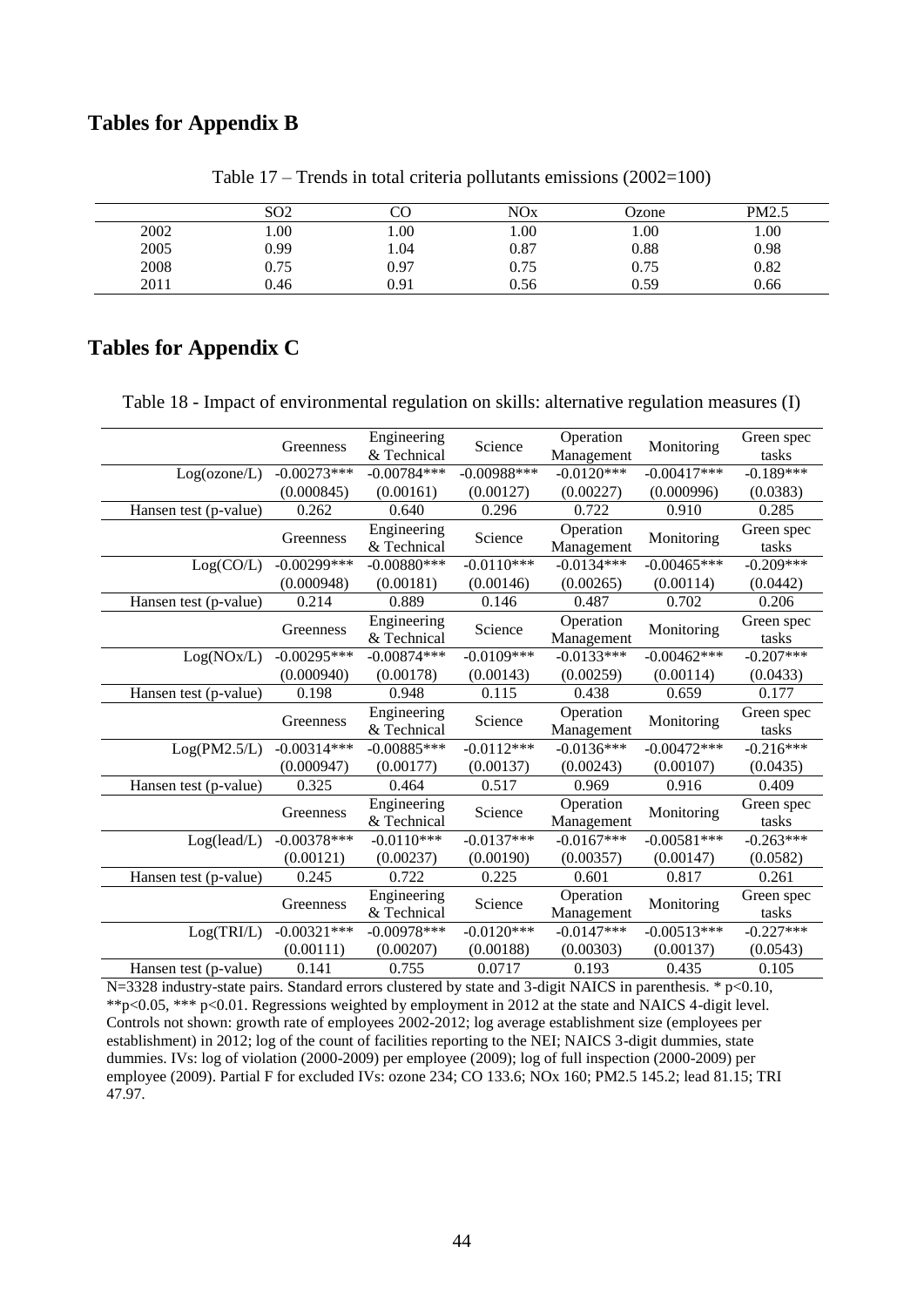|                       | Non-green<br>spec tasks | <b>RTI</b>  | NR tasks      | R manual    | R cognitive   | Log(Years<br>of training)  |
|-----------------------|-------------------------|-------------|---------------|-------------|---------------|----------------------------|
| Log(ozone/L)          | $-0.0500$               | $0.0239***$ | $-0.00430***$ | $0.0172***$ | $-0.00231***$ | $-0.0450***$               |
|                       | (0.108)                 | (0.00496)   | (0.00123)     | (0.00230)   | (0.000694)    | (0.0107)                   |
| Hansen test (p-value) | 0.886                   | 0.878       | 0.557         | 0.775       | 0.938         | 0.945                      |
|                       | Non-green<br>spec tasks | <b>RTI</b>  | NR tasks      | R manual    | R cognitive   | Log(Years<br>of training)  |
| Log(CO/L)             | $-0.0551$               | $0.0267***$ | $-0.00476***$ | $0.0192***$ | $-0.00259***$ | $-0.0503***$               |
|                       | (0.121)                 | (0.00584)   | (0.00141)     | (0.00284)   | (0.000762)    | (0.0120)                   |
| Hansen test (p-value) | 0.861                   | 0.661       | 0.436         | 0.865       | 0.830         | 0.694                      |
|                       | Non-green<br>spec tasks | <b>RTI</b>  | NR tasks      | R manual    | R cognitive   | Log(Years<br>of training)  |
| Log(NOx/L)            | $-0.0546$               | $0.0265***$ | $-0.00472***$ | $0.0191***$ | $-0.00257***$ | $-0.0499***$               |
|                       | (0.120)                 | (0.00572)   | (0.00139)     | (0.00277)   | (0.000766)    | (0.0121)                   |
| Hansen test (p-value) | 0.856                   | 0.620       | 0.413         | 0.797       | 0.780         | 0.648                      |
|                       | Non-green<br>spec tasks | <b>RTI</b>  | NR tasks      | R manual    | R cognitive   | Log(Years)<br>of training) |
| Log(PM2.5/L)          | $-0.0572$               | $0.0271***$ | $-0.00489***$ | $0.0194***$ | $-0.00262***$ | $-0.0510***$               |
|                       | (0.123)                 | (0.00549)   | (0.00134)     | (0.00254)   | (0.000758)    | (0.0111)                   |
| Hansen test (p-value) | 0.904                   | 0.936       | 0.689         | 0.538       | 0.753         | 0.864                      |
|                       | Non-green<br>spec tasks | <b>RTI</b>  | NR tasks      | R manual    | R cognitive   | Log(Years<br>of training)  |
| Log(lead/L)           | $-0.0694$               | $0.0334***$ | $-0.00598***$ | $0.0240***$ | $-0.00323***$ | $-0.0628***$               |
|                       | (0.151)                 | (0.00774)   | (0.00186)     | (0.00378)   | (0.000969)    | (0.0158)                   |
| Hansen test (p-value) | 0.876                   | 0.776       | 0.494         | 0.930       | 0.966         | 0.844                      |
|                       | Non-green<br>spec tasks | <b>RTI</b>  | NR tasks      | R manual    | R cognitive   | Log(Years<br>of training)  |
| Log(TRI/L)            | $-0.0597$               | $0.0294***$ | $-0.00521***$ | $0.0213***$ | $-0.00286***$ | $-0.0555***$               |
|                       | (0.134)                 | (0.00652)   | (0.00154)     | (0.00356)   | (0.000936)    | (0.0149)                   |
| Hansen test (p-value) | 0.831                   | 0.343       | 0.221         | 0.454       | 0.589         | 0.412                      |

<span id="page-44-0"></span>Table 19 - Impact of environmental regulation on skills: alternative regulation measures (II)

 $N=3328$  industry-state pairs. Standard errors clustered by state and 3-digit NAICS in parenthesis. \* p<0.10, \*\*p<0.05, \*\*\* p<0.01. Regressions weighted by employment in 2012 at the state and NAICS 4-digit level. Controls not shown: growth rate of employees 2002-2012; log average establishment size (employees per establishment) in 2012; log of the count of facilities reporting to the NEI; NAICS 3-digit dummies, state dummies. IVs: log of violation (2000-2009) per employee (2009); log of full inspection (2000-2009) per employee (2009). Partial F for excluded IVs: ozone 234; CO 133.6; NOx 160; PM2.5 145.2; lead 81.15; TRI 47.97.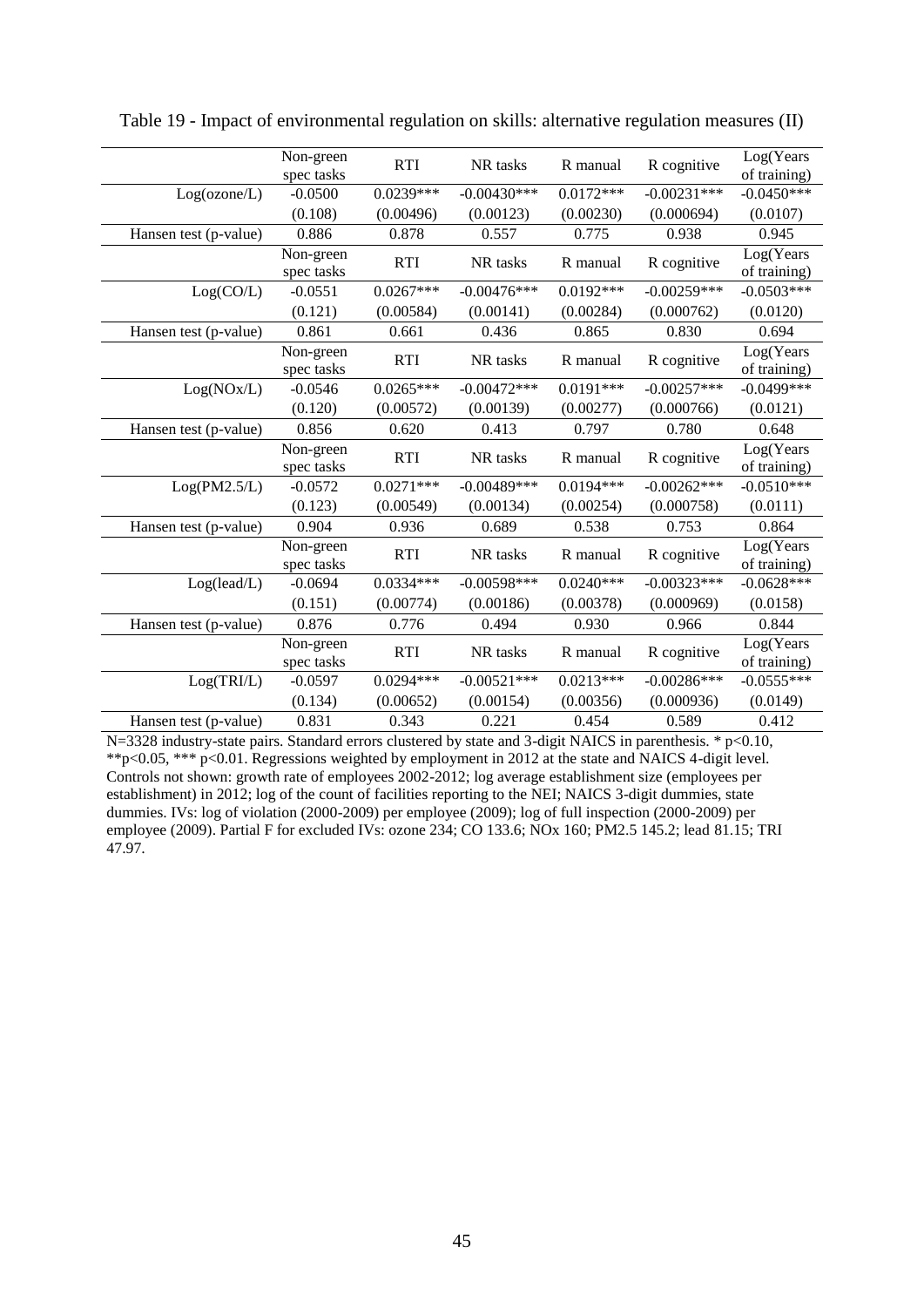|                       | Greenness                   | Engineering $&$<br>Technical | Science       | Operation<br>Management | Monitoring  | Green specific<br>tasks   |
|-----------------------|-----------------------------|------------------------------|---------------|-------------------------|-------------|---------------------------|
| log(SO2/L)            | $-0.00237**$                | $-0.00518***$                | $-0.00625***$ | $-0.00719***$           | $-0.000924$ | $-0.152***$               |
|                       | (0.00102)                   | (0.00196)                    | (0.00122)     | (0.00237)               | (0.000847)  | (0.0392)                  |
| Hansen test (p-value) | 0.560                       | 0.912                        | 0.353         | 0.571                   | 0.350       | 0.979                     |
|                       | Non-green<br>specific tasks | <b>RTI</b>                   | NR tasks      | R manual                | R cognitive | Log(Years of<br>training) |
| log(SO2/L)            | 0.158                       | $0.0201$ ***                 | $-0.00311**$  | $0.0154***$             | $-0.00155+$ | $-0.00616$                |
|                       | (0.149)                     | (0.00586)                    | (0.00149)     | (0.00228)               | (0.000974)  | (0.00659)                 |
| Hansen test (p-value) | 0.972                       | 0.269                        | 0.411         | 0.346                   | 0.0581      | 0.0595                    |

<span id="page-45-0"></span>Table 20 – Impact of environmental regulation on skills – manufacturing industries only (with 3 digit NAICS dummies)

N=2603 industry-state pairs (only manufacturing sectors). Standard errors clustered by state and 3-digit NAICS in parenthesis. \* p<0.10, \*\*p<0.05, \*\*\* p<0.01. Regressions weighted by employment in 2012 at the state and NAICS 4-digit level. Controls not shown: growth rate of employees 2002-2012; log average establishment size (employees per establishment) in 2012; log of the count of facilities reporting to the NEI; NAICS 3-digit dummies, state dummies. IVs: log of violation (2000-2009) per employee (2009); log of full inspection (2000-2009) per employee (2009). Partial F of excluded IVs: 99.39.

<span id="page-45-1"></span>Table 21 – Impact of environmental regulation on skills – manufacturing industries only (with 4 digit NAICS dummies)

|                       | <b>Greenness</b>            | Engineering $\&$<br>Technical | Science       | Operation<br>Management | Monitoring    | Green specific<br>tasks   |
|-----------------------|-----------------------------|-------------------------------|---------------|-------------------------|---------------|---------------------------|
| log(SO2/L)            | $-0.000910$                 | $-0.00506*$                   | $-0.00420**$  | $-0.0113***$            | $-0.00413***$ | $-0.0870$                 |
|                       | (0.00144)                   | (0.00259)                     | (0.00165)     | (0.00239)               | (0.00160)     | (0.0696)                  |
| Hansen test (p-value) | 0.879                       | 0.185                         | 0.732         | 0.900                   | 0.643         | 0.525                     |
|                       | Non-green<br>specific tasks | <b>RTI</b>                    | NR tasks      | R manual                | R cognitive   | Log(Years of<br>training) |
| log(SO2/L)            | $-0.0394$                   | $0.0424***$                   | $-0.00852***$ | $0.0200***$             | $0.00278***$  | $-0.00361$                |
|                       | (0.226)                     | (0.00739)                     | (0.00163)     | (0.00353)               | (0.000899)    | (0.0106)                  |
| Hansen test (p-value) | 0.742                       | 0.740                         | 0.746         | 0.871                   | 0.573         | 0.0295                    |

N=2603 industry-state pairs (only manufacturing sectors). Standard errors clustered by state and 3-digit NAICS in parenthesis. \* p<0.10, \*\*p<0.05, \*\*\* p<0.01. Regressions weighted by employment in 2012 at the state and NAICS 4-digit level. Controls not shown: growth rate of employees 2002-2012; log average establishment size (employees per establishment) in 2012; log of the count of facilities reporting to the NEI; NAICS 4-digit dummies, state dummies. IVs: log of violation (2000-2009) per employee (2009); log of full inspection (2000-2009) per employee (2009). Partial F of excluded IVs: 38.59.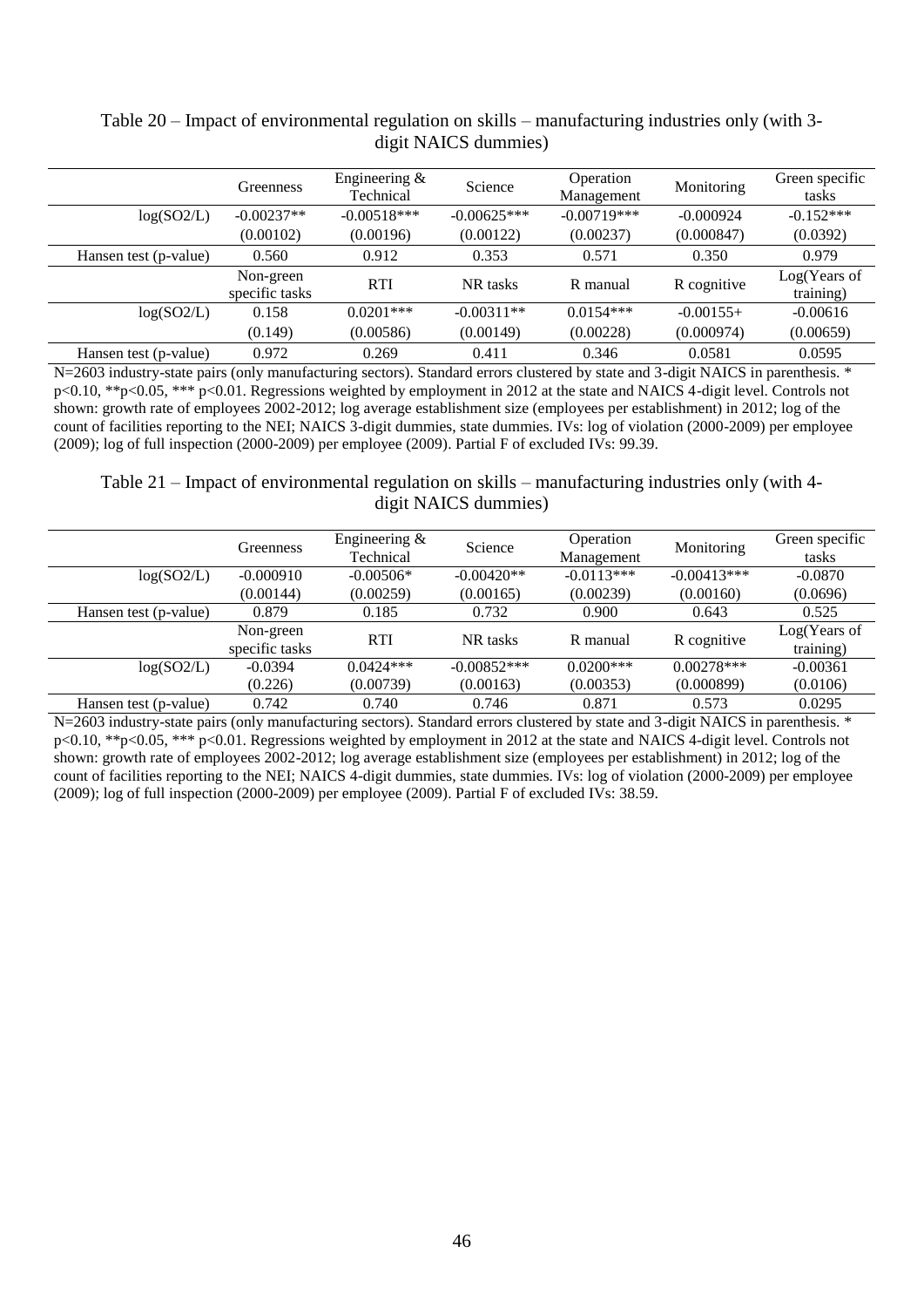<span id="page-46-0"></span>

|                             | Greenness      | Engineering $&$<br>Technical | Science       | Operation<br>Management | Monitoring     | Green specific<br>tasks |
|-----------------------------|----------------|------------------------------|---------------|-------------------------|----------------|-------------------------|
| log(SO2/L)                  | $-0.00303$ *** | $-0.00878***$                | $-0.0110***$  | $-0.0134***$            | $-0.00466$ *** | $-0.211***$             |
|                             | (0.000974)     | (0.00193)                    | (0.00155)     | (0.00271)               | (0.00118)      | (0.0461)                |
| log(count NEI facilities)   | $0.00258**$    | $0.00455**$                  | $0.00617***$  | $0.00400*$              | $0.00260**$    | $0.154***$              |
|                             | (0.00108)      | (0.00195)                    | (0.00170)     | (0.00241)               | (0.00118)      | (0.0484)                |
| Growth log(Empl) 2002-2011  | $-0.00136+$    | $-0.00146$                   | $-0.00188+$   | $-0.00194$              | $-0.0000210$   | $-0.0596+$              |
|                             | (0.000840)     | (0.00145)                    | (0.00126)     | (0.00157)               | (0.000742)     | (0.0368)                |
| $log(empl/N)$ establ, 2011) | $0.0103***$    | $0.0111***$                  | $0.0126***$   | $0.0130***$             | $0.00859***$   | $0.466***$              |
|                             | (0.00133)      | (0.00198)                    | (0.00203)     | (0.00272)               | (0.00122)      | (0.0500)                |
| Hansen test (p-value)       | 0.241          | 0.699                        | 0.250         | 0.648                   | 0.849          | 0.251                   |
|                             | Non-green      | <b>RTI</b>                   | NR tasks      | R manual                | R cognitive    | Log(Years of            |
|                             | specific tasks |                              |               |                         |                | training)               |
| log(SO2/L)                  | $-0.0557$      | $0.0268***$                  | $-0.00479***$ | $0.0192***$             | $-0.00259***$  | $-0.0504***$            |
|                             | (0.121)        | (0.00578)                    | (0.00143)     | (0.00278)               | (0.000814)     | (0.0126)                |
| log(count NEI facilities)   | $0.261**$      | $-0.0148***$                 | 0.00158       | $-0.0123***$            | $-0.00114+$    | $0.0382***$             |
|                             | (0.132)        | (0.00524)                    | (0.00133)     | (0.00267)               | (0.000724)     | (0.00997)               |
| Growth log(Empl) 2002-2011  | 0.0166         | 0.00562                      | $-0.000721$   | $0.00574***$            | $-0.000609$    | $-0.0152*$              |
|                             | (0.110)        | (0.00430)                    | (0.00105)     | (0.00217)               | (0.000555)     | (0.00921)               |
| $log(empl/N)$ establ, 2011) | $-0.219$       | $-0.0158**$                  | $0.00701***$  | $-0.00675*$             | $0.00214**$    | $0.0545***$             |
|                             | (0.163)        | (0.00764)                    | (0.00184)     | (0.00355)               | (0.00100)      | (0.0126)                |
| Hansen test (p-value)       | 0.878          | 0.815                        | 0.526         | 0.889                   | 0.996          | 0.875                   |

Table 22 – Effect of control variables for baseline estimates

N=3328 industry-state pairs. Standard errors clustered by state and 3-digit NAICS in parenthesis. \* p<0.10, \*\*p<0.05, \*\*\* p<0.01. Regressions weighted by employment in 2012 at the state and NAICS 4-digit level. Controls not shown: NAICS 3-digit dummies, state dummies. IVs: log of violation (2000-2009) per employee (2009); log of full inspection (2000-2009) per employee (2009). Partial F of excluded IVs: 112.

<span id="page-46-1"></span>

| IV:                             | log(SO2/L) | log(ozone/L) | log(CO/L)  | log(NOX/L) | log(PM2.5/L) | log(lead)  | log(TRI/L) |
|---------------------------------|------------|--------------|------------|------------|--------------|------------|------------|
| log(violations/L)               | $0.420***$ | $0.438***$   | $0.492***$ | $0.516***$ | $0.314***$   | $0.347***$ | $0.559***$ |
|                                 | (0.112)    | (0.118)      | (0.131)    | (0.128)    | (0.121)      | (0.0945)   | (0.159)    |
| $log(full_in specifications/L)$ | $0.354***$ | $0.428***$   | $0.278**$  | $0.258**$  | $0.451***$   | $0.273***$ | 0.124      |
|                                 | (0.108)    | (0.111)      | (0.118)    | (0.119)    | (0.108)      | (0.0927)   | (0.159)    |
| N                               | 3328       | 3328         | 3328       | 3328       | 3328         | 3328       | 3328       |

Standard errors clustered by state and 3-digit NAICS in parenthesis. \* p<0.10, \*\*p<0.05, \*\*\* p<0.01. Regressions weighted by employment in 2012 at the state and NAICS 4-digit level.

|                                 | 4-digit NAICS | Contracting | Expanding  | 3-digit NAICS | 4-digit NAICS |  |
|---------------------------------|---------------|-------------|------------|---------------|---------------|--|
|                                 |               |             |            | (only manuf)  | (only manuf)  |  |
| IV:                             | log(SO2/L)    | log(SO2/L)  | log(SO2/L) | log(SO2/L)    | log(SO2/L)    |  |
| log(violations/L)               | $0.370***$    | $0.391***$  | $0.393*$   | $0.671***$    | $0.448***$    |  |
|                                 | (0.101)       | (0.115)     | (0.238)    | (0.185)       | (0.153)       |  |
| $log(full_in specifications/L)$ | 0.142         | $0.307***$  | 0.235      | 0.237         | 0.184         |  |
|                                 | (0.0993)      | (0.107)     | (0.240)    | (0.171)       | (0.156)       |  |
| N                               | 3328          | 2381        | 945        | 2603          | 2603          |  |

Standard errors clustered by state and 3-digit NAICS in parenthesis. \*  $p<0.10$ , \*\* $p<0.05$ , \*\*\*  $p<0.01$ . Regressions weighted by employment in 2012 at the state and NAICS 4-digit level.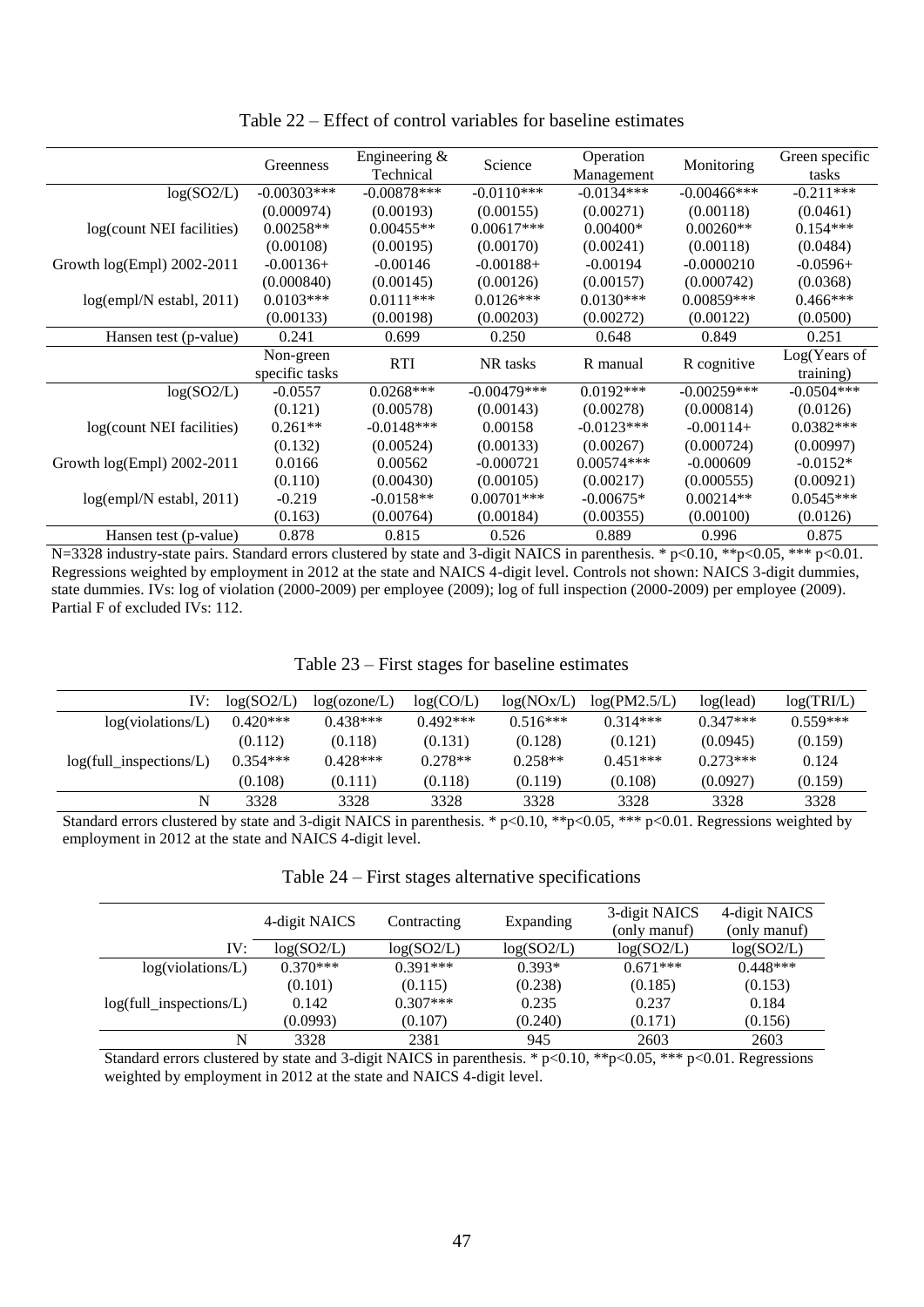|                                   |                            | Specification without the<br>interaction between import<br>penetration and regulation | Specification with the interaction between import<br>penetration and regulation |              |                                |  |
|-----------------------------------|----------------------------|---------------------------------------------------------------------------------------|---------------------------------------------------------------------------------|--------------|--------------------------------|--|
| IV:                               | log(SO2/L)<br>Imp pen 2009 |                                                                                       | log(SO2/L)                                                                      | Imp pen 2009 | $log(SO2/L)$ x<br>Imp pen 2009 |  |
| Imp pen 2005                      | $3.687***$                 | $0.992***$                                                                            | $12.43***$                                                                      | $0.664***$   | $13.64***$                     |  |
|                                   | (1.045)                    | (0.0136)                                                                              | (3.472)                                                                         | (0.0595)     | (0.924)                        |  |
| log(violations/L)                 | $0.636***$                 | $-0.00191$                                                                            | $0.519**$                                                                       | 0.00168      | $-0.0406$                      |  |
|                                   | (0.182)                    | (0.00200)                                                                             | (0.204)                                                                         | (0.00203)    | (0.0382)                       |  |
| $log(full_in_{spections/L})$      | 0.216                      | 0.00265                                                                               | 0.224                                                                           | $0.00311+$   | 0.0289                         |  |
|                                   | (0.168)                    | (0.00199)                                                                             | (0.197)                                                                         | (0.00214)    | (0.0374)                       |  |
| $log(violations/L)$ x             |                            |                                                                                       | 0.207                                                                           | $-0.0182$    | $-0.170$                       |  |
| Imp pen 2005                      |                            |                                                                                       | (1.638)                                                                         | (0.0233)     | (0.499)                        |  |
| $log(full_in specifications/L)$ x |                            |                                                                                       | 1.386                                                                           | $-0.0415+$   | $1.381***$                     |  |
| $Imp$ pen $2005$                  |                            |                                                                                       | (1.736)                                                                         | (0.0270)     | (0.512)                        |  |
| N                                 | 2603                       | 2603                                                                                  | 2603                                                                            | 2603         | 2603                           |  |

Table 25 – First stages for specifications that include import

Standard errors clustered by state and 3-digit NAICS in parenthesis. \*  $p<0.10$ , \*\* $p<0.05$ , \*\*\*  $p<0.01$ . Regressions weighted by employment in 2012 at the state and NAICS 4-digit level.